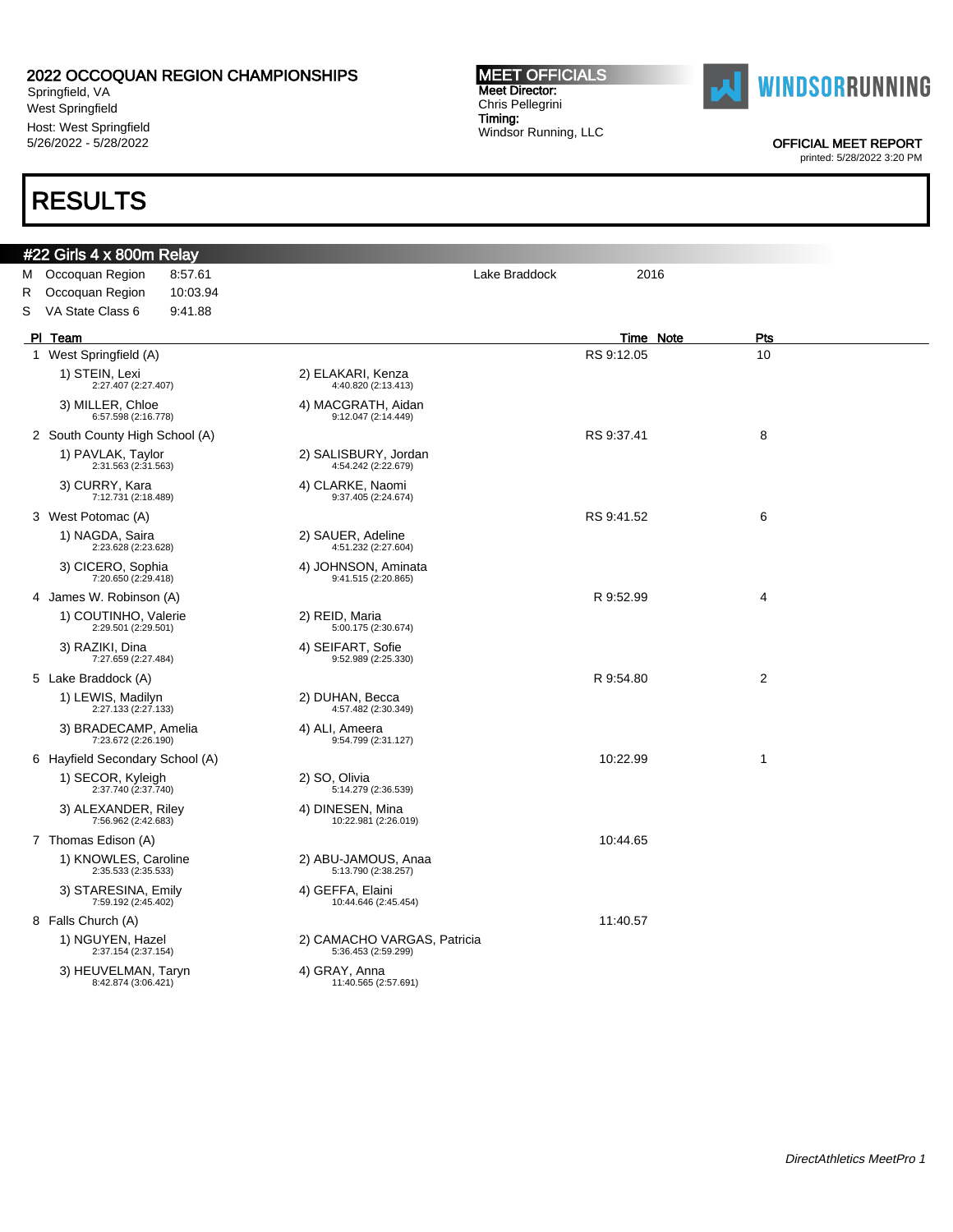Springfield, VA West Springfield Host: West Springfield 5/26/2022 - 5/28/2022

### RESULTS

#### #21 Boys 4 x 800m Relay M Occoquan Region 7:46.58 **Details and Secure 2015** Lake Braddock 2015 R Occoquan Region 8:19.06 S VA State Class 6 8:09.45 Pl Team Time Note Pts 1 West Springfield (A) 8 and 10 RSM 7:42.37 RSM 7:42.37 1) LAJOYE, Kyle 1:56.871 (1:56.871) 2) COCHRAN, Sean 3:53.150 (1:56.279) 3) BANKS, Nasir 5:50.627 (1:57.477) 4) O'DONNELL, John 7:42.367 (1:51.740) 2 W.T. Woodson (A) 8 and 8:07.66 8 and 8:07.66 8 and 8:07.66 and 8:07.66 and 8:07.66 and 8:07.66 and 8:07.66 and 8:07.66 and 8:07.66 and 8:07.66 and 8:07.66 and 8:07.66 and 8:07.66 and 9:07.66 and 9:07.66 and 9:07.66 and 9 1) CASSATA, Daniel 2:02.231 (2:02.231) 2) MCKERNAN, Lucien 4:03.519 (2:01.288) 3) GARDNER, Jacob  $6:08.501(2:04.982)$ 4) LOCKWOOD, Thomas 8:07.651 (1:59.150) 3 Thomas Jefferson S&T (A) 6 (2) 8 (2) 8 (3) 8 (3) 8 (3) 8 (3) 8 (3) 8 (3) 8 (3) 8 (3) 8 (4) 8 (4) 8 (4) 8 (4) 9 (5) 8 (5) 8 (5) 8 (5) 8 (5) 8 (5) 8 (5) 8 (5) 8 (5) 8 (5) 8 (5) 8 (5) 8 (5) 8 (5) 8 (5) 8 (5) 8 (5) 8 (5) 8 ( 1) KLOPSON, Jack 2:00.662 (2:00.662) 2) WEST, Jeremy 4:04.003 (2:03.341) 3) MOYAR, Luke 6:07.232 (2:03.229) 4) SINGER, Aidan 8:07.868 (2:00.636) 4 James W. Robinson (A) 2008 12:08:09 and 2008 12:09 and 2008 12:09 and 2008 12:09 and 2008 12:09 and 2008 12:0 1) DOMINGUEZ LIBERATO, Diego 2:03.937 (2:03.937) 2) ZUNIGA, David 4:05.071 (2:01.134) 3) HARRIS, Sean 6:09.482 (2:04.411) 4) FREESE, Caughnery 8:08.696 (1:59.214) 5 Lake Braddock (A) R 8:15.69 2 1) ASADY-KANY, Timothy 2:02.625 (2:02.625) 2) HENOK, Meba 4:02.622 (1:59.997) 3) DERMODY, Kevin 6:11.886 (2:09.264) 4) TAYLOR, Grayson 8:15.681 (2:03.795) 6 Hayfield Secondary School (A) 8:22.63 1 1) HOWARD, Nathan 2:03.873 (2:03.873) 2) NGO, Alex 4:10.591 (2:06.718) 3) CRUZ, Nathan 6:19.561 (2:08.970) 4) OSLER, Andrew 8:22.630 (2:03.069) 7 South County High School (A) 8:31.54 1) BAXTER, John 2:01.784 (2:01.784) 2) MACAULEY, Kai 4:12.867 (2:11.083) 3) CHIVERS, Lane 6:17.789 (2:04.922) 4) KHORASHADI, Kian 8:31.536 (2:13.747) 8 Thomas Edison (A) 8:57.25 1) SCHMALTZ, Stellan 2:05.794 (2:05.794) 2) KLEIN, Griffin 4:21.614 (2:15.820) 3) KAMARU, Samuel 6:40.452 (2:18.838) 4) WETZLER, David

8:57.248 (2:16.796)

**MEET OFFICIALS** Meet Director: Chris Pellegrini Timing: Windsor Running, LLC



OFFICIAL MEET REPORT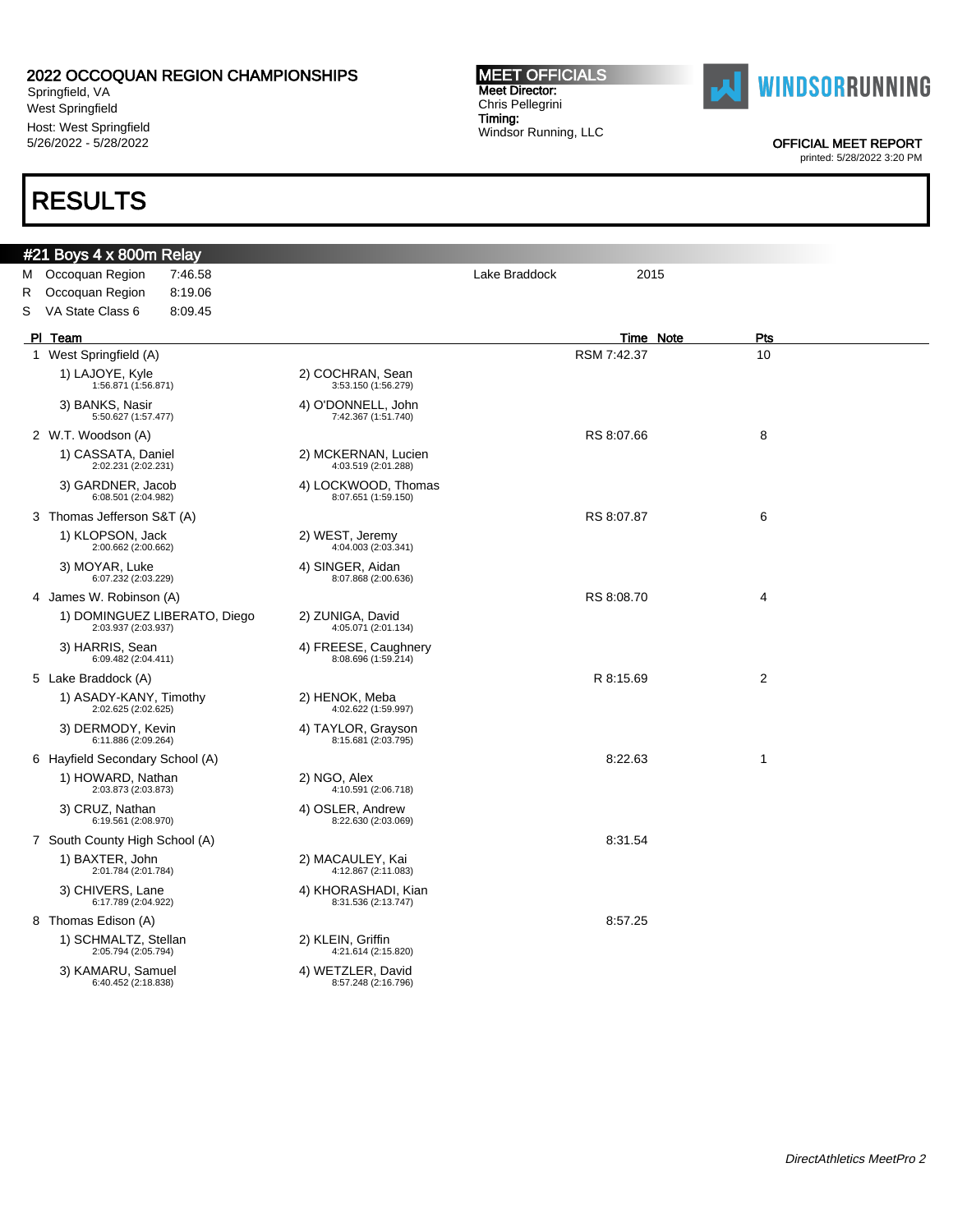Springfield, VA West Springfield Host: West Springfield 5/26/2022 - 5/28/2022

# RESULTS

#### #13 Girls 100m Hurdles M Occoquan Region 14.10 Lauren Hoffman **Battlefield** Battlefield 2016 R Occoquan Region 16.26 S VA State Class 6 15.50 (Top 1 per Heat + next 4 advance) Prelims Pl Name Team Time Note H(Pl) 1 TOPCHY, Annika Thomas Jefferson S&T R 15.70Q (+1.5) 1(1) 2 CARR, Rebecca West Springfield R 15.94Q (+2.0) 2(1) 3 SCHWENZER, Elizabeth **W.T. Woodson** 16.27q (+2.0) 2(2) 4 DANIELS, Michala **Lake Braddock** 16.72q (+1.5) 1(2) 5 COLE, Madeline **Lake Braddock** 16.85q (+1.5) 1(3) 6 PRICE, Gabriella James W. Robinson 17.01q 17.006 (+1.5) 1(4) 7 MCCORMICK, Jessica Falls Church 17.01 17.007 (+2.0) 2(3) 8 KORIN, Mia 17.23 (+2.0) 2(4) 9 WIERMANSKI, Lauren South County High School 17.51 (+1.5) 1(5) 10 HOANG, Jessica **John R. Lewis High School** 17.57 (+2.0) 2(5)

MEET OFFICIALS



OFFICIAL MEET REPORT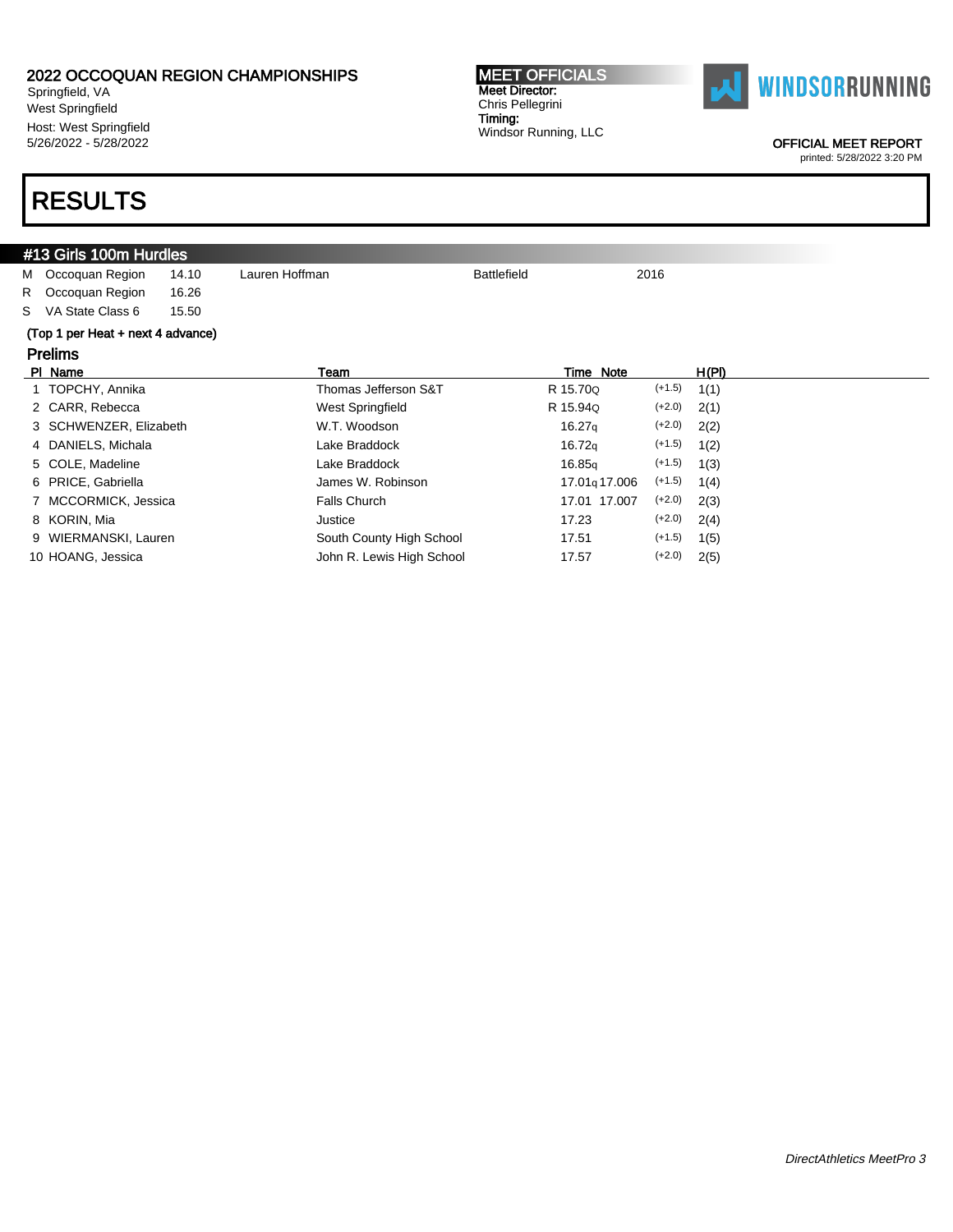Springfield, VA West Springfield Host: West Springfield 5/26/2022 - 5/28/2022

### RESULTS

#### #14 Boys 110m Hurdles M Occoquan Region 13.74 Rickey Harris Channel Centreville 2000 R Occoquan Region 15.91 S VA State Class 6 15.12 (Top 1 per Heat + next 4 advance) Prelims Pl Name Team Time Note H(Pl) 1 JAPPAH, Jeaceajay **Mount Vernon** R 15.33Q (+1.9) 2(1) 2 NGUYEN, Kyle Lake Braddock R 15.45Q (+1.3) 1(1) 3 MCGOWEN, Liam West Springfield R 15.79q (+1.9) 2(2) 4 HILL, Andreas Thomas Edison 16.02q (+1.9) 2(3) 5 MONTAGUE, Cason Lake Braddock 16.20q (+1.9) 2(4) 6 DONOHUE, Nicoli James W. Robinson 16.26q (+1.3) 1(2) 7 LACAVA, Eric **Finally Secondary School** 16.46 (+1.3) 1(3) 8 HART, Collin 2008 (+1.3) 1(4) West Potomac 2008 (+1.3) 1(4) 9 FULTON, Michael **Lake Braddock** 16.99 (+1.9) 2(5) 10 VERNAZZA-CORTEZ, Piero Annandale 17.19 (+1.3) 1(5) 11 JONES, Joseph **Mount Vernon** Mount Vernon 18.16 (+1.9) 2(6)



Chris Pellegrini Timing: Windsor Running, LLC

MEET OFFICIALS Meet Director:

OFFICIAL MEET REPORT printed: 5/28/2022 3:20 PM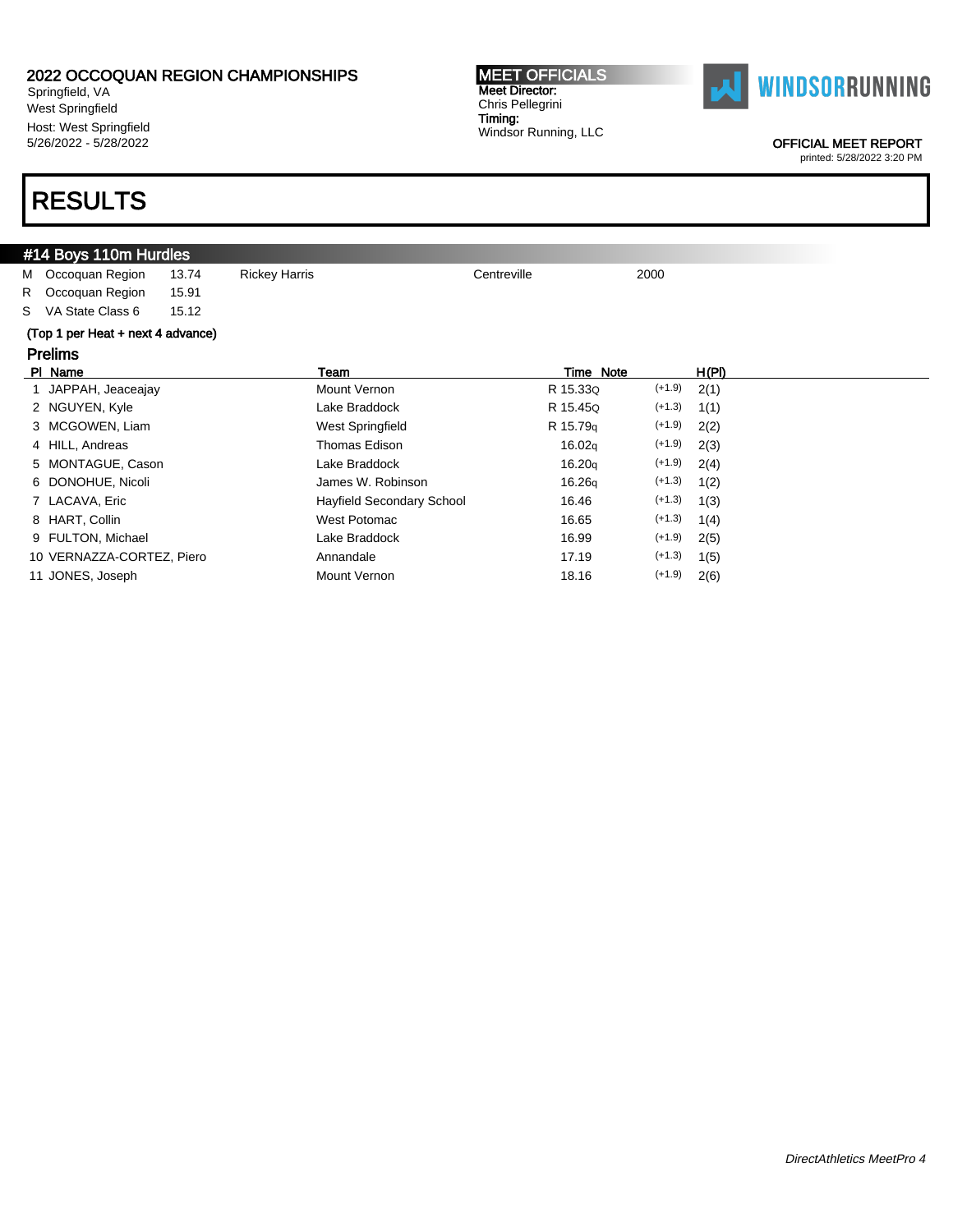Springfield, VA West Springfield Host: West Springfield 5/26/2022 - 5/28/2022

# RESULTS

#### MEET OFFICIALS Meet Director: Chris Pellegrini Timing: Windsor Running, LLC



OFFICIAL MEET REPORT

|                                   | #2 Girls 100 Meters    |       |                                  |                  |           |       |  |  |
|-----------------------------------|------------------------|-------|----------------------------------|------------------|-----------|-------|--|--|
| м                                 | Occoquan Region        | 11.99 | <b>Muriel Ahoure</b>             | Hayfield         | 2005      |       |  |  |
| м                                 | Occoquan Region        | 11.99 | Hannah Waller                    | South Lakes      | 2017      |       |  |  |
| R                                 | Occoquan Region        | 12.78 |                                  |                  |           |       |  |  |
| S.                                | VA State Class 6       | 12.53 |                                  |                  |           |       |  |  |
| (Top 1 per Heat + next 3 advance) |                        |       |                                  |                  |           |       |  |  |
|                                   | <b>Prelims</b>         |       |                                  |                  |           |       |  |  |
|                                   | PI Name                |       | Team                             |                  | Time Note | H(PI) |  |  |
|                                   | SANCHIOUS, Catalina    |       | South County High School         | RSMM 11.89Q      | $(+1.3)$  | 1(1)  |  |  |
|                                   | 2 BEAUMONT, Keira      |       | <b>Hayfield Secondary School</b> | RS 12.02Q        | $(+1.2)$  | 2(1)  |  |  |
|                                   | 3 RODGERS, Piper       |       | Fairfax                          | RS 12.15q        | $(+1.3)$  | 1(2)  |  |  |
|                                   | 4 DIAL, Julia          |       | Thomas Edison                    | RS 12.22Q        | $(+0.7)$  | 3(1)  |  |  |
|                                   | <b>HAMILTON, Akira</b> |       | Alexandria City High School      | RS 12.29q 12.286 | $(+1.2)$  | 2(2)  |  |  |
|                                   | 6 MASON, Mianna        |       | South County High School         | RS 12.29q 12.290 | $(+1.2)$  | 2(3)  |  |  |
|                                   | SIMPSON, Laila         |       | Fairfax                          | RS 12.30         | $(+1.3)$  | 1(3)  |  |  |
|                                   | 8 CHAROUEL, Nesrine    |       | Hayfield Secondary School        | R 12.60          | $(+1.2)$  | 2(4)  |  |  |
| 9                                 | BABCOCK, Devon         |       | James W. Robinson                | R 12.62          | $(+0.7)$  | 3(2)  |  |  |
|                                   | 10 LOFTON, Ashley      |       | W.T. Woodson                     | R 12.70          | $(+0.7)$  | 3(3)  |  |  |
|                                   | 11 RICHARDSON, Kiki    |       | West Springfield                 | R 12.71          | $(+0.7)$  | 3(4)  |  |  |
|                                   | 12 LU, Christina       |       | Thomas Jefferson S&T             | 13.09            | $(+1.3)$  | 1(4)  |  |  |
|                                   | 13 WALKER, Damierah    |       | <b>Falls Church</b>              | 13.19            | $(+1.3)$  | 1(5)  |  |  |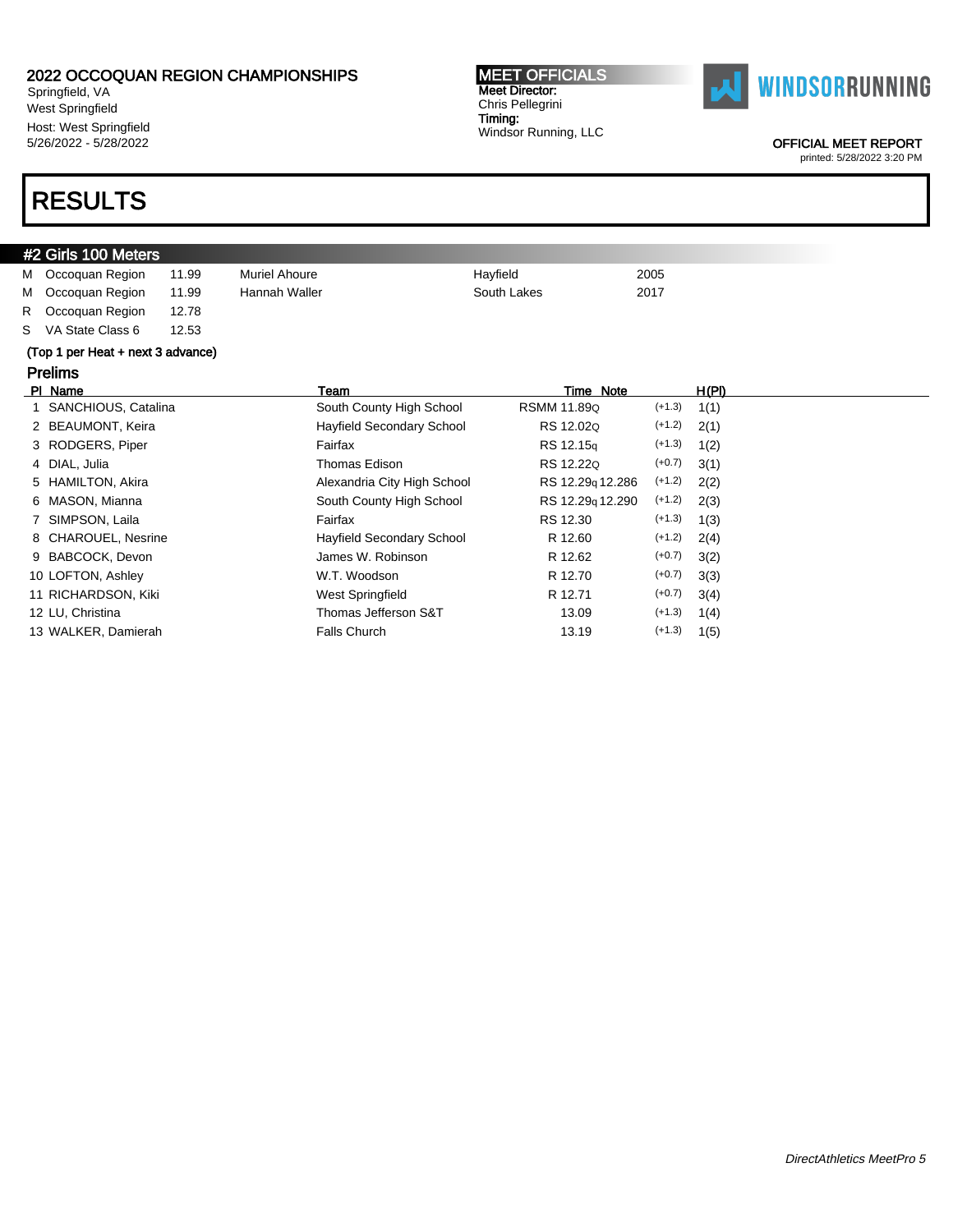Springfield, VA West Springfield Host: West Springfield 5/26/2022 - 5/28/2022

### RESULTS

### #1 Boys 100 Meters

M Occoquan Region 10.46 Noah Lyles **Alexandria City** 2016 R Occoquan Region 11.38

S VA State Class 6 11.21

#### (Top 1 per Heat + next 3 advance)

### Prelims

| Team                      | Time Note             |          | H(PI) |
|---------------------------|-----------------------|----------|-------|
| Fairfax                   | RS 10.64Q             | $(+2.9)$ | 2(1)  |
| Lake Braddock             | RS 10.90Q             | $(+1.1)$ | 3(1)  |
| Lake Braddock             | RS 10.97Q             | $(+1.9)$ | 1(1)  |
| West Potomac              | RS 11.04g             | $(+2.9)$ | 2(2)  |
| West Potomac              | RS 11.08q             | $(+1.9)$ | 1(2)  |
| Fairfax                   | RS 11.11 <sub>g</sub> | $(+1.1)$ | 3(2)  |
| West Springfield          | RS 11.17              | $(+2.9)$ | 2(3)  |
| West Springfield          | RS 11.19              | $(+2.9)$ | 2(4)  |
| Fairfax                   | R 11.30               | $(+1.1)$ | 3(3)  |
| Hayfield Secondary School | R 11.31               | $(+2.9)$ | 2(5)  |
| Justice                   | R 11.33               | $(+1.9)$ | 1(3)  |
| West Springfield          | R 11.35               | $(+1.9)$ | 1(4)  |
| Hayfield Secondary School | 11.44                 | $(+1.1)$ | 3(4)  |
| Falls Church              | 11.59                 | $(+1.1)$ | 3(5)  |
| Thomas Jefferson S&T      | 11.64                 | $(+1.9)$ | 1(5)  |
| Falls Church              | 11.74                 | $(+2.9)$ | 2(6)  |
|                           |                       |          |       |

Timing:

Windsor Running, LLC

MEET OFFICIALS Meet Director: Chris Pellegrini



OFFICIAL MEET REPORT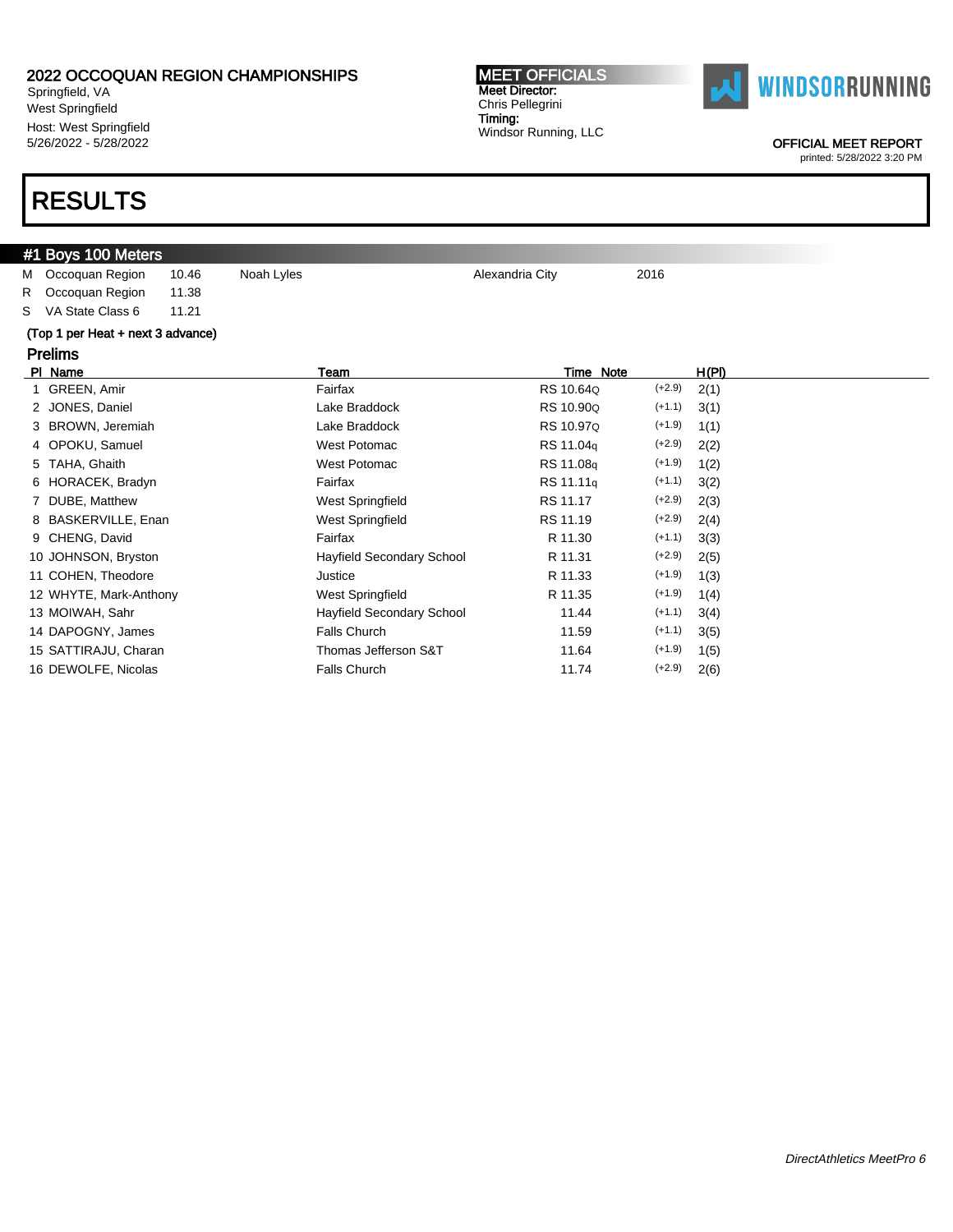Springfield, VA West Springfield Host: West Springfield 5/26/2022 - 5/28/2022

### RESULTS

### #12 Girls 3200 Meters

M Occoquan Region 10:15.28 Erin Keogh Langley Langley 1987 R Occoquan Region 11:33.61 S VA State Class 6 11:19.75

| PI Name             |                    | Team                      |                   | Time Note         |                   | Pts            |
|---------------------|--------------------|---------------------------|-------------------|-------------------|-------------------|----------------|
| WILLIAMS, Irene     |                    | Thomas Jefferson S&T      |                   | RS 11:12.41       |                   | 10             |
| 1:20.68 (1:20.68)   | 1:21.16 (2:41.84)  | 1:21.23 (4:03.06)         | 1:23.39 (5:26.45) | 1:25.56 (6:52.01) | 1:27.29 (8:19.30) |                |
| 1:27.73 (9:47.02)   | 1:25.39 (11:12.41) |                           |                   |                   |                   |                |
| 2 HEIRONIMUS, Haley |                    | <b>Falls Church</b>       |                   | R 11:24.82        |                   | 8              |
| 1:21.09 (1:21.09)   | 1:22.15 (2:43.23)  | 1:25.04 (4:08.27)         | 1:26.88 (5:35.15) | 1:27.29 (7:02.43) | 1:28.55 (8:30.98) |                |
| 1:29.02 (9:59.99)   | 1:24.84 (11:24.82) |                           |                   |                   |                   |                |
| 3 CESTARE, Sarah    |                    | Hayfield Secondary School |                   | R 11:25.06        |                   | 6              |
| 1:19.99 (1:19.99)   | 1:22.67 (2:42.65)  | 1:25.44 (4:08.09)         | 1:27.28 (5:35.37) | 1:27.32 (7:02.68) | 1:28.55 (8:31.22) |                |
| 1:28.95 (10:00.17)  | 1:24.90 (11:25.06) |                           |                   |                   |                   |                |
| 4 HYMANS, Sarah     |                    | W.T. Woodson              |                   | R 11:27.03        |                   | 4              |
| 1:21.48 (1:21.48)   | 1:22.87 (2:44.35)  | 1:24.25 (4:08.59)         | 1:26.61 (5:35.20) | 1:27.51 (7:02.70) | 1:28.90 (8:31.60) |                |
| 1:28.93 (10:00.53)  | 1:26.51 (11:27.03) |                           |                   |                   |                   |                |
| 5 BARKER, Adeline   |                    | <b>West Springfield</b>   |                   | 11:39.40          |                   | $\overline{2}$ |
| 1:24.55 (1:24.55)   | 1:24.35 (2:48.89)  | 1:24.90 (4:13.78)         | 1:29.00 (5:42.78) | 1:29.62 (7:12.39) | 1:31.24 (8:43.63) |                |
| 1:29.67 (10:13.29)  | 1:26.11 (11:39.40) |                           |                   |                   |                   |                |
| 6 DECARLO, Olivia   |                    | W.T. Woodson              |                   | 11:57.75          |                   |                |
| 1:24.64 (1:24.64)   | 1:25.39 (2:50.02)  | 1:27.07 (4:17.09)         | 1:30.29 (5:47.38) | 1:30.96 (7:18.34) | 1:33.48 (8:51.81) |                |
| 1:34.44 (10:26.24)  | 1:31.51 (11:57.75) |                           |                   |                   |                   |                |
| 7 GALWAY, Ella      |                    | Justice                   |                   | 12:02.31          |                   |                |
| 1:25.00 (1:25.00)   | 1:27.88 (2:52.88)  | 1:30.55 (4:23.42)         | 1:31.79 (5:55.21) | 1:33.08 (7:28.28) | 1:33.38 (9:01.66) |                |
| 1:32.26 (10:33.91)  | 1:28.40 (12:02.31) |                           |                   |                   |                   |                |
| 8 SECOR, Kyleigh    |                    | Hayfield Secondary School |                   | 12:33.36          |                   |                |
| 1:26.31 (1:26.31)   | 1:30.99 (2:57.30)  | 1:34.56 (4:31.85)         | 1:36.92 (6:08.76) | 1:38.94 (7:47.70) | 1:36.98 (9:24.67) |                |
| 1:39.59 (11:04.25)  | 1:29.11 (12:33.36) |                           |                   |                   |                   |                |
| 9 ALEXANDER, Riley  |                    | Hayfield Secondary School |                   | 12:35.36          |                   |                |
| 1:25.93 (1:25.93)   | 1:31.39 (2:57.31)  | 1:34.53 (4:31.84)         | 1:36.98 (6:08.81) | 1:38.91 (7:47.72) | 1:36.98 (9:24.69) |                |
| 1:39.55 (11:04.23)  | 1:31.13 (12:35.36) |                           |                   |                   |                   |                |



OFFICIAL MEET REPORT

printed: 5/28/2022 3:20 PM

#### MEET OFFICIALS Meet Director: Chris Pellegrini Timing: Windsor Running, LLC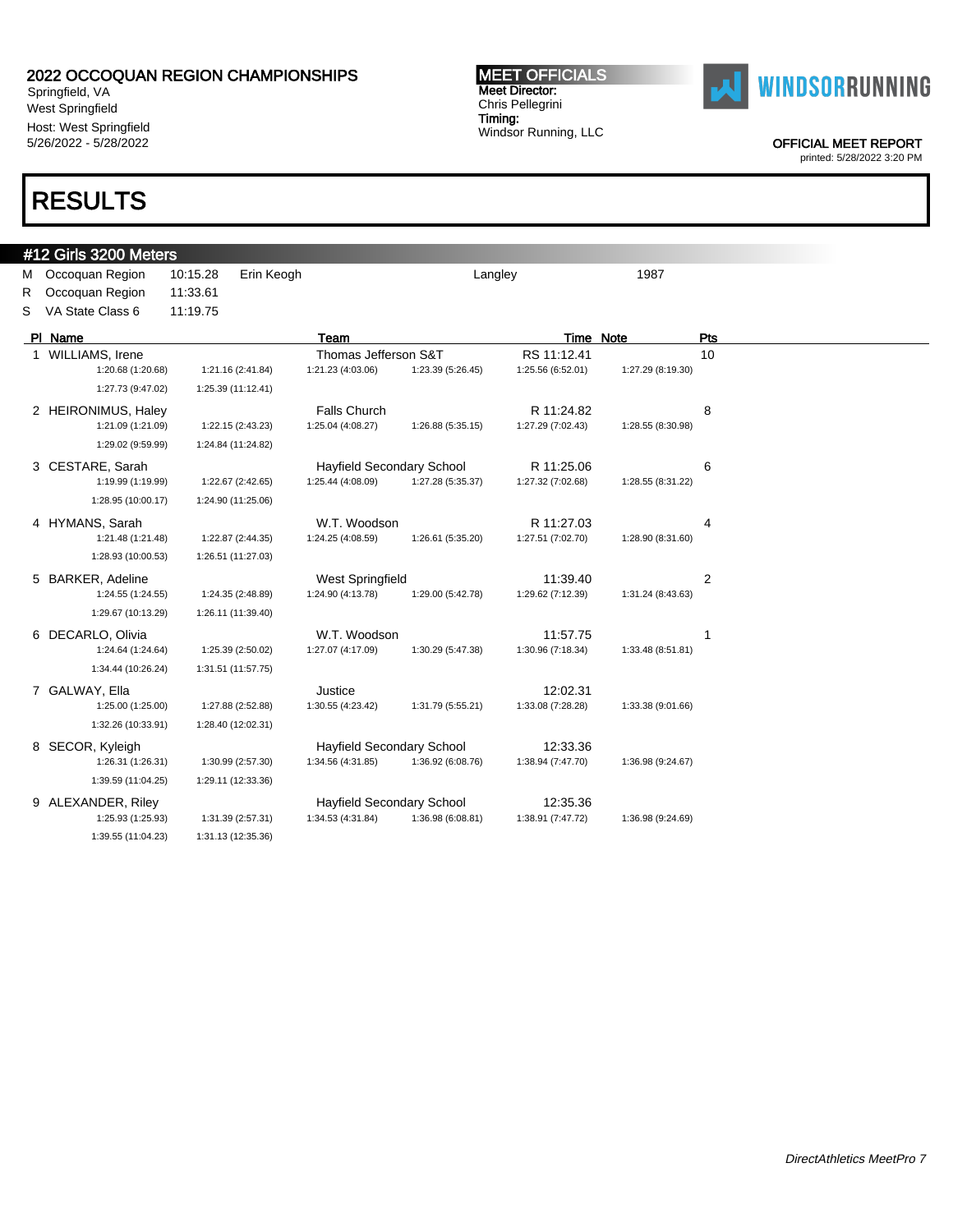Springfield, VA West Springfield Host: West Springfield 5/26/2022 - 5/28/2022

### RESULTS

### #11 Boys 3200 Meters

M Occoquan Region 9:06.16 George Watts **Edison** Edison 1975 R Occoquan Region 9:53.39

S VA State Class 6 9:40.01

| PI Name                                   |                    | Team                                          |                   |                   | <b>Time Note</b>  | <b>Pts</b>                |  |
|-------------------------------------------|--------------------|-----------------------------------------------|-------------------|-------------------|-------------------|---------------------------|--|
| 1 WATSON, Ryan                            |                    | Justice                                       |                   | RS 9:19.34        |                   | 10                        |  |
| 1:09.68 (1:09.68)                         | 1:11.81 (2:21.49)  | 1:10.68 (3:32.16)                             | 1:10.23 (4:42.38) | 1:10.54 (5:52.92) | 1:11.23 (7:04.15) |                           |  |
| 1:10.44 (8:14.59)                         | 1:04.76 (9:19.34)  |                                               |                   |                   |                   |                           |  |
|                                           |                    |                                               |                   |                   |                   |                           |  |
| 2 ANDERSON, Henry                         |                    | West Springfield                              |                   | RS 9:20.15        |                   | 8                         |  |
| 1:09.96 (1:09.96)                         | 1:11.83 (2:21.79)  | 1:11.00 (3:32.79)                             | 1:10.23 (4:43.02) | 1:10.55 (5:53.56) | 1:11.90 (7:05.46) |                           |  |
| 1:11.98 (8:17.43)                         | 1:02.72 (9:20.15)  |                                               |                   |                   |                   |                           |  |
| 3 GARCIA, Isaac                           |                    | South County High School                      |                   | RS 9:21.14        |                   | 6                         |  |
| 1:09.71 (1:09.71)                         | 1:11.86 (2:21.57)  | 1:10.92 (3:32.48)                             | 1:10.28 (4:42.76) | 1:10.53 (5:53.28) | 1:11.85 (7:05.13) |                           |  |
| 1:12.12 (8:17.25)                         | 1:03.90 (9:21.14)  |                                               |                   |                   |                   |                           |  |
|                                           |                    |                                               |                   |                   |                   |                           |  |
| 4 KASPEROWSKI, Nayan                      |                    | South County High School<br>1:11.23 (3:33.83) |                   | RS 9:29.09        |                   | 4                         |  |
| 1:10.62 (1:10.62)                         | 1:11.99 (2:22.60)  |                                               | 1:11.97 (4:45.80) | 1:12.59 (5:58.39) | 1:13.99 (7:12.37) |                           |  |
| 1:13.87 (8:26.23)                         | 1:02.86 (9:29.09)  |                                               |                   |                   |                   |                           |  |
| 5 CICERO, James                           |                    | West Potomac                                  |                   | RS 9:29.61        |                   | 2                         |  |
| 1:10.39 (1:10.39)                         | 1:11.83 (2:22.21)  | 1:11.25 (3:33.45)                             | 1:12.03 (4:45.47) | 1:12.73 (5:58.19) | 1:14.45 (7:12.63) |                           |  |
| 1:13.38 (8:26.01)                         | 1:03.61 (9:29.61)  |                                               |                   |                   |                   |                           |  |
| 6 ANTHES, Braden                          |                    | Thomas Edison                                 |                   | R 9:44.65         |                   | 1                         |  |
| 1:11.07 (1:11.07)                         | 1:12.27 (2:23.33)  | 1:12.74 (3:36.07)                             | 1:13.87 (4:49.94) | 1:15.09 (6:05.03) | 1:15.94 (7:20.96) |                           |  |
|                                           |                    |                                               |                   |                   |                   |                           |  |
| 1:15.10 (8:36.06)                         | 1:08.60 (9:44.65)  |                                               |                   |                   |                   |                           |  |
| 7 ALDEN, Mercer                           |                    | <b>Thomas Edison</b>                          |                   | R 9:45.32         |                   |                           |  |
| 1:11.00 (1:11.00)                         | 1:12.59 (2:23.59)  | 1:10.57 (3:34.16)                             | 1:12.24 (4:46.40) | 1:13.48 (5:59.87) | 1:15.73 (7:15.60) |                           |  |
| 1:17.82 (8:33.41)                         | 1:11.91 (9:45.32)  |                                               |                   |                   |                   |                           |  |
| 8 LEONE, Bobby                            |                    | Lake Braddock                                 |                   | R 9:51.34         |                   |                           |  |
| 1:12.08 (1:12.08)                         | 1:12.13 (2:24.20)  | 1:12.03 (3:36.23)                             | 1:13.95 (4:50.18) | 1:15.09 (6:05.26) | 1:15.98 (7:21.24) |                           |  |
| 1:14.34 (8:35.57)                         | 1:15.77 (9:51.34)  |                                               |                   |                   |                   |                           |  |
|                                           |                    |                                               |                   |                   |                   |                           |  |
| 9 SANTANGELO, Brandon                     |                    | Mount Vernon                                  |                   | 9:55.92           |                   |                           |  |
| 1:11.84 (1:11.84)                         | 1:12.26 (2:24.10)  | 1:12.72 (3:36.81)                             | 1:14.82 (4:51.63) | 1:15.01 (6:06.64) | 1:16.39 (7:23.03) |                           |  |
| 1:16.78 (8:39.80)                         | 1:16.12 (9:55.92)  |                                               |                   |                   |                   |                           |  |
| 10 BHINGE, Samik                          |                    | W.T. Woodson                                  |                   | 9:58.63           |                   |                           |  |
| 1:12.20 (1:12.20)                         | 1:12.75 (2:24.94)  | 1:13.14 (3:38.07)                             | 1:15.35 (4:53.42) | 1:16.89 (6:10.30) | 1:18.85 (7:29.15) |                           |  |
| 1:19.14 (8:48.29)                         | 1:10.34 (9:58.63)  |                                               |                   |                   |                   |                           |  |
| 11 WEEKS, Tyler                           |                    | West Springfield                              |                   | 10:01.21          |                   |                           |  |
| 1:11.26 (1:11.26)                         | 1:12.54 (2:23.80)  | 1:12.07 (3:35.87)                             | 1:14.52 (4:50.38) | 1:16.58 (6:06.96) | 1:19.29 (7:26.24) |                           |  |
|                                           |                    |                                               |                   |                   |                   |                           |  |
| 1:21.40 (8:47.64)                         | 1:13.57 (10:01.21) |                                               |                   |                   |                   |                           |  |
| 12 BACHMANN, Christian                    |                    | Lake Braddock                                 |                   | 10:22.60          |                   |                           |  |
| 1:11.54 (1:11.54)                         | 1:12.77 (2:24.30)  | 1:12.34 (3:36.64)                             | 1:14.72 (4:51.35) | 1:19.71 (6:11.06) | 1:25.29 (7:36.35) |                           |  |
| 1:26.39 (9:02.74)                         | 1:19.87 (10:22.60) |                                               |                   |                   |                   |                           |  |
| 13 KUSATA, Abdi                           |                    | Thomas Edison                                 |                   | 10:25.88          |                   |                           |  |
| 1:12.52 (1:12.52)                         | 1:13.28 (2:25.79)  | 1:14.44 (3:40.22)                             | 1:19.23 (4:59.45) | 1:19.78 (6:19.23) | 1:21.25 (7:40.47) |                           |  |
| 1:23.85 (9:04.32)                         | 1:21.57 (10:25.88) |                                               |                   |                   |                   |                           |  |
|                                           |                    |                                               |                   |                   |                   |                           |  |
| 14 VELLELETH, Pranav<br>1:12.46 (1:12.46) |                    | Thomas Jefferson S&T<br>1:15.10 (3:40.27)     | 1:19.15 (4:59.41) | 10:31.33          |                   |                           |  |
|                                           | 1:12.72 (2:25.17)  |                                               |                   | 1:20.20 (6:19.61) | 1:22.06 (7:41.67) |                           |  |
| 1:27.91 (9:09.58)                         | 1:21.76 (10:31.33) |                                               |                   |                   |                   |                           |  |
| 15 ODELL, James                           |                    | Hayfield Secondary School                     |                   | 10:34.98          |                   |                           |  |
|                                           |                    |                                               |                   |                   |                   | DirectAthletics MeetPro 8 |  |

MEET OFFICIALS Meet Director: Chris Pellegrini Timing:

Windsor Running, LLC



OFFICIAL MEET REPORT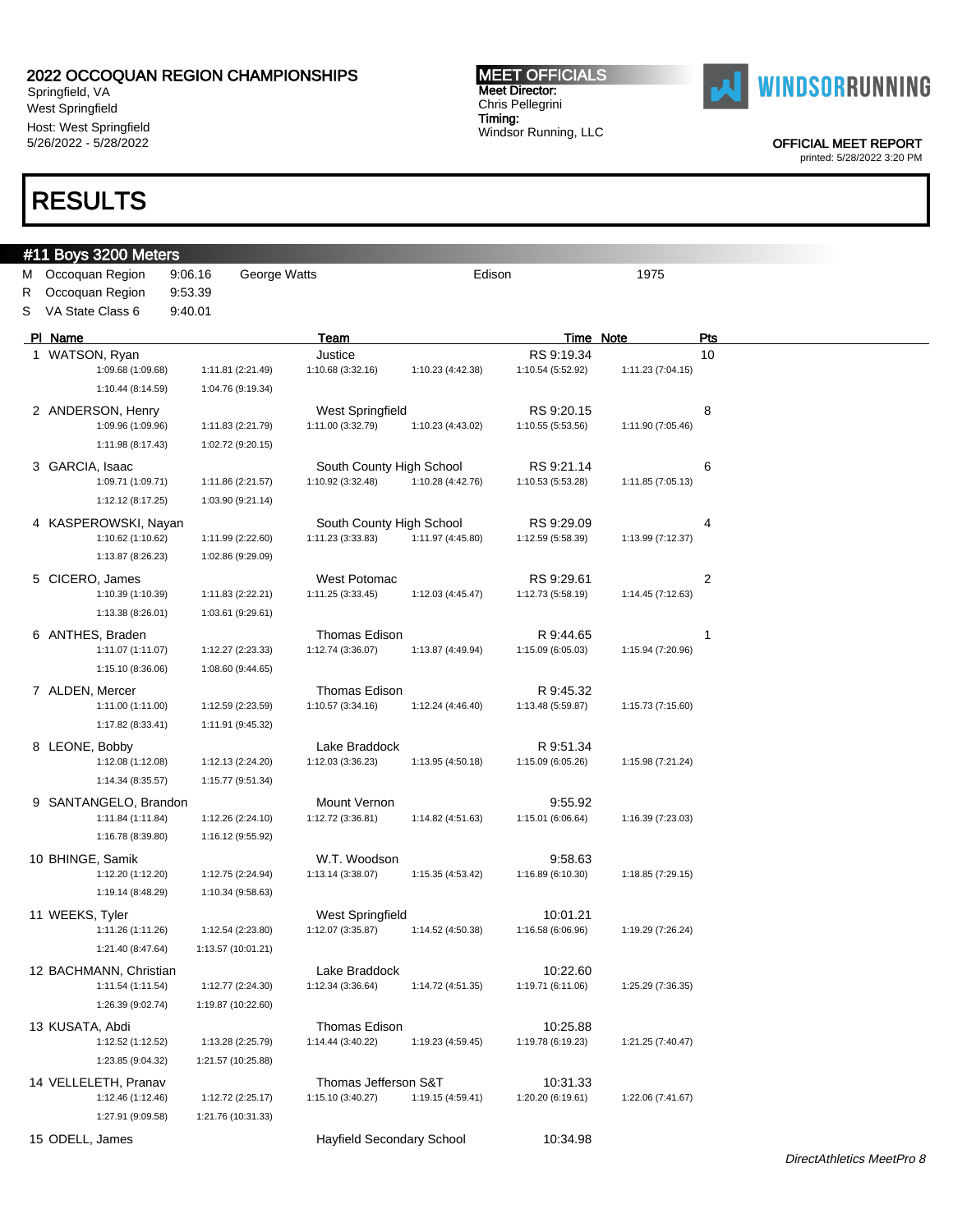Springfield, VA West Springfield Host: West Springfield 5/26/2022 - 5/28/2022

# RESULTS

MEET OFFICIALS Meet Director: Chris Pellegrini Timing: Windsor Running, LLC



OFFICIAL MEET REPORT

printed: 5/28/2022 3:20 PM

#### #11 Boys 3200 Meters (cont'd) Pl Name Team Time Note Pts (1:12.44 (1:12.44) 1:13.12 (2:25.56) 1:14.46 (3:40.01) 1:19.21 (4:59.22) 1:21.54 (6:20.75) 1:25.94 (7:46.69) 1:21.54 (6:20.75) 1:27.45 (9:14.14) 1:20.85 (10:34.98)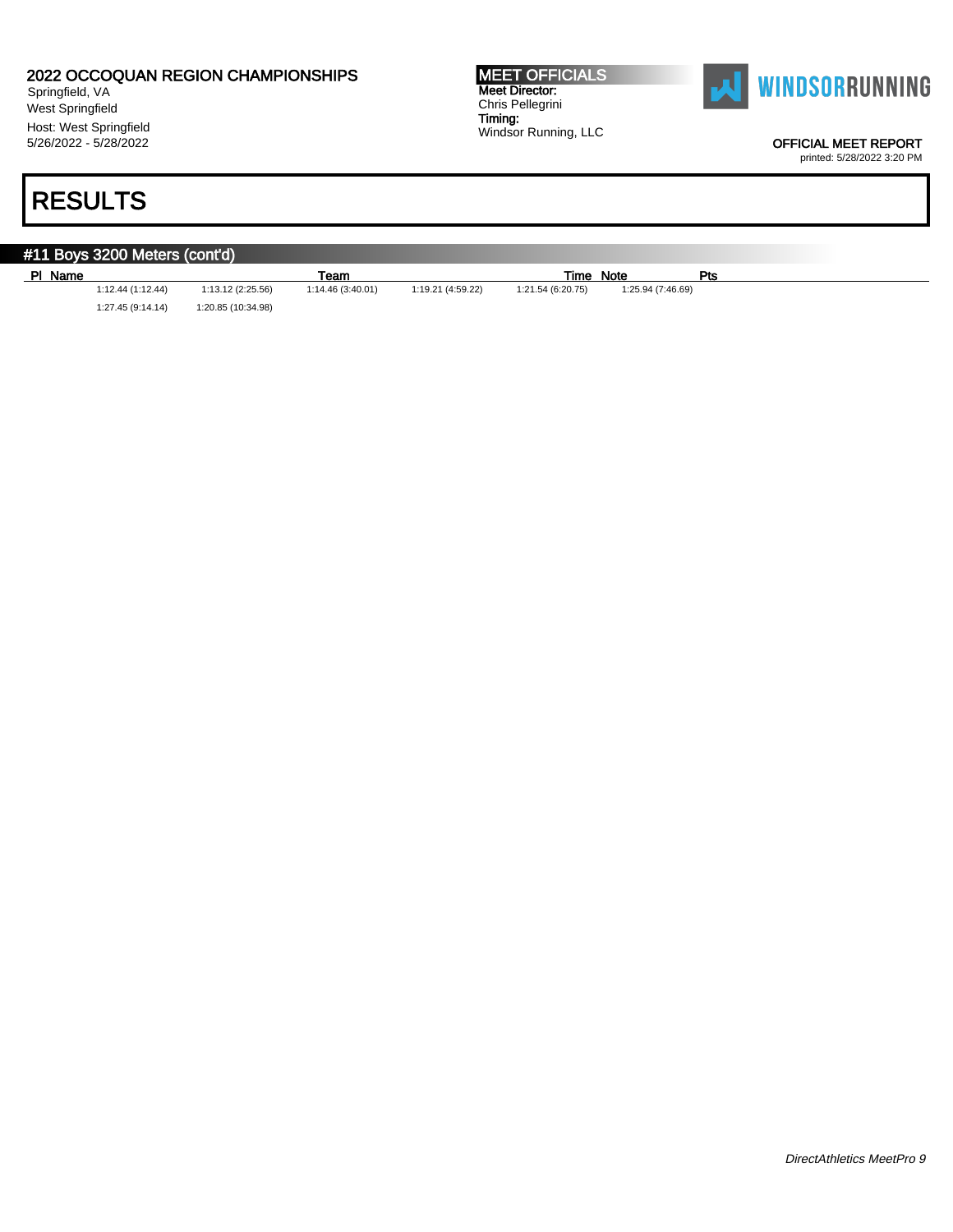Springfield, VA West Springfield Host: West Springfield 5/26/2022 - 5/28/2022

### RESULTS

### #4 Girls 200 Meters

M Occoquan Region 23.94 Alyssa Aiken Chantilly Chantilly 1999 R Occoquan Region 26.20

S VA State Class 6 25.67

### (Top 1 per Heat + next 3 advance)

### Prelims Pl Name Team Time Note H(Pl) 1 RODGERS, Piper Fairfax Fairfax RS 24.74Q24.733 (+1.6) 2(1) 2 SANCHIOUS, Catalina South County High School RS 24.74q24.740 (+2.1) 3(1) 3 HIGGINS, Victoria **South County High School** RS 24.76Q (+2.6) 1(1) 4 BEAUMONT, Keira **Hayfield Secondary School** RS 24.83q (+2.1) 3(2) 5 HAMILTON, Akira **Alexandria City High School** RS 25.40q (+2.1) 3(3) 6 SIMPSON, Laila Fairfax RS 25.43q (+1.6) 2(2) 7 DIAL, Julia **Thomas Edison** RS 25.46 (+2.1) 3(4) 8 BABCOCK, Devon James W. Robinson RS 25.48 (+2.6) 1(2) 9 RICHARDSON, Kiki **West Springfield** R 25.71 (+1.6) 2(3) 10 TEKLEMARIAM, Sanaya **Hayfield Secondary School** R 25.76 (+2.6) 1(3) 11 CLARKE, Naomi South County High School R 25.77 (+2.6) 1(4) 12 CHAROUEL, Nesrine Hayfield Secondary School R 26.17 (+2.6) 1(5) 13 LE'IATO, Raniyah Hayfield Secondary School 26.70 (+1.6) 2(4) 14 LU, Christina Thomas Jefferson S&T 27.45 (+2.1) 3(5)

MEET OFFICIALS Meet Director: Chris Pellegrini Timing: Windsor Running, LLC



#### OFFICIAL MEET REPORT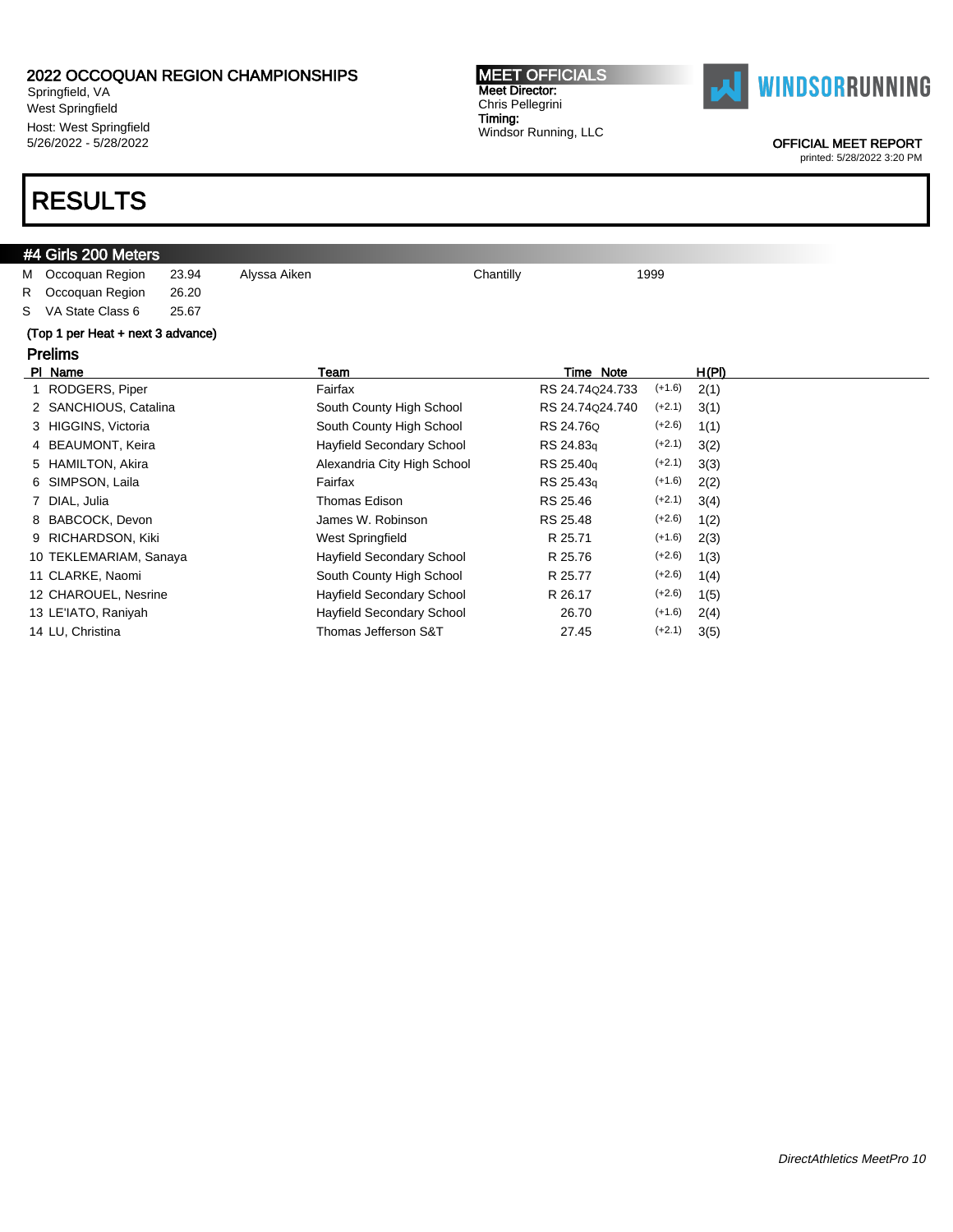Springfield, VA West Springfield Host: West Springfield 5/26/2022 - 5/28/2022

### RESULTS

### #3 Boys 200 Meters

M Occoquan Region 20.23 Noah Lyles **Alexandria City** 2016 R Occoquan Region 22.92

S VA State Class 6 22.44

### (Top 1 per Heat + next 2 advance)

| (TU) T DEI FIEALT HEALZ AUVAHUE) |                          |                  |          |       |
|----------------------------------|--------------------------|------------------|----------|-------|
| <b>Prelims</b>                   |                          |                  |          |       |
| PI Name                          | Team                     | Time Note        |          | H(PI) |
| 1 GREEN, Amir                    | Fairfax                  | RS 21.36Q        | $(+1.5)$ | 2(1)  |
| 2 POULSON, George                | West Potomac             | RS 22.01 Q22.002 | $(+0.1)$ | 4(1)  |
| 3 WHITE, Evans                   | South County High School | RS 22.01q22.005  | $(+0.4)$ | 3(1)  |
| 4 BASKERVILLE, Enan              | West Springfield         | RS 22.35q        | $(+0.1)$ | 4(2)  |
| 5 JONES, Daniel                  | Lake Braddock            | RS 22.37q        | $(+0.4)$ | 3(2)  |
| 6 NORDHAUS, Noah                 | James W. Robinson        | RS 22.40Q        | $(+3.1)$ | 1(1)  |
| BROWN, Jeremiah                  | Lake Braddock            | RS 22.44         | $(+3.1)$ | 1(2)  |
| 8 TAHA, Ghaith                   | West Potomac             | R 22.49          | $(+1.5)$ | 2(2)  |
| 9 ANDERSON, Justin               | W.T. Woodson             | R 22.71          | $(+0.4)$ | 3(3)  |
| 10 WALKER, Jalen                 | Lake Braddock            | R 22.77          | $(+1.5)$ | 2(3)  |
| 11 COHEN, Theodore               | Justice                  | R 22.84          | $(+3.1)$ | 1(3)  |
| 12 SEO, Hae June                 | James W. Robinson        | R 22.86          | $(+3.1)$ | 1(4)  |
| 13 ENGLISH, Ashton               | West Potomac             | R 22.90          | $(+0.1)$ | 4(3)  |
| 14 FANNELL, Christian            | Thomas Edison            | 22.93            | $(+1.5)$ | 2(4)  |
| 15 RHOE, Dillon                  | <b>Mount Vernon</b>      | 22.98            | $(+1.5)$ | 2(5)  |
| 16 TCHANA, Steve                 | Thomas Jefferson S&T     | 23.23            | $(+0.1)$ | 4(4)  |
| 17 OFORI, Kofi                   | West Potomac             | 23.53            | $(+0.1)$ | 4(5)  |



OFFICIAL MEET REPORT

printed: 5/28/2022 3:20 PM

MEET OFFICIALS Meet Director: Chris Pellegrini Timing: Windsor Running, LLC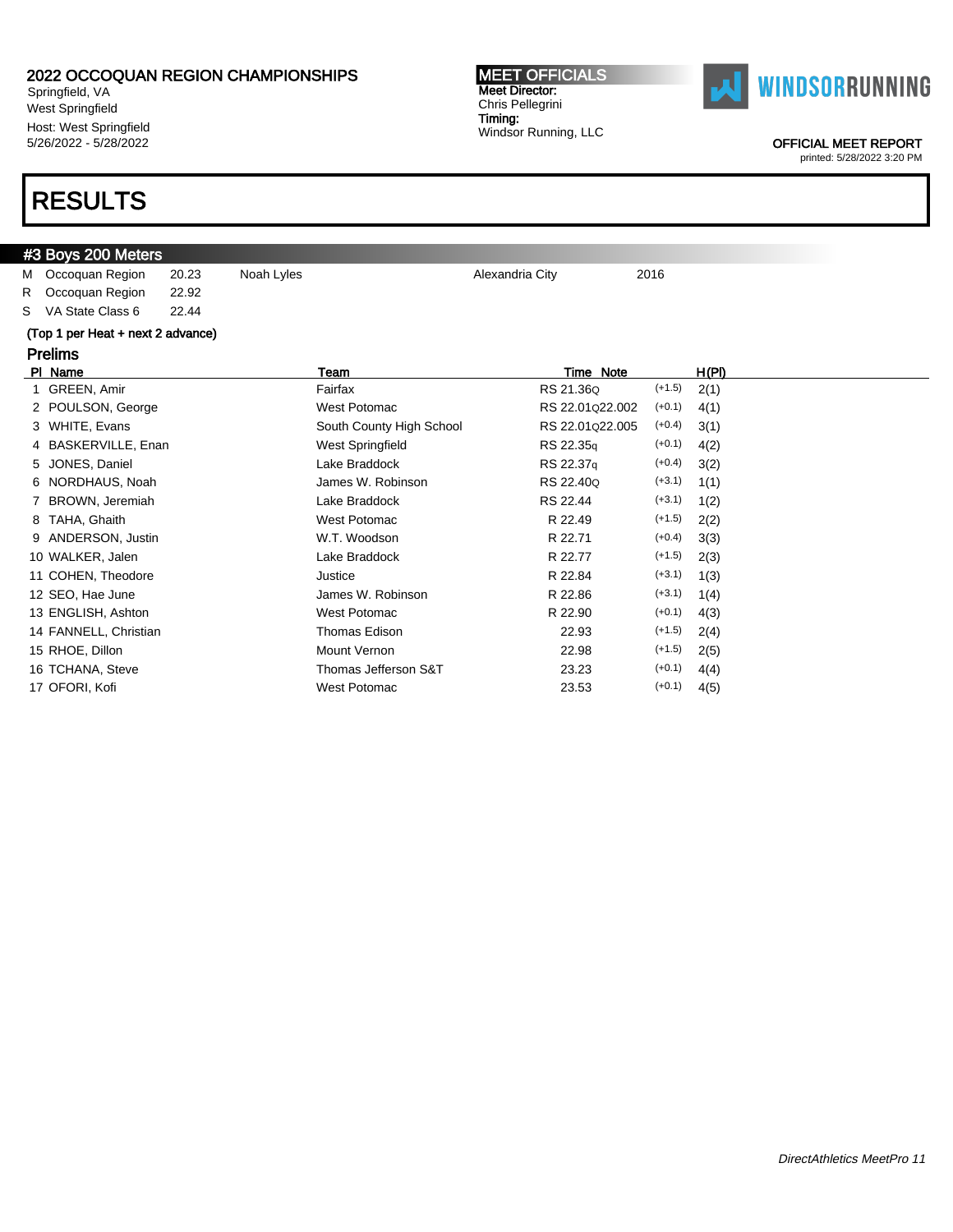Springfield, VA West Springfield Host: West Springfield 5/26/2022 - 5/28/2022

### RESULTS

### #33 Boys Discus R Occoquan Region 123' 8" S VA State Class 6 140' 9" Pl Name \_\_\_\_\_\_\_\_\_\_\_\_\_\_\_\_Team \_\_\_\_\_\_\_Mark \_\_\_\_\_\_Rnd 1 \_\_\_Rnd 2 \_\_\_Rnd 3 \_\_\_Rnd 4 \_\_\_Rnd 5 \_\_\_Rnd 6 \_\_\_\_\_\_\_Pts 1 CHIRICHI, Nader Thomas Edison RS 164' 3" 134' 11" | 146' 9" | 147' 2" | 156' 10" | 164' 3" | 161' 7" 10 2 ALLEN, Deric **Mount Vernon** R 137' 8" 137' 8" FOUL FOUL FOUL FOUL FOUL 6 8 3 AMRON, Bram Alexandria City Hi R 132' 4" | 132' 4" | FOUL | 116' 1" | 124' 0" | FOUL | FOUL | 6 4 EVANS, Jonathan West Springfield R 130' 4" 118' 4" 123' 6" | 116' 5" | 125' 8" | 109' 3" | 130' 4" | 4 5 BENAVIDES, Steven Alexandria City Hi R 126' 7" | 126' 7" | 124' 8" | FOUL | 118' 9" | FOUL | FOUL | 2 6 DJOSSOU, Christopher West Potomac R 126' 6" 109' 4" 115' 10" 126' 6" FOUL 111' 4" FOUL 1 7 RIVERS, Isreal Justice 123' 7" | 123' 7" | 120' 0" | 115' 1" | FOUL | FOUL 8 ZEGETA, Abem Thomas Edison 122' 6" FOUL 122' 6" 121' 8" 9 DESTA, Besu John R. Lewis Hig 120' 11" 115' 8" 117' 6" 120' 11" 10 YATES, Michael James W. Robins 118' 8" 118' 8" 112' 5" 115' 0" 11 BOYD, Myles **Thomas Edison** 116' 9" 115' 7" 116' 9" FOUL HERSHEY, Nathan Justice NM STUCK, Brendan West Springfield NM | FOUL | FOUL | FOUL

MEET OFFICIALS Meet Director: Chris Pellegrini Timing:

Windsor Running, LLC



OFFICIAL MEET REPORT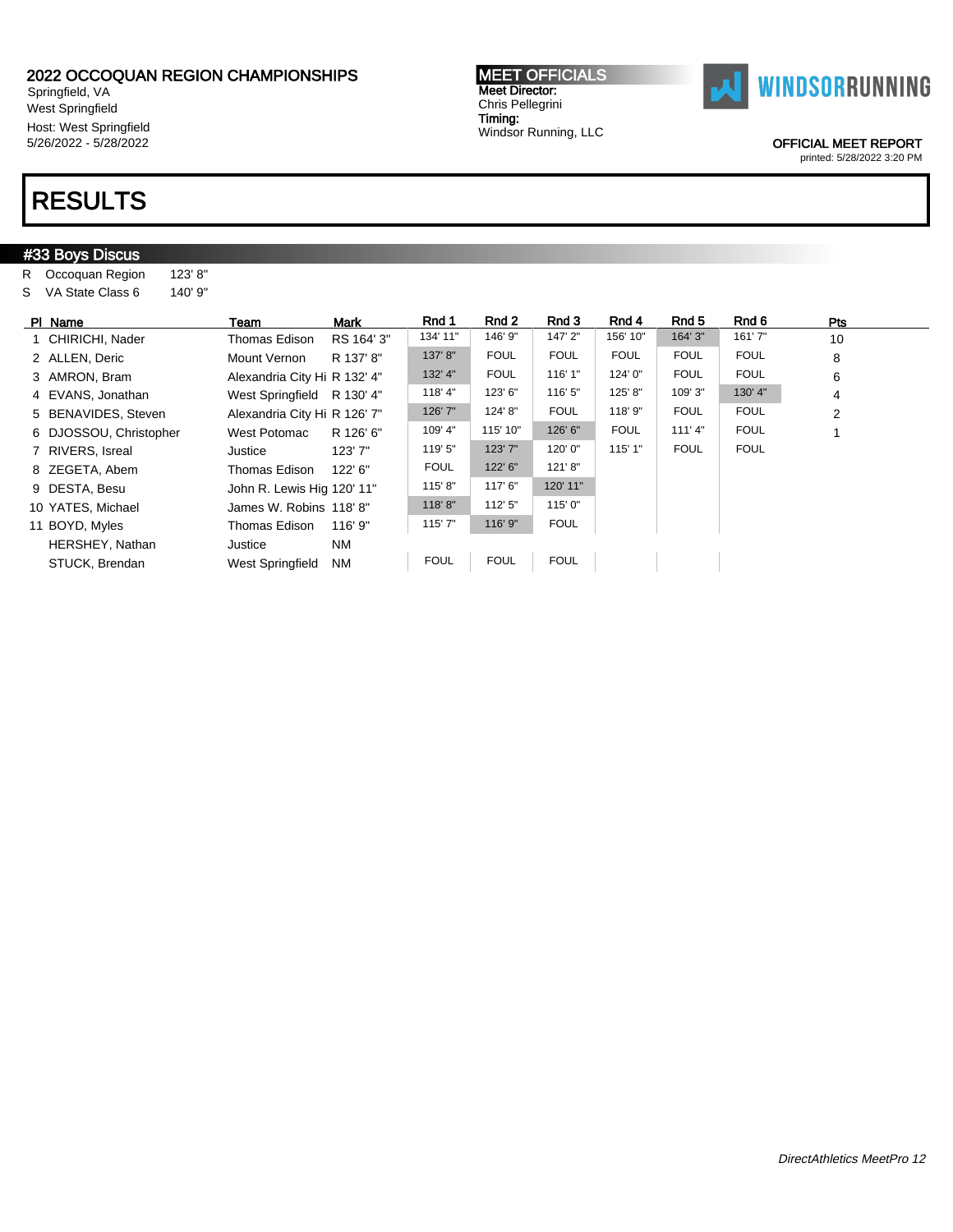Springfield, VA West Springfield Host: West Springfield 5/26/2022 - 5/28/2022

### RESULTS

#### #32 Girls Shot Put M Occoquan Region 46' 10.50" Wisdom Williams Machael Alexandria City 2021 R Occoquan Region 34' 8" S VA State Class 6 36' 6.75" Pl Name \_\_\_\_\_\_\_\_\_\_\_\_\_\_\_\_Team \_\_\_\_\_\_\_Mark \_\_\_\_\_\_Rnd 1 \_\_\_Rnd 2 \_\_\_Rnd 3 \_\_\_Rnd 4 \_\_\_Rnd 5 \_\_\_Rnd 6 \_\_\_\_\_\_\_Pts 1 WILLIAMS, Wisdom Alexandria City Hi RSM 46' 11" 46' 11" 45' 10" FOUL FOUL 44' 0" 46' 9" 10 2 SOMMERS, Sierra West Springfield RS 37' 1" 33' 10" 37' 1" 33' 9" 34' 7" 32' 1" 30' 5" 8 3 ALBERT, Tierra 

Hayfield Secondar 34' 8"  $31'0''$   $33'1''$   $30'10''$   $32'5''$   $31'2''$   $34'8''$ 6 4 CHAMBERS, Rosalie Thomas Jefferson 34' 3" 30' 11" 33' 6" 34' 3" 32' 3" 32' 4" 32' 1" 4 5 MOMON, Jasmine South County Hig 31' 7" 30' 9" 28' 1" 30' 5" 31' 7" 31' 1" 31' 3" 2 6 AIKEN, Nekia **Hayfield Secondar 31' 1"** 30' 8" 29' 8" 31' 1" 28' 10" 30' 2" 30' 5" 1 7 MIRANDA, Isabelle Thomas Edison 31' 1" 29' 10" 28' 4" 30' 3" 31' 1" 29' 4" 28' 3" 8 MICKENS, Kacey Hayfield Secondar 30' 0" 28' 1" 30' 0" 29' 5" 9 AGOSSOU, Maryse Fairfax 28' 4" 27' 1" 28' 4" 25' 4" 10 BALUCH, Sarah Annandale 26' 9" 25' 1" 26' 9" 26' 8" YOUNG, Taryn West Potomac NM HICOK, Rae James W. Robins NM FOUL FOUL

MEET OFFICIALS Meet Director: Chris Pellegrini Timing:

Windsor Running, LLC

OFFICIAL MEET REPORT printed: 5/28/2022 3:20 PM

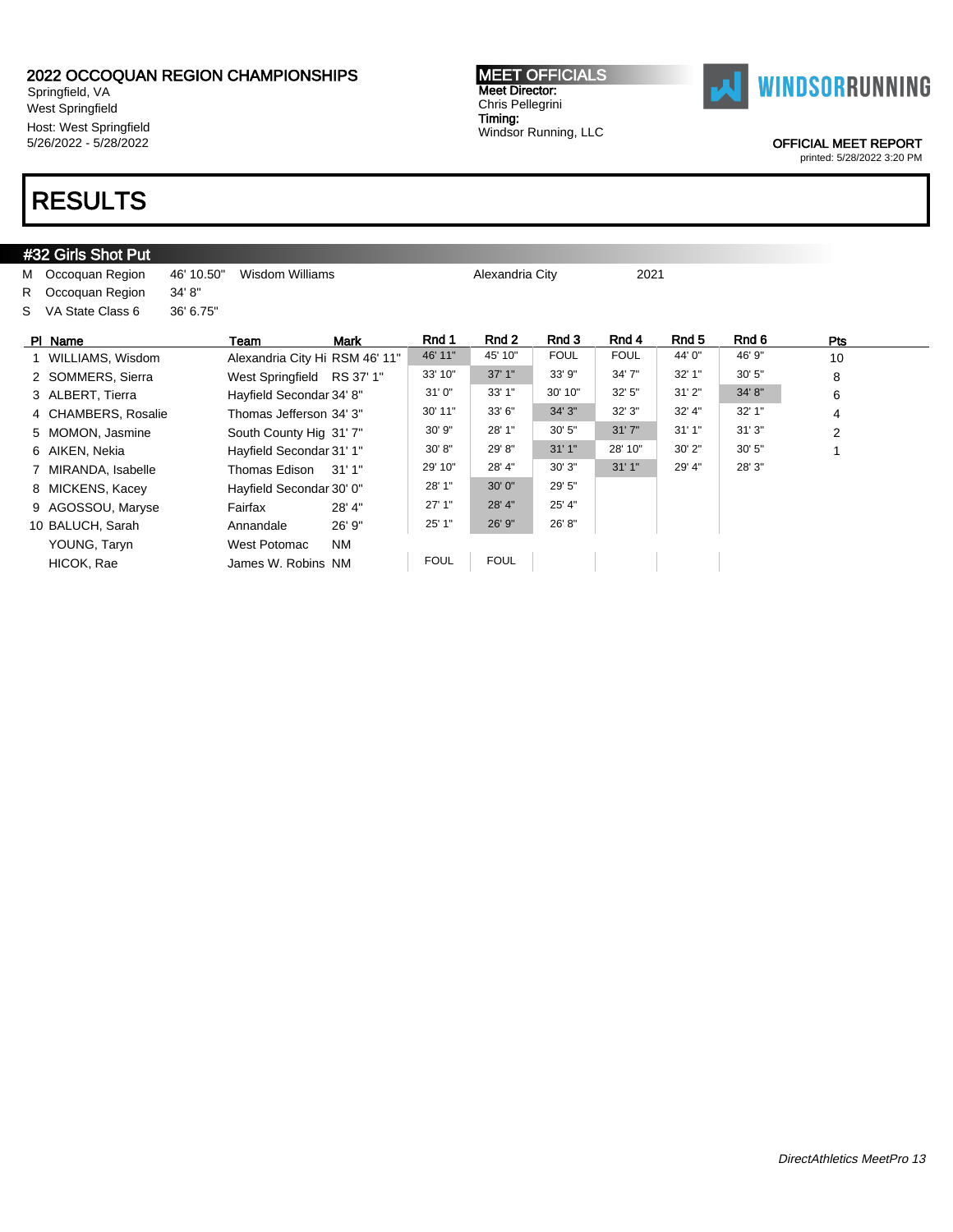Springfield, VA West Springfield Host: West Springfield 5/26/2022 - 5/28/2022

### RESULTS

#### #24 Girls High Jump M Occoquan Region 5' 11" Dale Wallace Marshall Marshall 1978 M Occoquan Region 5' 11" Sydney Banks Cosbourn Park 2017 R Occoquan Region 4' 10" S VA State Class 6 5' 0" Pl Name Team Mark 4' 8" 4' 10" 5' 0" 5' 1" 5' 2" 5' 4" 5' 6" Pts 1 HICOK, Rae James W. Robins RS 5' 4" P O O P O XXO XX 10 2 JONES, Greer 6 West Potomac RS 5' 2" P O XO P O XXX 8 8 3 FRASER, Morgan Alexandria City Hi RS 5' 2" P O O P XO XXX 4 HEIFNER, Katrina James W. Robins 4' 10" O O XXX 4 5 SCHWENZER, Elizabeth W.T. Woodson 4' 10" O XO XXX 2 6 MAKU, Grace Falls Church 4' 8" O XXX 0.2 6 TOPCHY, Annika Chomas Jefferson 4' 8" O XXX 0.2 6 DOTIMAS, Alyssa John R. Lewis Hig 4' 8" O XXX 0.2 6 KHANI, Sarina Lake Braddock 4' 8" O XXX 0.2 6 MULU, Angel West Springfield 4' 8" O XXX 0.2 PHILLIPS, Ainsley Falls Church NH XXX BEAUMONT, Keira Hayfield Secondar NH XXX DIAL, Julia Thomas Edison NH GILBERT, Colleen W.T. Woodson NH XXX CLARKE, Cameron Justice NH XXX

MEET OFFICIALS Meet Director: Chris Pellegrini Timing:

Windsor Running, LLC



OFFICIAL MEET REPORT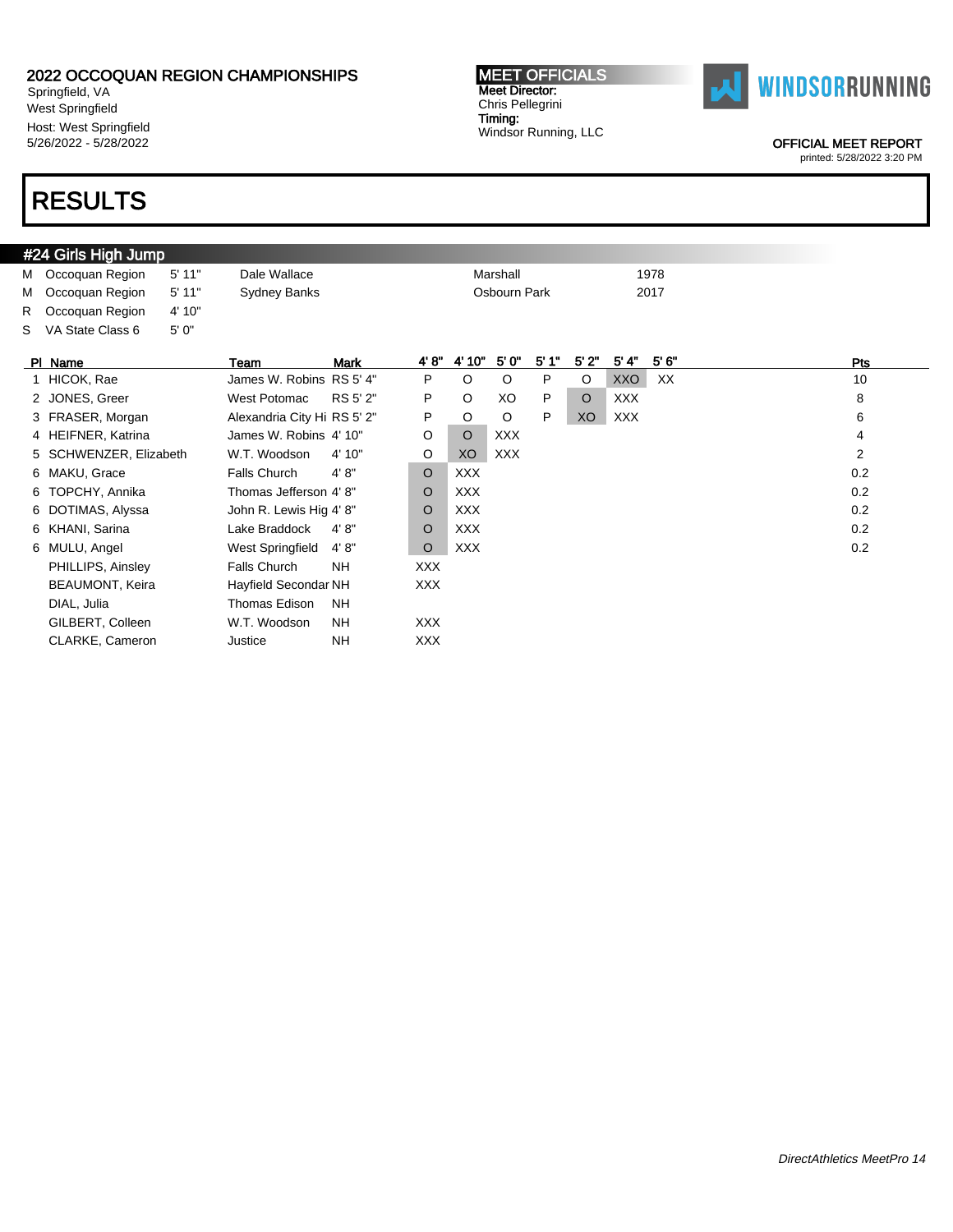Springfield, VA West Springfield Host: West Springfield 5/26/2022 - 5/28/2022

### RESULTS

#### #28 Girls Long Jump M Occoquan Region 20' 4.50" Tynita Butts Alexandria City 2008 R Occoquan Region 16' 3.50" S VA State Class 6 17' 5" Pl Name Team Mark Rnd 1 Rnd 2 Rnd 3 Rnd 4 Rnd 5 Rnd 6 Pts 1 HAMILTON, Akira Alexandria City Hi RS 18' 0" (NW) 17' 03/4 16' 6' 4 18' 0" 17' 11' 4 FOUL 10 2 JACKSON, Genesis South County Hig RS 17' 7<sup>1/4</sup> (NW) FOUL 17' 7<sup>1/4</sup> 17' 3<sup>1/4</sup> 10' 11<sup>1/</sup>2 17' 3<sup>3</sup>/<sub>4</sub> FOUL 8 3 DANIELS, Michala Lake Braddock RS 17' 51/<sup>4</sup>  $(NW)$  15' 9" 17' 0<sup>3/</sup>4 FOUL 16' 10" 16' 11<sup>1/</sup>4 17' 5<sup>1/</sup>4 6 4 DIAL, Julia Thomas Edison R 17' 21/<sup>4</sup>  $(NW)$  15' 4<sup>1/2</sup> FOUL 17' 2<sup>1/4</sup> PASS 16' 9<sup>1/4</sup> 16' 11<sup>1</sup><sup>2</sup> 4 5 DAVIES, McKenna West Springfield R 16' 11" (NW) 15' 7<sup>1/4</sup> 15' 10<sup>3/4</sup> 16' 7" 16' 9<sup>1/2</sup> FOUL 16' 11" 2 6 JACKSON, Alisha Alexandria City Hi R 16' 734  $(NW)$  FOUL 16' 0<sup>1/2</sup> 16' 7<sup>3/</sup>4 16' 0<sup>1/2</sup> 16' 2<sup>1/2</sup> 16' 6<sup>1/2</sup> 7 ROWE, Zadie **W.T. Woodson 16' 3"** (NW) 15' 6<sup>1</sup>/<sub>2</sub> 15' 8<sup>1</sup>/<sub>4</sub> 16' 1<sup>1</sup>/<sub>2</sub> 14' 10<sup>1</sup>/<sub>2</sub> 16' 3" 15' 4" 8 MCCORMICK, Jessica Falls Church 16' 0" (NW) 15' 41/4 16' 0" FOUL 9 SCHWENZER, Elizabeth W.T. Woodson 15' 1134 (NW) 15' 11<sup>3/4</sup> 15' 10<sup>1/4</sup> 15' 11<sup>1/2</sup> 10 MIRANDA, Isabelle Thomas Edison 15' 103/<sup>4</sup>  $(NW)$  14' 6<sup>1/4</sup> 15' 2<sup>1/4</sup> 15' 10<sup>3/4</sup> 11 TEKLEMARIAM, Sanaya Hayfield Secondar 15' 31/<sup>4</sup> (NW)  $15'3'4$  13'  $10^{1/2}$  14'  $4^{3/4}$ 12 WALKER, Damierah Falls Church 14' 10<sup>3/4</sup> (NW) FOUL 14' 10<sup>3/4</sup> 14' 3<sup>1/4</sup> 13 SURABHI, Ashwitha Thomas Jefferson 14' 33/<sup>4</sup>  $(NW)$  13' 3<sup>1</sup>/<sub>2</sub> 14' 3<sup>3</sup>/<sub>4</sub> FOUL

MEET OFFICIALS Meet Director: Chris Pellegrini Timing: Windsor Running, LLC



OFFICIAL MEET REPORT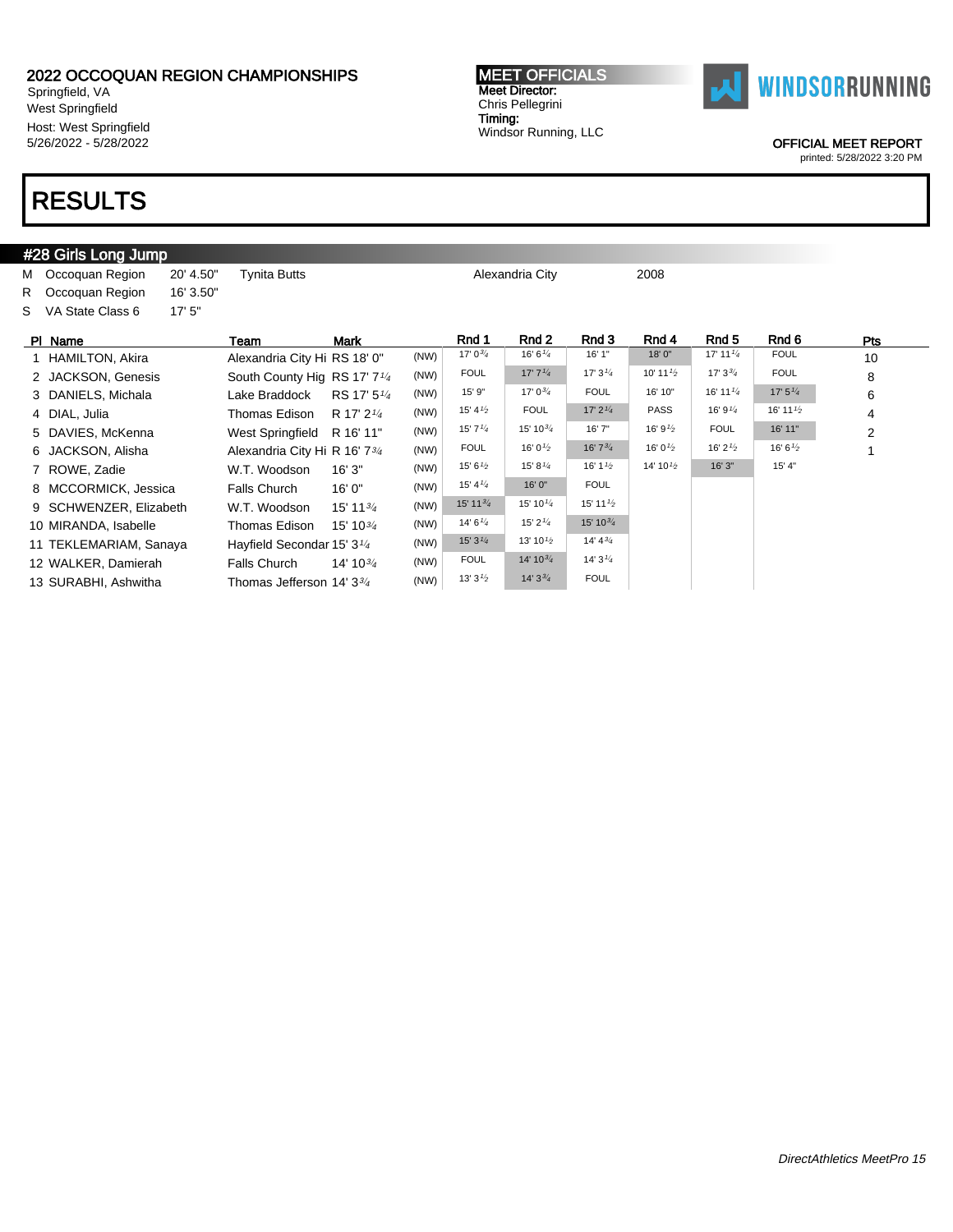Springfield, VA West Springfield Host: West Springfield 5/26/2022 - 5/28/2022

### RESULTS

### #25 Boys Pole Vault M Occoquan Region 16' 4" David Sullivan Christian Centreville 2002 R Occoquan Region 11' 9" S VA State Class 6 12' 6" PI Name Team Mark 9' 6" 10' 0" 10' 6" 11' 0" 11' 6" 12' 0" 13' 0" 13' 6" Pts 1 DEWOLFE, Nicolas Falls Church RS 13' 6" P P P P P XO O O XO 10 2 TAYLOR, Jamison Alexandria City Hi RS 13' 0" P P P P P O P XO O XXX 8 3 BLUMBERG, Joseph West Springfield 11'6" P O O XO O XXX 6 6 4 VON ELLING, Caden Thomas Edison 11' 6" P P O O XO XXX 4 4 5 MURRAY, Michael and West Springfield 11' 0" and O XO O XO XXX 1.5 5 RYAN, Tim Lake Braddock 11' 0" O O XO XO XXX 1.5 7 ZARAOUN, Faris **Alexandria City Hi 11' 0"** O O XO XXO XXX 8 HENDERSON, Asher Hayfield Secondar 10' 0" XO O XXX 9 FERRO, Kai Falls Church 10' 0" XXO XXO XXX 10 BELT, Fin **Hayfield Secondar 9' 6"** O XXX SHEFCHIK, Sam West Springfield NH XXX TOROK, Spencer Falls Church NH P P XXX



OFFICIAL MEET REPORT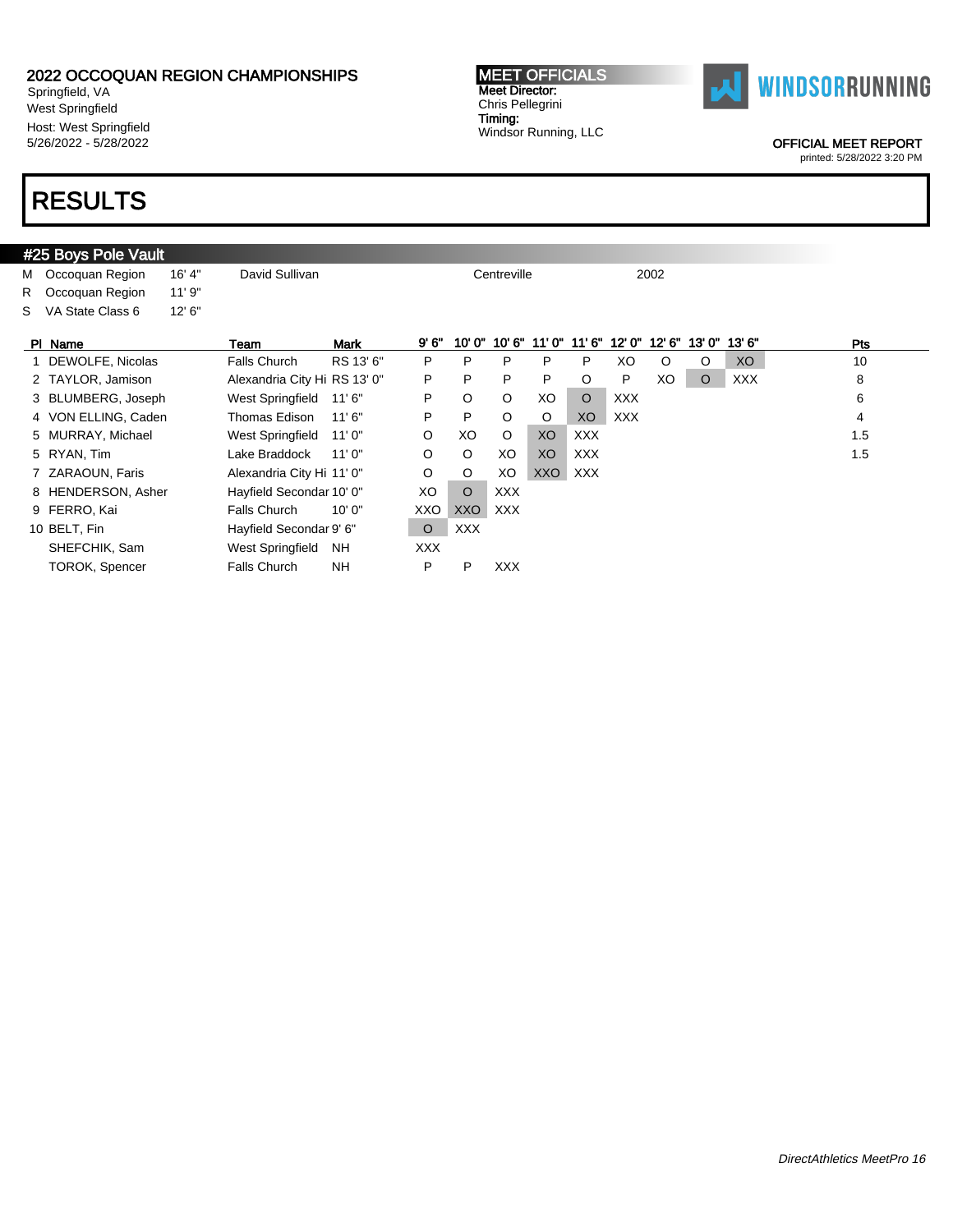Springfield, VA West Springfield Host: West Springfield 5/26/2022 - 5/28/2022

### RESULTS

#### #29 Boys Triple Jump M Occoquan Region 49' 4" James Colbert Mount Vernon Mount Vernon 1989 R Occoquan Region 42' 3" S VA State Class 6 43' 10" Pl Name Team Mark Rnd 1 Rnd 2 Rnd 3 Rnd 4 Rnd 5 Rnd 6 Pts 1 BRYANT, Ethan Thomas Edison R 43' 0" (NW) 43' 0" FOUL FOUL 42' 9<sup>1</sup>/2 FOUL 39' 10<sup>1/2</sup> 10 2 LORD, Duante West Springfield R 42' 9<sup>1/2</sup>  $(NW)$  40' 4<sup>1'</sup> 2 40' 2" 41' 2<sup>1'</sup> 40' 0<sup>1'</sup> 38' 8<sup>1'</sup> 42' 9<sup>1'</sup> 8 3 TAYLOR, Marcus John R. Lewis Hig R 42' 83/<sup>4</sup> (NW)  $42' 8^{3/4}$   $41' 6^{1/2}$   $42' 2''$   $40' 5''$  38' 7" FOUL 6 4 DAPOGNY, James Falls Church R 42' 8<sup>1/2</sup>  $(NW)$  40' 5<sup>1/4</sup> 42' 6<sup>1/2</sup> 42' 8<sup>1</sup>/<sub>2</sub> 39' 1<sup>3/4</sup> 41' 7" 42' 8<sup>1</sup>/<sub>2</sub> 4 5 KARGBO-OWENS, Isaiah-Taji Alexandria City Hi R 42' 6" (NW) FOUL 42' 6" 40' 9" 41' 11<sup>1</sup>2 41' 2<sup>1</sup>2 FOUL 2 6 CHENG, David Fairfax R 42' 41/4 (NW)  $42' 4^{1/4}$   $41' 10^{1/2}$   $42' 2^{1/2}$   $40' 1''$   $41' 5^{1/2}$   $41' 0^{1/2}$  1 7 AVERY, Lemuel South County Hig 42' 03/4  $(NW)$  41' 7<sup>1</sup>/2 40' 8<sup>1</sup>/2 41' 7<sup>1</sup>/2 42' 0<sup>3</sup>/<sub>4</sub> FOUL 41' 4<sup>1</sup>/<sub>4</sub> 8 ABDELWAHID, Mohamed Thomas Edison 41' 0" (NW) 41' 0" 39' 8" 38' 9" 9 HILL, Andreas Thomas Edison 40' 9<sup>1/2</sup>  $(NW)$  40' 1<sup>1/4</sup> 40' 9<sup>1</sup>/<sub>2</sub> 40' 8" 10 KAMARA, Hassan Alexandria City Hi 40' 0<sup>1/2</sup>  $(NW)$  38' 10" 40' 0<sup>1</sup>/<sub>2</sub> 38' 11" 11 ALFONSO, Samuel West Springfield  $40'0''$  (NW)  $38'0^{1/2}$   $39'0''$   $40'0''$ 12 EL GUENNOUNI, Ayoub John R. Lewis Hig 39' 33/<sup>4</sup> (NW)  $39'3^{3}/4$   $38'6''$   $38'8^{1}/2$ LANHAM, Miles **Annandale** NM

MEET OFFICIALS Meet Director: Chris Pellegrini Timing: Windsor Running, LLC



OFFICIAL MEET REPORT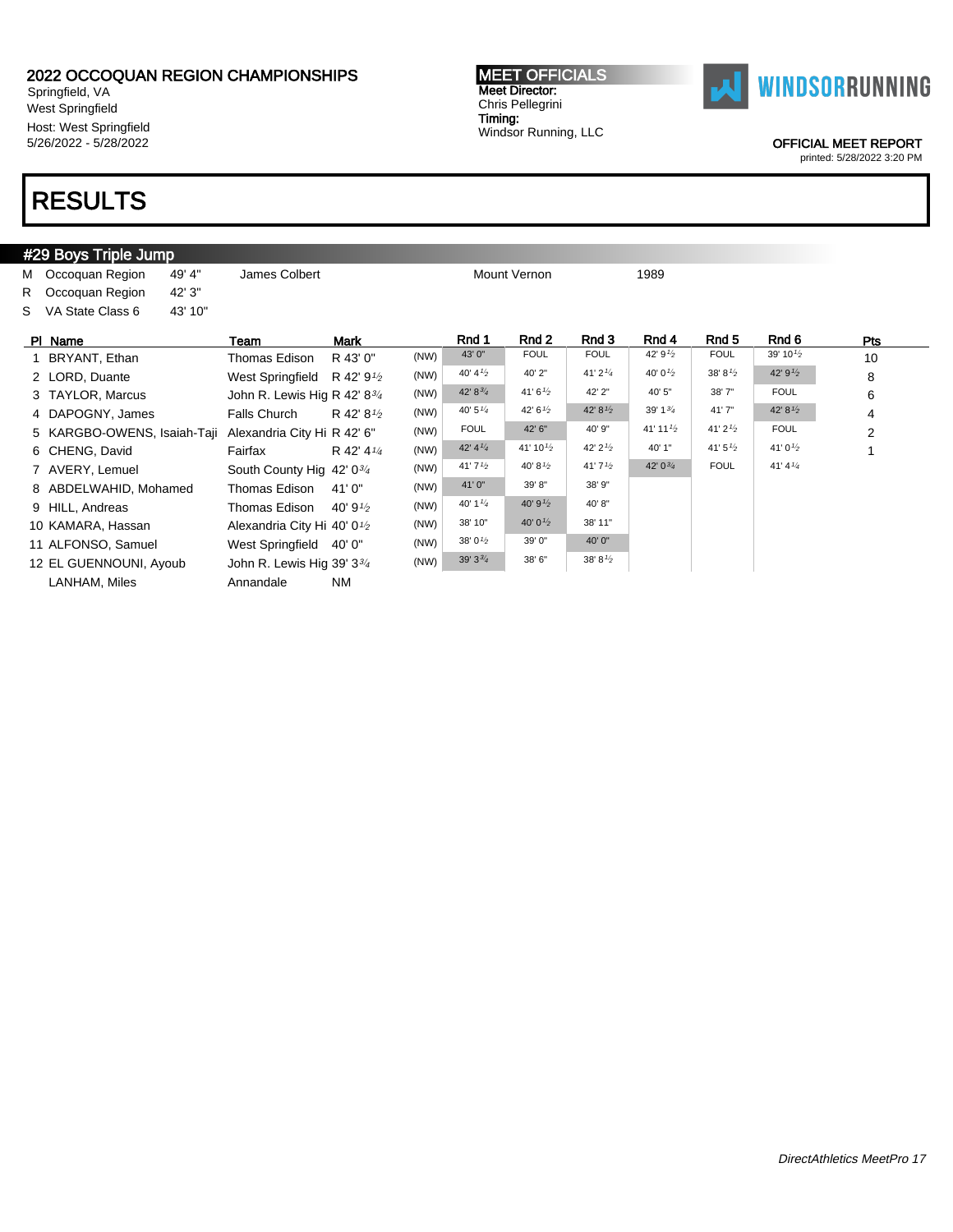Springfield, VA West Springfield Host: West Springfield 5/26/2022 - 5/28/2022

# RESULTS

|                               | #13 Girls 100m Hurdles |       |                      |                    |      |     |  |
|-------------------------------|------------------------|-------|----------------------|--------------------|------|-----|--|
|                               | M Occoquan Region      | 14.10 | Lauren Hoffman       | <b>Battlefield</b> | 2016 |     |  |
| R                             | Occoquan Region        | 16.26 |                      |                    |      |     |  |
| S.                            | VA State Class 6       | 15.50 |                      |                    |      |     |  |
| Wind: (-2.8)<br><b>Finals</b> |                        |       |                      |                    |      |     |  |
|                               |                        |       |                      |                    |      |     |  |
|                               | PI Name                |       | Team                 | Time Note          |      | Pts |  |
|                               | 1 TOPCHY, Annika       |       | Thomas Jefferson S&T | 15.83              |      | 10  |  |
|                               | 2 CARR, Rebecca        |       | West Springfield     | 15.94              |      | 8   |  |
|                               | 3 SCHWENZER, Elizabeth |       | W.T. Woodson         | 16.59              |      | 6   |  |

5 COLE, Madeline Lake Braddock 17.05 2

6 PRICE, Gabriella **17.28** 1

OFFICIAL MEET REPORT

printed: 5/28/2022 3:20 PM



MEET OFFICIALS Meet Director: Chris Pellegrini Timing: Windsor Running, LLC

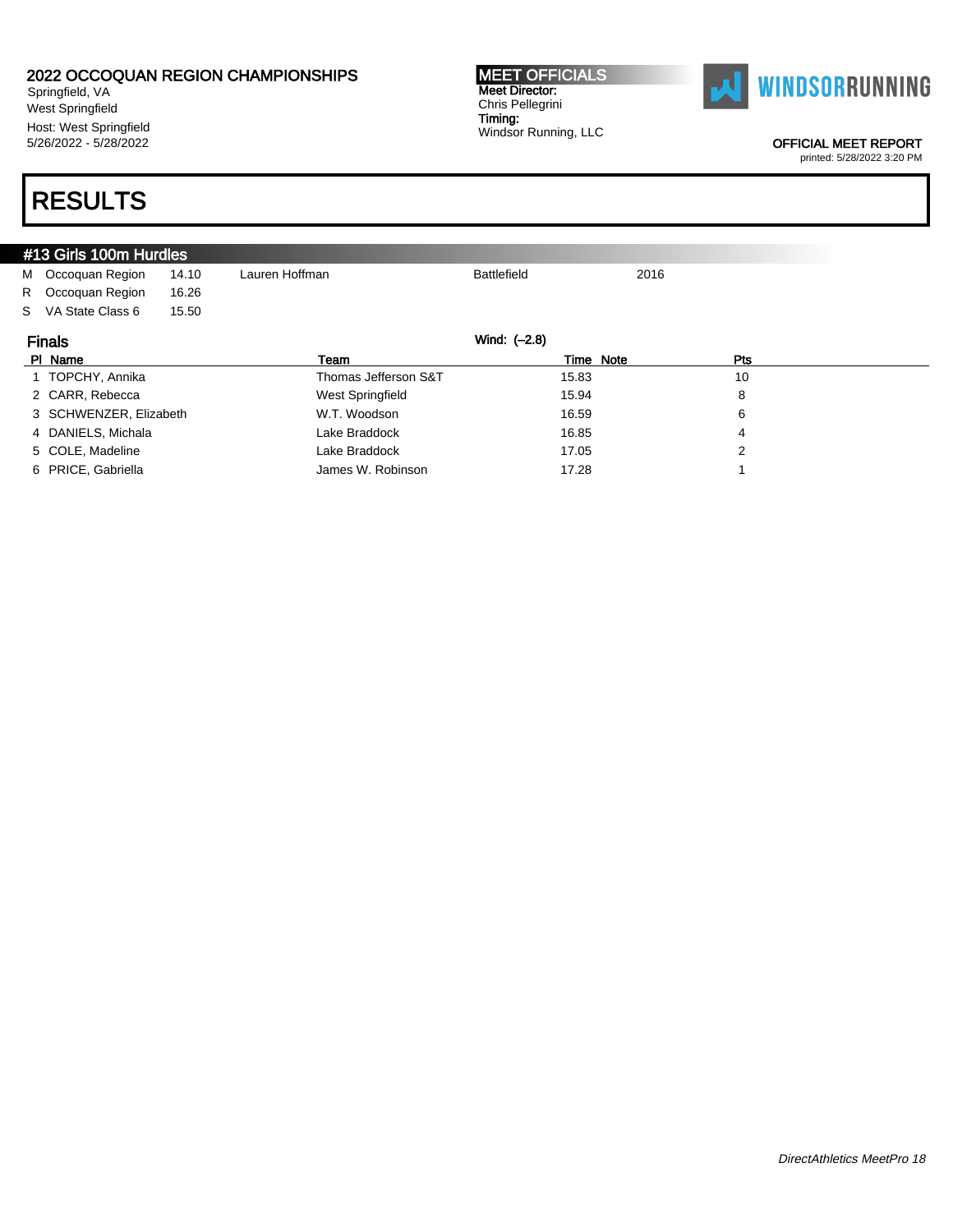Springfield, VA West Springfield Host: West Springfield 5/26/2022 - 5/28/2022

# RESULTS

| #14 Boys 110m Hurdles |       |                      |             |           |            |  |
|-----------------------|-------|----------------------|-------------|-----------|------------|--|
| M Occoquan Region     | 13.74 | <b>Rickey Harris</b> | Centreville | 2000      |            |  |
| R Occoquan Region     | 15.91 |                      |             |           |            |  |
| S VA State Class 6    | 15.12 |                      |             |           |            |  |
| <b>Finals</b>         |       | Wind: (-1.8)         |             |           |            |  |
| PI Name               |       | Team                 |             | Time Note | <b>Pts</b> |  |
| 1 HILL, Andreas       |       | Thomas Edison        |             | 15.69     | 10         |  |
| 2 JAPPAH, Jeaceajay   |       | <b>Mount Vernon</b>  |             | 16.08     | 8          |  |
| 3 NGUYEN, Kyle        |       | Lake Braddock        |             | 16.17     | 6          |  |
| 4 DONOHUE, Nicoli     |       | James W. Robinson    |             | 16.34     | 4          |  |
| 5 MONTAGUE, Cason     |       | Lake Braddock        |             | 16.62     | 2          |  |
| 6 MCGOWEN, Liam       |       | West Springfield     |             | 16.82     |            |  |

Meet Director: Chris Pellegrini Timing:

OFFICIAL MEET REPORT printed: 5/28/2022 3:20 PM

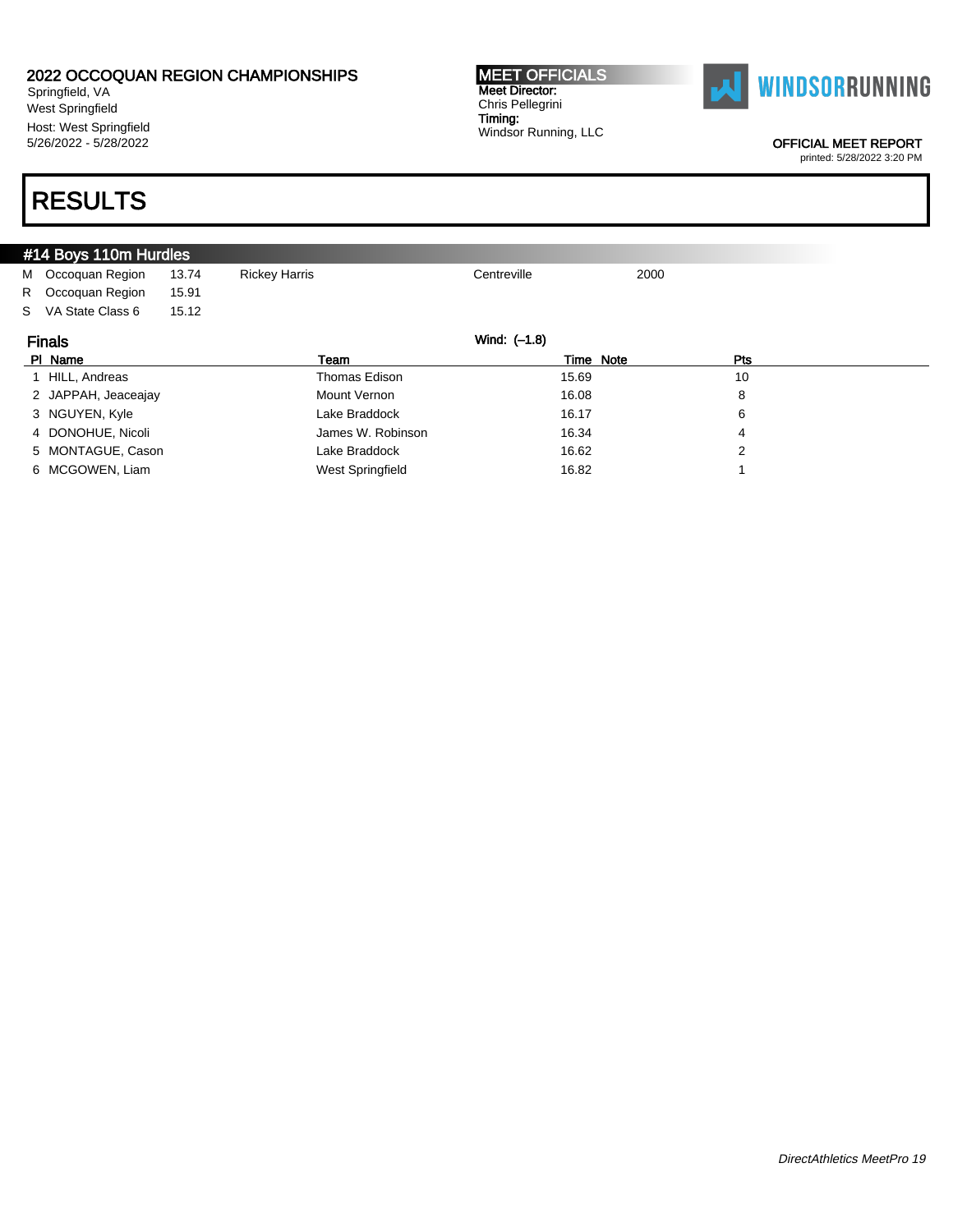Springfield, VA West Springfield Host: West Springfield 5/26/2022 - 5/28/2022

# RESULTS

|    | #2 Girls 100 Meters   |       |                           |              |           |      |     |
|----|-----------------------|-------|---------------------------|--------------|-----------|------|-----|
|    | M Occoquan Region     | 11.99 | <b>Muriel Ahoure</b>      | Hayfield     |           | 2005 |     |
| м  | Occoquan Region       | 11.99 | Hannah Waller             | South Lakes  |           | 2017 |     |
| R. | Occoquan Region       | 12.78 |                           |              |           |      |     |
| S. | VA State Class 6      | 12.53 |                           |              |           |      |     |
|    | <b>Finals</b>         |       |                           | Wind: (-1.1) |           |      |     |
|    | PI Name               |       | Team                      |              | Time Note |      | Pts |
|    | 1 SANCHIOUS, Catalina |       | South County High School  |              | 12.11     |      | 10  |
|    |                       |       |                           |              |           |      |     |
|    | 2 BEAUMONT, Keira     |       | Hayfield Secondary School |              | 12.23     |      | 8   |
|    | 3 DIAL, Julia         |       | Thomas Edison             |              | 12.37     |      | 6   |

5 MASON, Mianna **South County High School** 12.43 2 6 HAMILTON, Akira **Alexandria City High School** 12.45 1

MEET OFFICIALS Meet Director: Chris Pellegrini Timing: Windsor Running, LLC



OFFICIAL MEET REPORT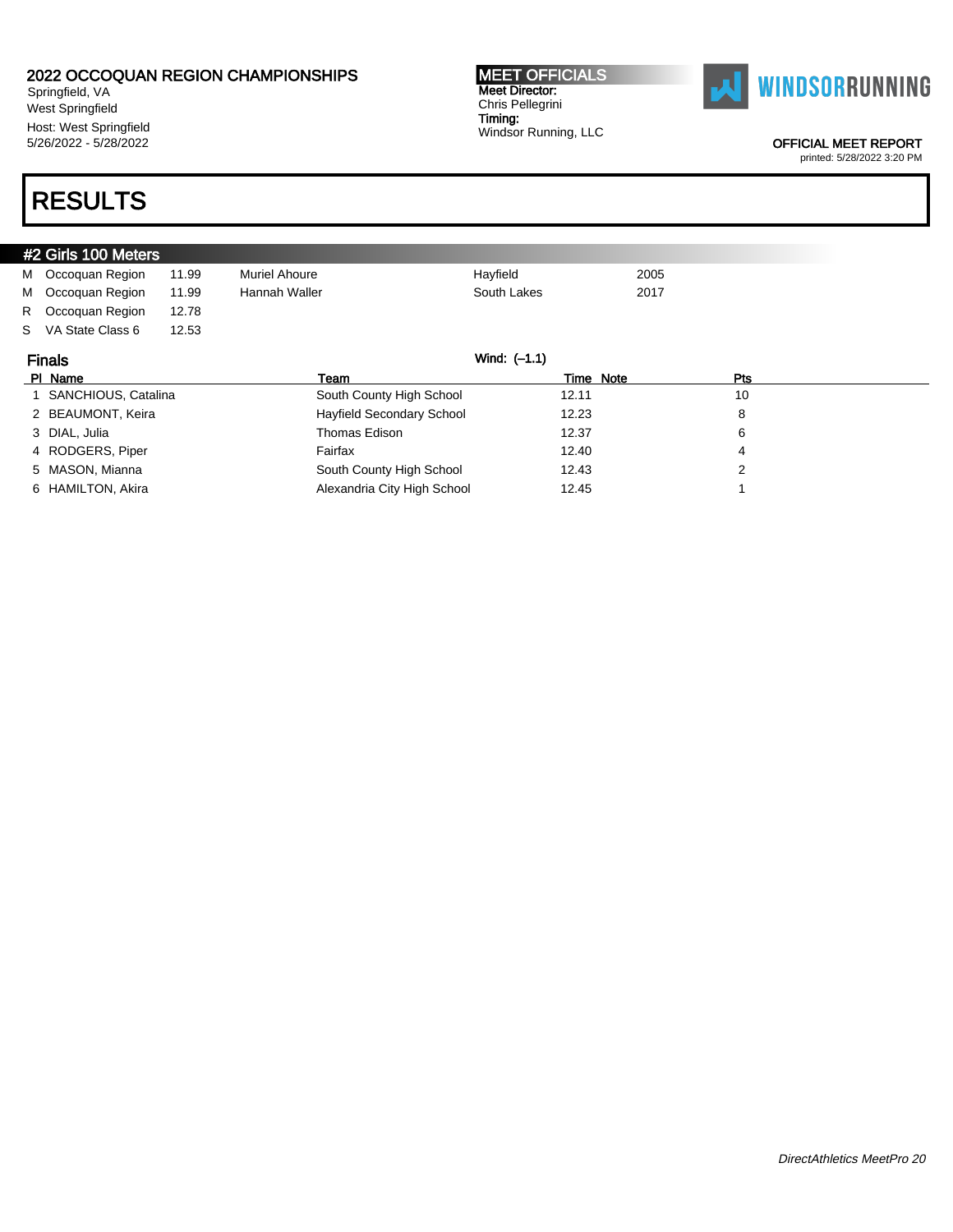Springfield, VA West Springfield Host: West Springfield 5/26/2022 - 5/28/2022

# RESULTS

|                               | #1 Boys 100 Meters |       |               |                 |      |  |  |
|-------------------------------|--------------------|-------|---------------|-----------------|------|--|--|
|                               | M Occoquan Region  | 10.46 | Noah Lyles    | Alexandria City | 2016 |  |  |
|                               | R Occoquan Region  | 11.38 |               |                 |      |  |  |
|                               | S VA State Class 6 | 11.21 |               |                 |      |  |  |
| Wind: (-1.0)<br><b>Finals</b> |                    |       |               |                 |      |  |  |
|                               | PI Name            |       | Team          | Time Note       | Pts  |  |  |
|                               | 1 GREEN, Amir      |       | Fairfax       | 10.71           | 10   |  |  |
|                               | 2 BROWN, Jeremiah  |       | Lake Braddock | 11.12           | 8    |  |  |
|                               | 3 JONES, Daniel    |       | Lake Braddock | 11.15           | 6    |  |  |
|                               | 4 HORACEK, Bradyn  |       | Fairfax       | 11.19           | 4    |  |  |
|                               | 5 OPOKU, Samuel    |       | West Potomac  | 11.35           | 2    |  |  |
|                               | 6 TAHA, Ghaith     |       | West Potomac  | 11.37           |      |  |  |

MEET OFFICIALS Meet Director: Chris Pellegrini Timing:

Windsor Running, LLC

OFFICIAL MEET REPORT

**WINDSORRUNNING**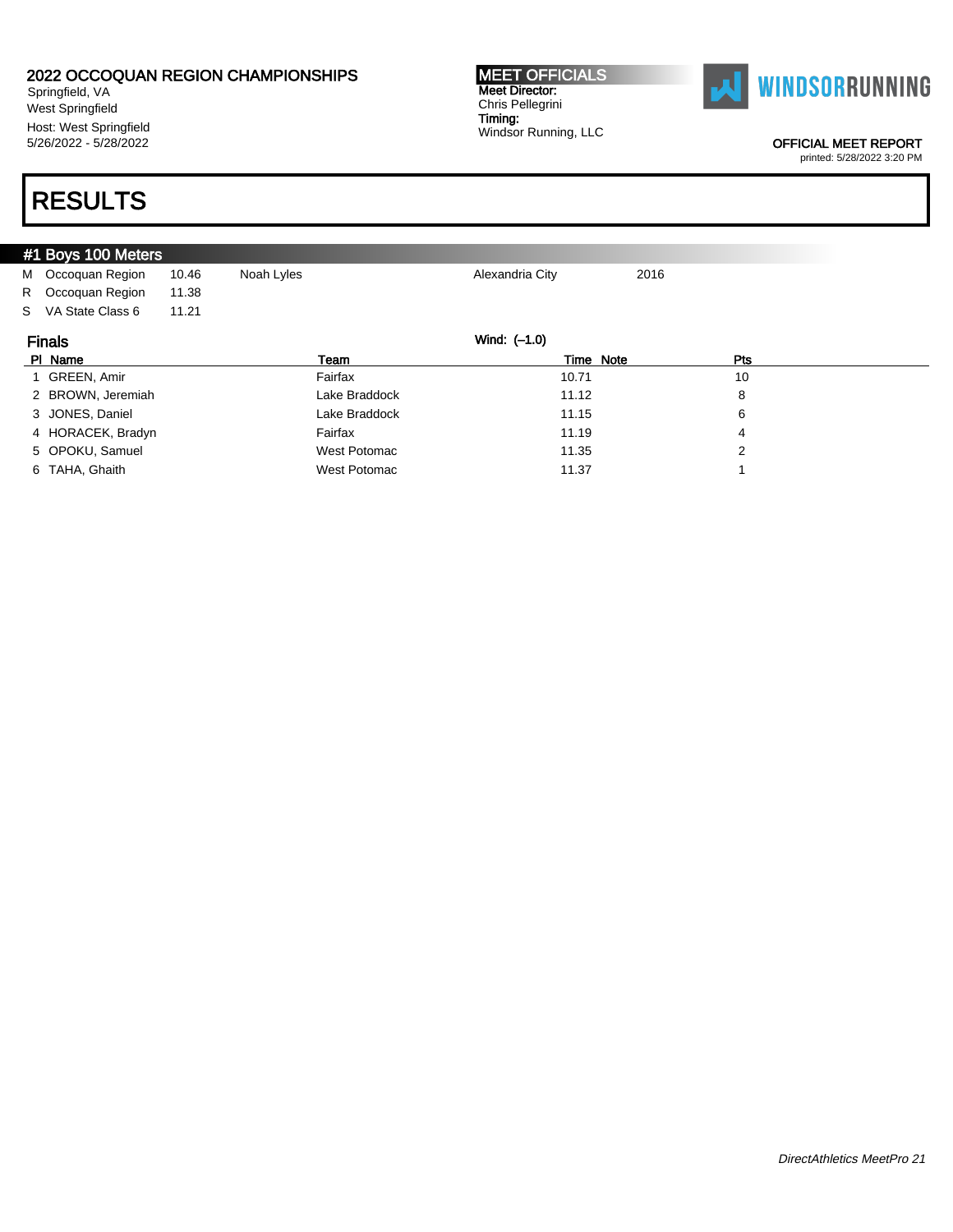Springfield, VA West Springfield Host: West Springfield 5/26/2022 - 5/28/2022

# RESULTS

#### #10 Girls 1600 Meters

M Occoquan Region 4:41.67 Rachel McArthur Patriot Patriot 2017 R Occoquan Region 5:19.94 S VA State Class 6 5:11.16

| PI Name                                 |                   | Team                                                  |                   | Time Note  | Pts |  |
|-----------------------------------------|-------------------|-------------------------------------------------------|-------------------|------------|-----|--|
| JONES, Caroline<br>1:11.14(1:11.14)     | 1:13.57 (2:24.70) | W.T. Woodson<br>1:12.51 (3:37.20)                     | 1:13.91 (4:51.10) | RS 4:51.10 | 10  |  |
| 2 MACGRATH, Aidan<br>1:10.78 (1:10.78)  | 1:14.28 (2:25.06) | West Springfield<br>1:17.35 (3:42.40)                 | 1:14.14 (4:56.54) | RS 4:56.54 | 8   |  |
| 3 WILLIAMS, Irene<br>1:11.45 (1:11.45)  | 1:16.14 (2:27.59) | Thomas Jefferson S&T<br>1:23.08 (3:50.66)             | 1:23.69 (5:14.35) | R 5:14.35  | 6   |  |
| 4 SILVA, Leilani<br>1:12.73(1:12.73)    | 1:18.30 (2:31.03) | Fairfax<br>1:23.71 (3:54.73)                          | 1:20.26 (5:14.99) | R 5:14.99  | 4   |  |
| 5 HEIRONIMUS, Haley<br>1:13.10(1:13.10) | 1:18.80 (2:31.89) | <b>Falls Church</b><br>1:22.61 (3:54.50)              | 1:25.33 (5:19.83) | R 5:19.83  | 2   |  |
| 6 HYMANS, Sarah<br>1:14.54 (1:14.54)    | 1:21.74 (2:36.27) | W.T. Woodson<br>1:25.38 (4:01.65)                     | 1:23.03 (5:24.67) | 5:24.67    |     |  |
| 7 CESTARE, Sarah<br>1:14.19 (1:14.19)   | 1:21.99 (2:36.17) | <b>Hayfield Secondary School</b><br>1:25.08 (4:01.25) | 1:25.36 (5:26.61) | 5:26.61    |     |  |
| 8 WEVLEY, Grace<br>1:16.25 (1:16.25)    | 1:28.71 (2:44.95) | <b>West Springfield</b><br>1:30.76 (4:15.71)          | 1:24.87 (5:40.57) | 5:40.57    |     |  |
| 9 ZAIS, Madeline<br>1:20.25 (1:20.25)   | 1:34.11 (2:54.36) | <b>Hayfield Secondary School</b><br>1:38.09 (4:32.44) | 1:30.99 (6:03.43) | 6:03.43    |     |  |

MEET OFFICIALS Meet Director: Chris Pellegrini Timing: Windsor Running, LLC



OFFICIAL MEET REPORT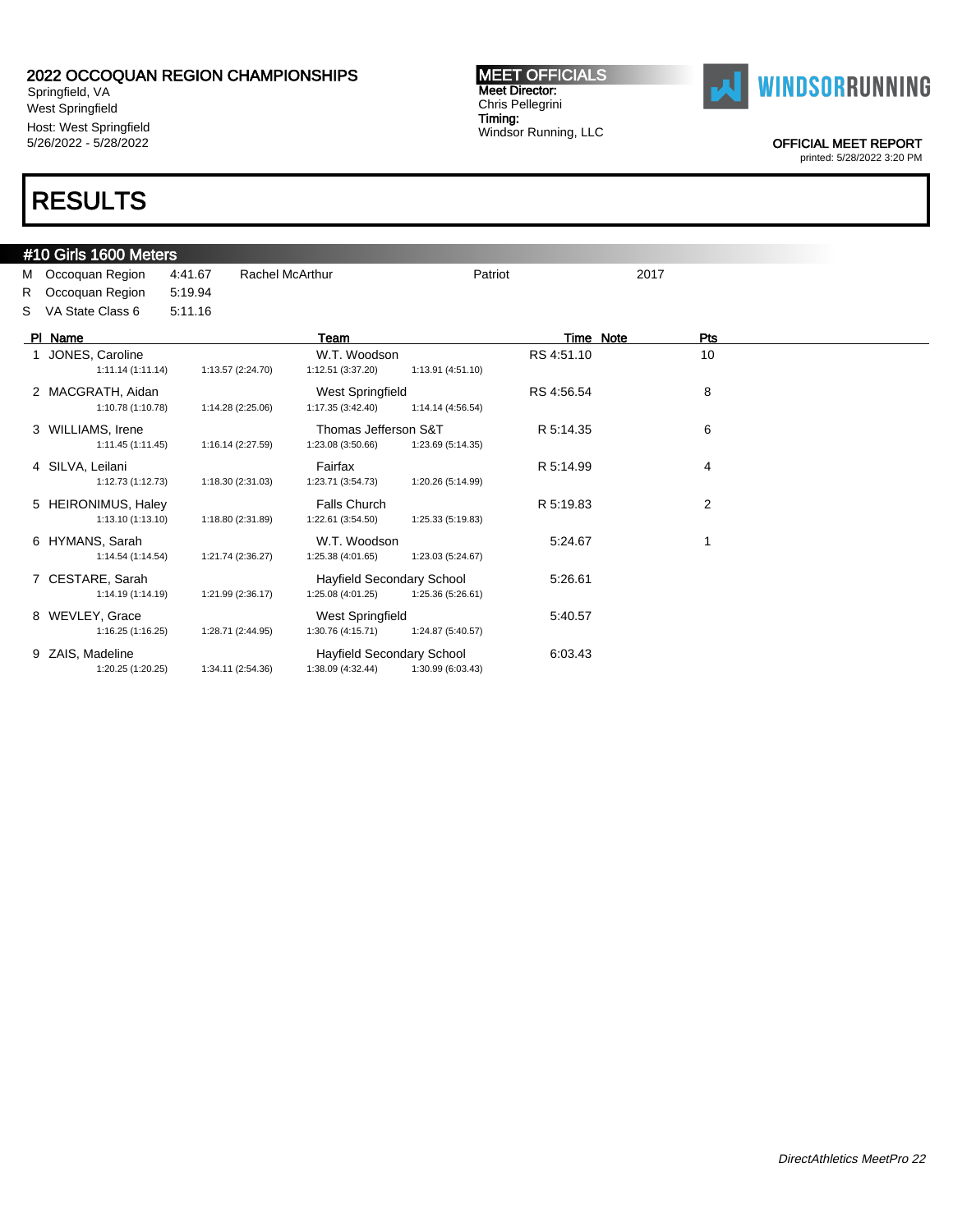Springfield, VA West Springfield Host: West Springfield 5/26/2022 - 5/28/2022

### RESULTS

#### #9 Boys 1600 Meters

M Occoquan Region 4:07.35 Sharif Karie West Springfield 1997 R Occoquan Region 4:31.11 S VA State Class 6 4:24.88

| PI Name                                    |                   | Team                                                 |                   | Time Note  | <b>Pts</b> |  |
|--------------------------------------------|-------------------|------------------------------------------------------|-------------------|------------|------------|--|
| 1 GARCIA, Isaac<br>1:03.37 (1:03.37)       | 1:06.08 (2:09.45) | South County High School<br>1:06.52(3:15.96)         | 1:02.81 (4:18.77) | RS 4:18.77 | 10         |  |
| 2 DAWSON, David<br>1:03.61 (1:03.61)       | 1:06.08 (2:09.69) | W.T. Woodson<br>1:06.51(3:16.20)                     | 1:04.72 (4:20.91) | RS 4:20.91 | 8          |  |
| 3 ANDERSON, Henry<br>1:04.88 (1:04.88)     | 1:05.54(2:10.41)  | <b>West Springfield</b><br>1:06.77(3:17.18)          | 1:05.76 (4:22.94) | RS 4:22.94 | 6          |  |
| 4 CICERO, James<br>1:04.69 (1:04.69)       | 1:07.12 (2:11.80) | West Potomac<br>1:09.24 (3:21.04)                    | 1:03.69 (4:24.73) | RS 4:24.73 | 4          |  |
| 5 KASPEROWSKI, Nayan<br>1:05.44 (1:05.44)  | 1:07.24 (2:12.68) | South County High School<br>1:09.11 (3:21.79)        | 1:03.43 (4:25.21) | R 4:25.21  | 2          |  |
| 6 BRENNAN, George<br>1:05.47 (1:05.47)     | 1:07.74 (2:13.21) | <b>Hayfield Secondary School</b><br>1:08.84(3:22.04) | 1:03.38 (4:25.42) | R 4:25.42  |            |  |
| 7 HYMANS, Caleb<br>1:04.08 (1:04.08)       | 1:06.51 (2:10.59) | W.T. Woodson<br>1:08.28 (3:18.87)                    | 1:06.67 (4:25.53) | R 4:25.53  |            |  |
| 8 SANTANGELO, Brandon<br>1:06.23 (1:06.23) | 1:08.84 (2:15.07) | Mount Vernon<br>1:09.08 (3:24.14)                    | 1:09.60 (4:33.74) | 4:33.74    |            |  |
| 9 ANTHES, Braden<br>1:05.97 (1:05.97)      | 1:08.58 (2:14.54) | <b>Thomas Edison</b><br>1:09.12 (3:23.65)            | 1:10.45 (4:34.09) | 4:34.09    |            |  |
| 10 ALDEN, Mercer<br>1:06.14(1:06.14)       | 1:09.34 (2:15.47) | <b>Thomas Edison</b><br>1:10.96 (3:26.43)            | 1:09.72 (4:36.15) | 4:36.15    |            |  |
| 11 FREESE, Caughnery<br>1:05.75 (1:05.75)  | 1:09.22 (2:14.96) | James W. Robinson<br>1:14.67 (3:29.64)               | 1:12.99 (4:42.62) | 4:42.62    |            |  |
| 12 WEEKS, Tyler<br>1:05.79 (1:05.79)       | 1:09.86 (2:15.65) | <b>West Springfield</b><br>1:13.69 (3:29.34)         | 1:13.87 (4:43.20) | 4:43.20    |            |  |

MEET OFFICIALS Meet Director: Chris Pellegrini Timing: Windsor Running, LLC



OFFICIAL MEET REPORT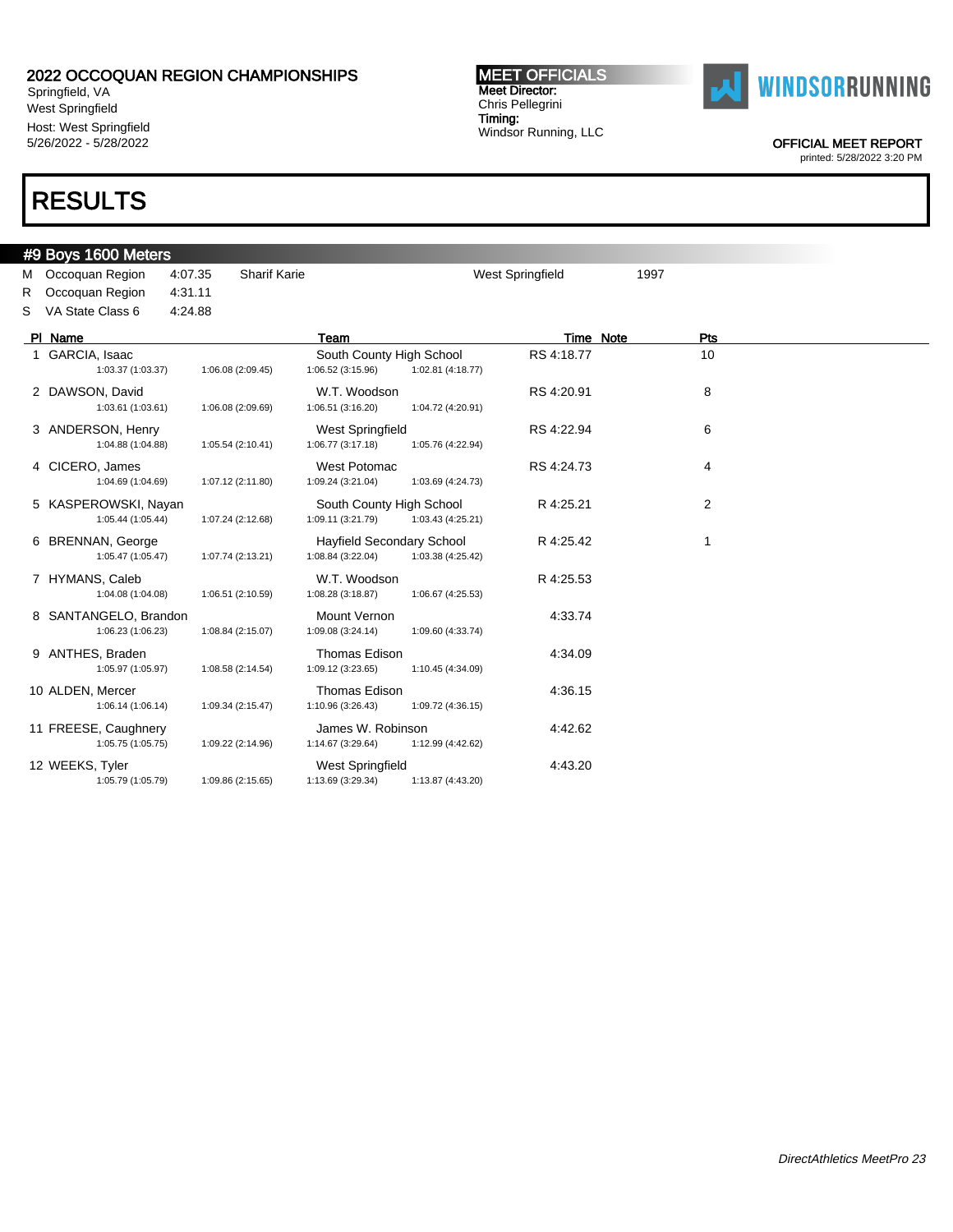Springfield, VA West Springfield Host: West Springfield 5/26/2022 - 5/28/2022

### RESULTS

### #18 Girls 4 x 100m Relay M Occoquan Region 47.59 **M** Occoquan Region 47.59 R Occoquan Region 50.93 S VA State Class 6 49.36 Pl Team Time Note H(Pl) Pts 1 South County High School (A) 2(1) 10 1) MASON, Mianna 2) CURRY, Jaidyn 3) PACK, U'Riah 4) SANCHIOUS, Catalina 2 Hayfield Secondary School (A) 22 Hayfield Secondary School (A) 22 RS 48.06 2(2) 8 1) CHAROUEL, Nesrine 2) TEKLEMARIAM, Sanaya 3) LE'IATO, Raniyah 4) BEAUMONT, Keira 3 James W. Robinson (A) 2(3) 6 (3) 8 (3) 8 (3) 8 (4) 8 (4) 8 (4) 8 (4) 8 (4) 8 (4) 8 (5) 8 (5) 8 (5) 8 (5) 8 (5) 8 (5) 8 (5) 8 (5) 8 (5) 8 (5) 8 (5) 8 (5) 8 (5) 8 (5) 8 (5) 8 (5) 8 (5) 8 (5) 8 (5) 8 (5) 8 (5) 8 (5) 8 (5) 8 1) MUSA, Dina 2) PATTEN, Grace 3) HEIFNER, Katrina 4) BABCOCK, Devon 4 West Springfield (A) 2(4) 4 Nest Springfield (A) 2(4) 4 1) ROLISON, Jasmyn 2) WELLS, Taya 3) HAMPTON, Ariyon 4) DAVIES, McKenna 5 Alexandria City High School (A) 8 and 5 R 49.94 1(1) 2 1) HAMILTON, Akira 2) JACKSON, Alisha 3) WEINTRITT, Berkley 4) ROMAN, Vivian 6 Fairfax (A) 51.06 2(5) 1 1) NELSON, Mae 2) AGOSSOU, Marielle 3) SIMPSON, Laila 4) SAIYED, Ayesha 7 Mount Vernon (A) 52.57 1(2) 1) BROWN, Naveah 2) BALDWIN, Brianna 3) LE, Christine **4) MAXWELL**, Makayla 8 Thomas Jefferson S&T (A) 52.82 1(3) 1) LU, Christina 2) SURABHI, Ashwitha

MEET OFFICIALS Meet Director: Chris Pellegrini Timing:

Windsor Running, LLC

3) TRAN, Erin 4) RICHARD, Aurora



**WINDSORRUNNING** 

OFFICIAL MEET REPORT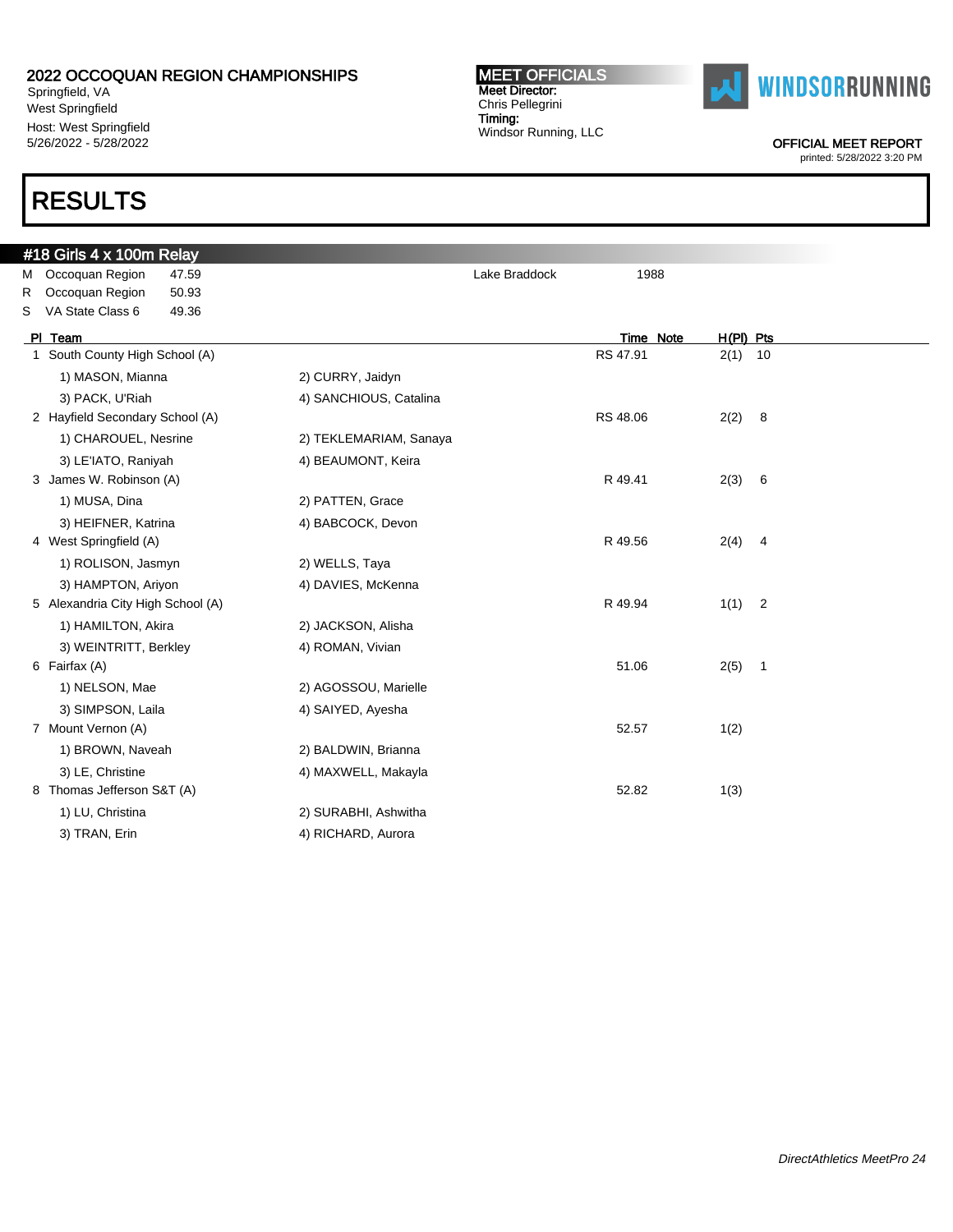Springfield, VA West Springfield Host: West Springfield 5/26/2022 - 5/28/2022

# RESULTS

#### MEET OFFICIALS Meet Director: Chris Pellegrini Timing: Windsor Running, LLC



OFFICIAL MEET REPORT

| #17 Boys 4 x 100m Relay         |                       |          |                |           |                          |
|---------------------------------|-----------------------|----------|----------------|-----------|--------------------------|
| M Occoquan Region<br>41.50      |                       | Hayfield | 1992           |           |                          |
| R Occoquan Region<br>44.38      |                       |          |                |           |                          |
| VA State Class 6<br>43.35<br>S  |                       |          |                |           |                          |
| PI Team                         |                       |          | Time Note      | H(PI) Pts |                          |
| 1 Fairfax (A)                   |                       |          | RS 42.25       | $2(1)$ 10 |                          |
| 1) SMITH, Joshua                | 2) GREEN, Amir        |          |                |           |                          |
| 3) CHENG, David                 | 4) HORACEK, Bradyn    |          |                |           |                          |
| 2 West Potomac (A)              |                       |          | RS 42.40       | 2(2)      | $_{8}$                   |
| 1) WALKER, Kyron                | 2) POULSON, George    |          |                |           |                          |
| 3) TAHA, Ghaith                 | 4) OPOKU, Samuel      |          |                |           |                          |
| 3 Hayfield Secondary School (A) |                       |          | RS 42.62       | 2(3)      | $6\overline{6}$          |
| 1) MOIWAH, Sahr                 | 2) HOWARD, Nathan     |          |                |           |                          |
| 3) JOHNSON, Bryston             | 4) CARMICHAEL, Xavier |          |                |           |                          |
| 4 West Springfield (A)          |                       |          | RS 42.95       | 2(4)      | $\overline{\phantom{a}}$ |
| 1) BASKERVILLE, Enan            | 2) DUBE, Matthew      |          |                |           |                          |
| 3) WHYTE, Mark-Anthony          | 4) MCKINNEY, Jacob    |          |                |           |                          |
| 5 Lake Braddock (A)             |                       |          | R 43.76 43.751 | 2(5)      | $\overline{\phantom{a}}$ |
| 1) JONES, Daniel                | 2) BROWN, Jeremiah    |          |                |           |                          |
| 3) WALKER, Jalen                | 4) MEINE, Elliot      |          |                |           |                          |
| 6 James W. Robinson (A)         |                       |          | R 43.76 43.758 | $2(6)$ 1  |                          |
| 1) NORDHAUS, Noah               | 2) AWUAH, Essumang    |          |                |           |                          |
| 3) YENNERELL, Nicholas          | 4) SEO, Hae June      |          |                |           |                          |
| 7 Thomas Edison (A)             |                       |          | R 44.34        | 1(1)      |                          |
| 1) ABDELWAHID, Mohamed          | 2) FANNELL, Christian |          |                |           |                          |
| 3) GONZALES, Esteban            | 4) HILL, Andreas      |          |                |           |                          |
| 8 Annandale (A)                 |                       |          | 44.78          | 1(2)      |                          |
| 1) ALQADI, Rakan                | 2) VAN HEERDEN, Liano |          |                |           |                          |
| 3) MILIAN, Jonathan             | 4) KRAUSE, Maximo     |          |                |           |                          |
| 9 Thomas Jefferson S&T (A)      |                       |          | 44.80          | 1(3)      |                          |
| 1) SATTIRAJU, Charan            | 2) SHAN, Kevin        |          |                |           |                          |
| 3) BALERAO, Rishik              | 4) MIN, Christian     |          |                |           |                          |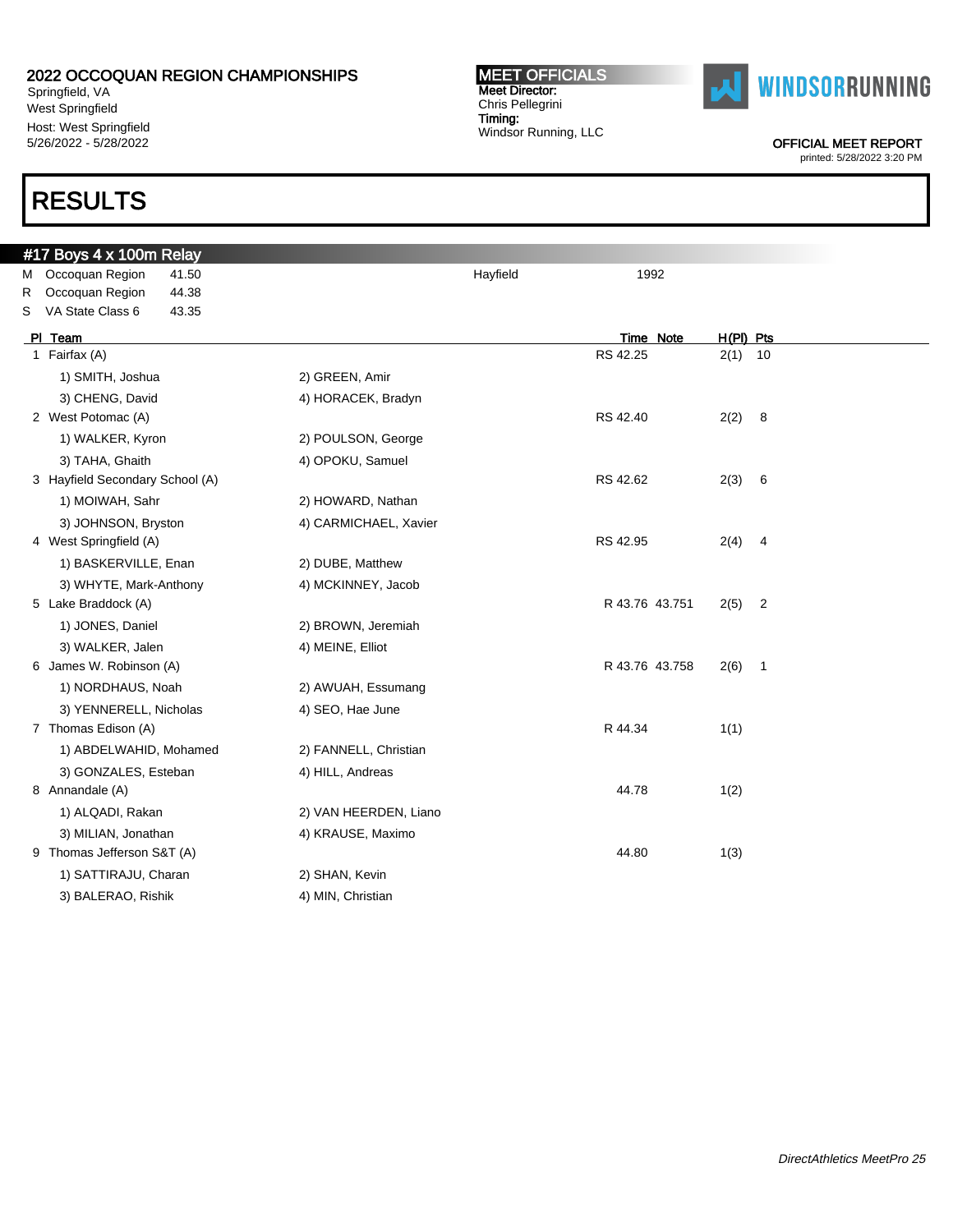Springfield, VA West Springfield Host: West Springfield 5/26/2022 - 5/28/2022

# RESULTS

| #6 Girls 400 Meters |  |  |
|---------------------|--|--|
|                     |  |  |

M Occoquan Region 54.74 Felecia Majors **South County** 2013

| Chris Pellegrini     |
|----------------------|
| Timing:              |
| Windsor Running, LLC |
|                      |
|                      |

MEET OFFICIALS Meet Director:



OFFICIAL MEET REPORT

|    | R Occoquan Region    | 1:00.53 |                          |           |             |     |
|----|----------------------|---------|--------------------------|-----------|-------------|-----|
| S. | VA State Class 6     | 58.46   |                          |           |             |     |
|    | PI Name              |         | Team                     | Time Note | $H(PI)$ Pts |     |
|    | HIGGINS, Victoria    |         | South County High School | RS 55.54  | 3(1)        | 10  |
|    | 2 RODGERS, Piper     |         | Fairfax                  | RS 55.64  | 3(2)        | - 8 |
|    | 3 WILSON, Rachael    |         | James W. Robinson        | RS 55.67  | 3(3) 6      |     |
|    | 4 CURRY, Jaidyn      |         | South County High School | RS 56.21  | 3(4) 4      |     |
|    | 5 CLARKE, Naomi      |         | South County High School | RS 57.48  | $3(5)$ 2    |     |
|    | 6 PATTEN, Grace      |         | James W. Robinson        | RS 58.27  | 3(6)        |     |
|    | 7 LEWIS, Madilyn     |         | Lake Braddock            | R 58.94   | 2(1)        |     |
|    | 8 NAGDA, Saira       |         | West Potomac             | R 1:00.01 | 2(2)        |     |
|    | 9 RICHARD, Aurora    |         | Thomas Jefferson S&T     | 1:04.13   | 1(1)        |     |
|    | 10 PHILLIPS, Ainsley |         | <b>Falls Church</b>      | 1:06.14   | 1(2)        |     |
|    | 11 JOHNSON, Alysa    |         | Mount Vernon             | 1:07.60   | 1(3)        |     |
|    | WALKER, Damierah     |         | <b>Falls Church</b>      | DQ        | 2           |     |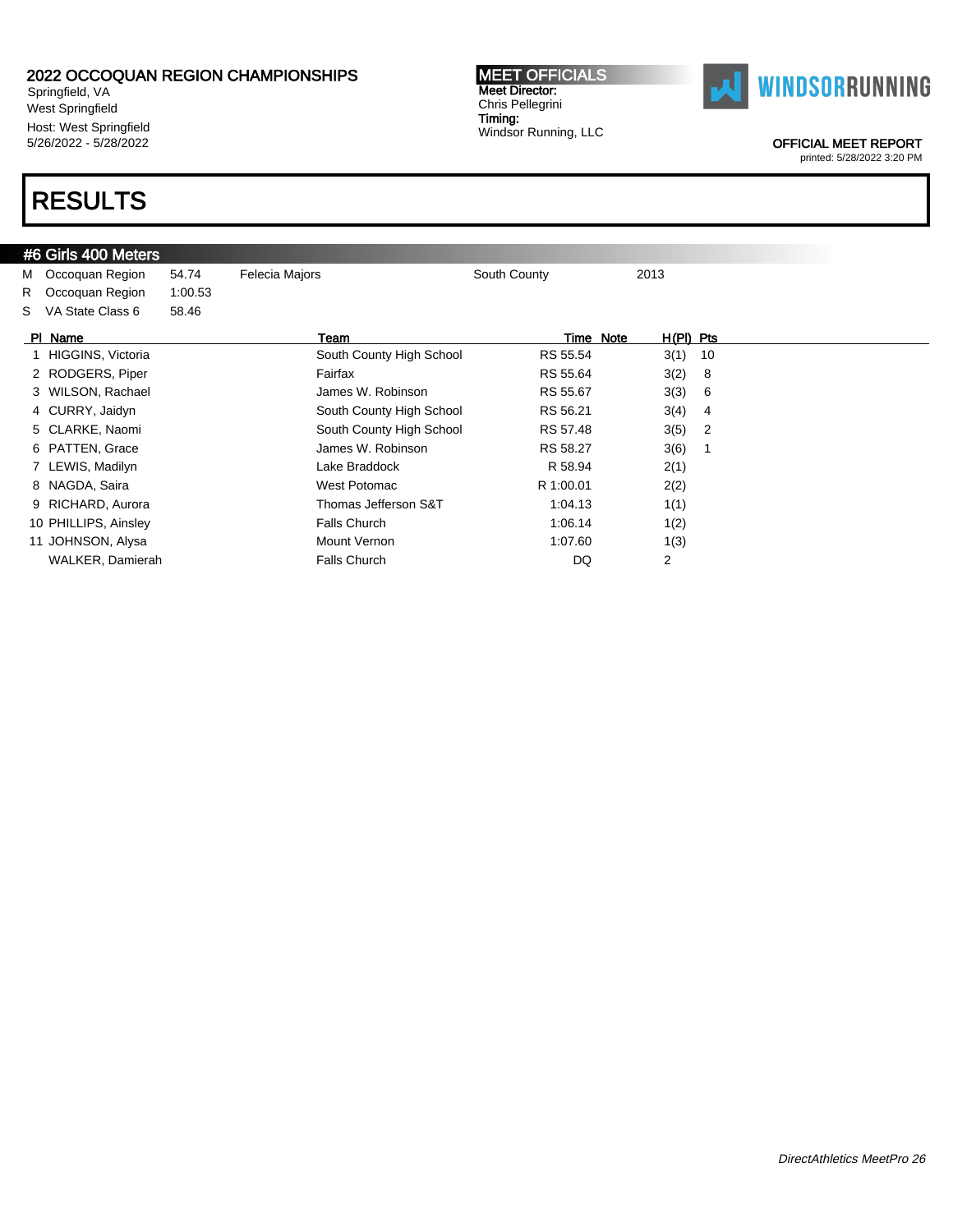Springfield, VA West Springfield Host: West Springfield 5/26/2022 - 5/28/2022

# RESULTS

|  | #5 Boys 400 Meters |
|--|--------------------|
|  |                    |

| M Occoquan Region   | 46.44 | <b>Trevor Stewart</b>            | South County | 2016        |  |
|---------------------|-------|----------------------------------|--------------|-------------|--|
| R Occoquan Region   | 51.07 |                                  |              |             |  |
| S VA State Class 6  | 50.00 |                                  |              |             |  |
| PI Name             |       | Team                             | Time Note    | $H(PI)$ Pts |  |
| 1 WHITE, Evans      |       | South County High School         | RS 48.26     | $3(1)$ 10   |  |
| 2 POULSON, George   |       | West Potomac                     | RS 48.67     | 3(2) 8      |  |
| 3 ECONOMON, Harry   |       | James W. Robinson                | RS 49.43     | 3(3) 6      |  |
| 4 ENGLISH, Ashton   |       | West Potomac                     | R 50.66      | $2(1)$ 4    |  |
| 5 ANDERSON, Justin  |       | W.T. Woodson                     | R 50.91      | $3(4)$ 2    |  |
| 6 BAXTER, John      |       | South County High School         | 51.11        | 2(2)        |  |
| 7 GREEN, Vishal     |       | West Springfield                 | 51.14        | 3(5)        |  |
| 8 TCHANA, Steve     |       | Thomas Jefferson S&T             | 51.76        | 1(1)        |  |
| 9 VON ELLING, Caden |       | Thomas Edison                    | 52.03        | 2(3)        |  |
| 10 CRUZ, Nathan     |       | <b>Hayfield Secondary School</b> | 52.37        | 1(2)        |  |
|                     |       |                                  |              |             |  |

MEET OFFICIALS Meet Director: Chris Pellegrini Timing: Windsor Running, LLC



OFFICIAL MEET REPORT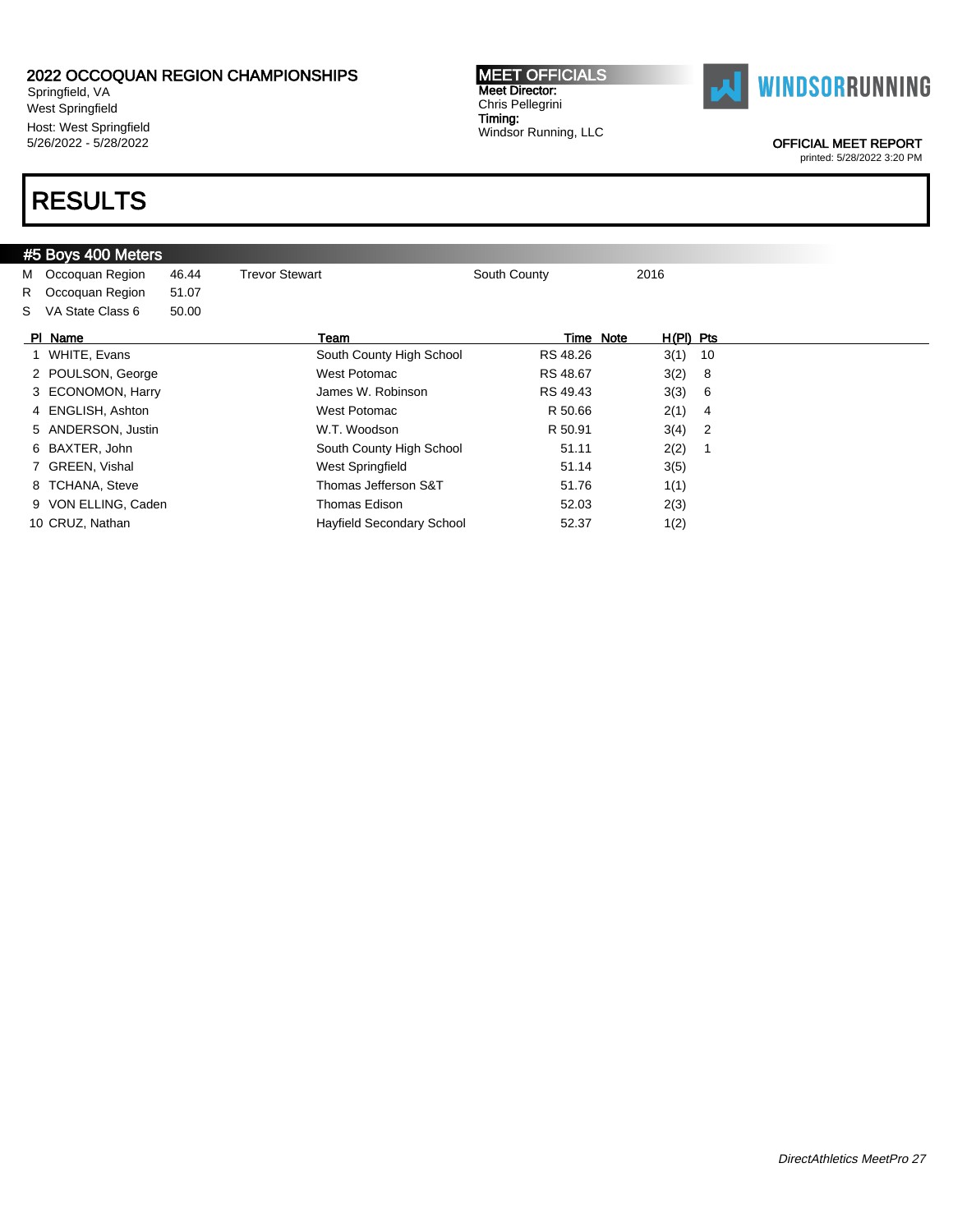Springfield, VA West Springfield Host: West Springfield 5/26/2022 - 5/28/2022

# RESULTS

### #16 Girls 300m Hurdles

M Occoquan Region 42.48 Lauren Hoffman **Battlefield** 2017 R Occoquan Region 48.20

S VA State Class 6 46.20

| PI Name              | Team                        |            | Time Note | $H(PI)$ Pts    |                |
|----------------------|-----------------------------|------------|-----------|----------------|----------------|
| 1 TOPCHY, Annika     | Thomas Jefferson S&T        | RS 45.95   |           | 2(1)           | 10             |
| 2 COLE, Madeline     | Lake Braddock               | R 48.18    |           | 2(2)           | - 8            |
| 3 MCCORMICK, Jessica | Falls Church                | 48.42      |           | 2(3)           | - 6            |
| 4 PRICE, Gabriella   | James W. Robinson           | 48.59      |           | 2(4)           | 4              |
| 5 WILSON, Rachael    | James W. Robinson           | 48.82      |           | 2(5)           | $\overline{2}$ |
| 6 FRASER, Morgan     | Alexandria City High School | 48.97      |           | 1(1)           |                |
| 7 TOLIVER, Myla      | Hayfield Secondary School   | 50.76      |           | 1(2)           |                |
| 8 RUDOLPH, Devon     | James W. Robinson           | 51.46      |           | 1(3)           |                |
| 9 BENNETT, Ani       | Mount Vernon                | 51.91      |           | 1(4)           |                |
| 10 FULLER, Nikita    | Thomas Edison               | 53.31      |           | 1(5)           |                |
| HAMPTON, Ariyon      | West Springfield            | <b>DNF</b> |           | $\overline{2}$ |                |

MEET OFFICIALS Meet Director: Chris Pellegrini Timing: Windsor Running, LLC



OFFICIAL MEET REPORT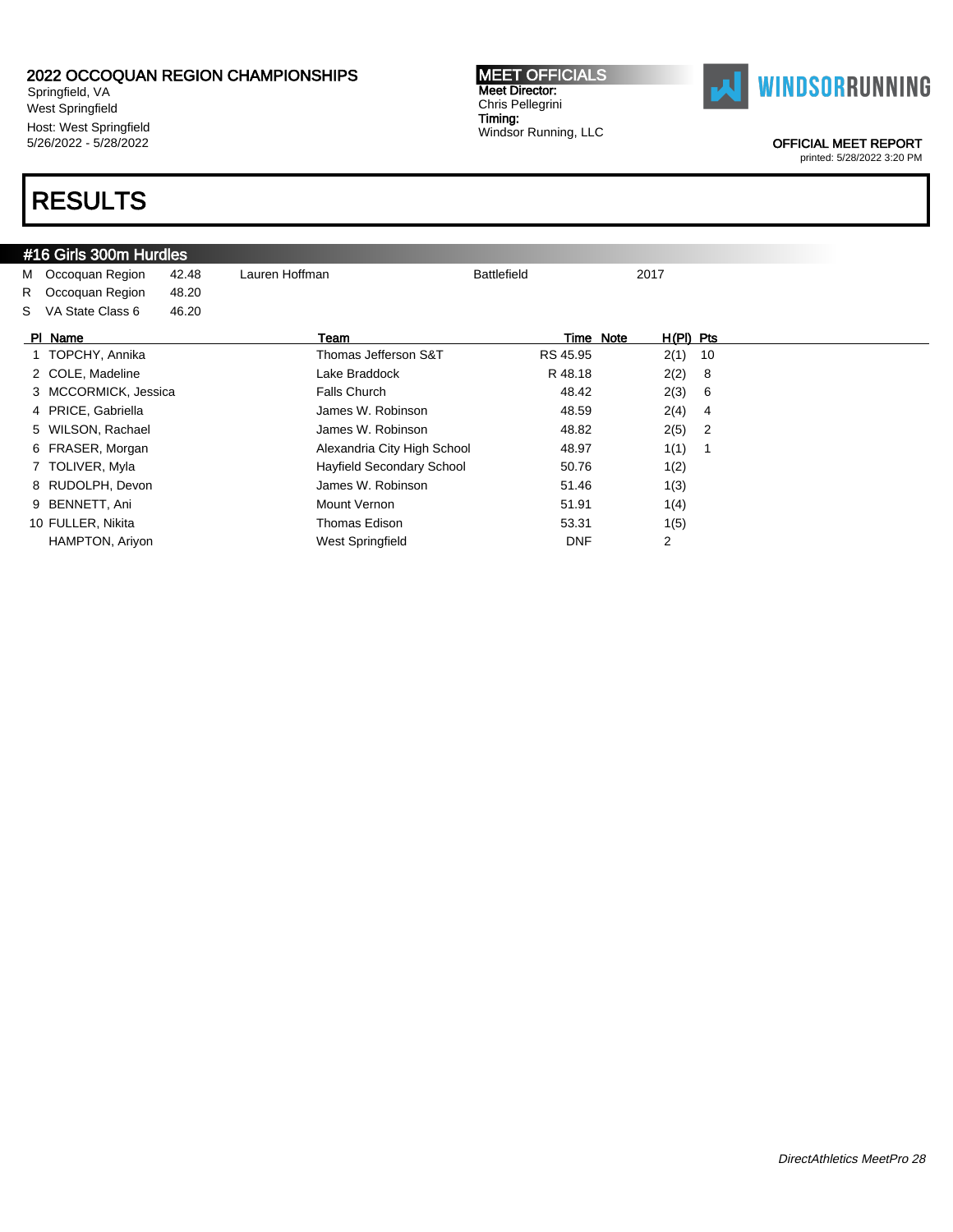Springfield, VA West Springfield Host: West Springfield 5/26/2022 - 5/28/2022

### RESULTS

#### #15 Boys 300m Hurdles

M Occoquan Region 36.88 Rickey Watts Centreville Centreville 1998 R Occoquan Region 41.74

S VA State Class 6 40.11

| PI Name             | Team                      | Time Note | $H(PI)$ Pts |                            |
|---------------------|---------------------------|-----------|-------------|----------------------------|
| 1 NGUYEN, Kyle      | Lake Braddock             | R 40.46   | $2(1)$ 10   |                            |
| 2 CHENG, David      | Fairfax                   | R 40.96   | 2(2)        | 8                          |
| 3 JAPPAH, Jeaceajay | Mount Vernon              | R 41.40   | 2(3)        | 6                          |
| 4 KRAUSE, Maximo    | Annandale                 | R 41.42   | 2(4)        | 4                          |
| 5 DONOHUE, Nicoli   | James W. Robinson         | 42.57     | 2(5)        | $\overline{\phantom{0}}^2$ |
| 6 LACAVA, Eric      | Hayfield Secondary School | 42.61     | 1(1)        |                            |
| 7 MARTIN, Austin    | James W. Robinson         | 42.89     | 1(2)        |                            |
| 8 CHIVERS, Lane     | South County High School  | 42.96     | 1(3)        |                            |
| 9 JONES, Joseph     | Mount Vernon              | 43.97     | 1(4)        |                            |
| 10 MCGOWEN, Liam    | West Springfield          | 44.34     | 2(6)        |                            |
| 11 THOMAS, Yisak    | <b>Falls Church</b>       | 44.40     | 1(5)        |                            |

MEET OFFICIALS Meet Director: Chris Pellegrini Timing: Windsor Running, LLC



OFFICIAL MEET REPORT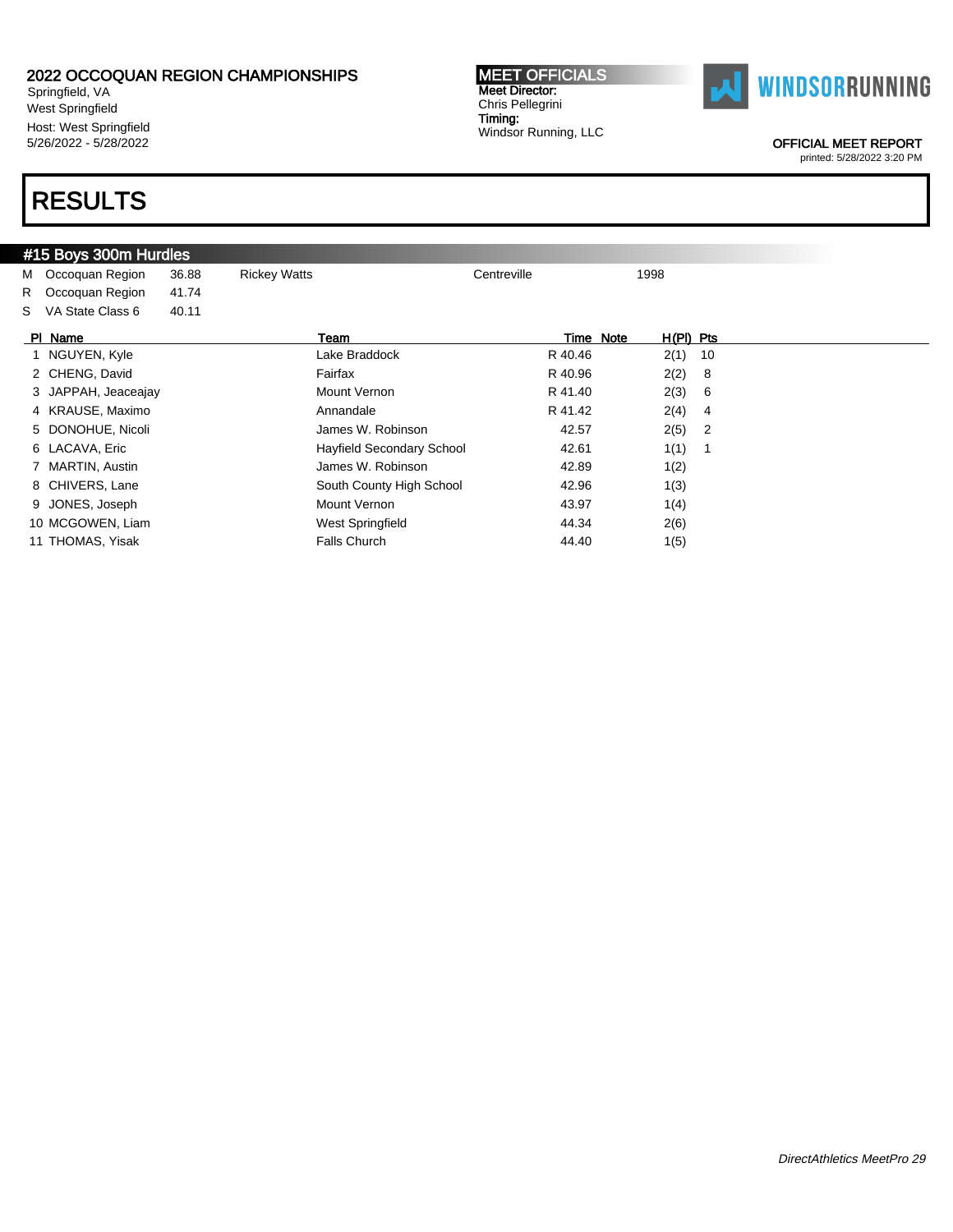Springfield, VA West Springfield Host: West Springfield 5/26/2022 - 5/28/2022

### RESULTS

#### #8 Girls 800 Meters M Occoquan Region 2:09.38 Sarah Jane Underwood West Potomac 2012 R Occoquan Region 2:22.31 S VA State Class 6 2:18.06 PI Name **The Properties Container Team Team Team Time Note** Pts 1 ELAKARI, Kenza 1:07.65 1:07.65 1006.29 (2:13.93 West Springfield RS 2:13.93 10 1:06.29 (2:13.93) 2 MILLER, Chloe **Channel Channel West Springfield** RS 2:16.40 8 8 1:07.93 (1:07.93) 1:08.48 (2:16.40) 3 SALISBURY, Jordan South County High School R 2:21.55 6<br>1:08.86 (1:08.86) 1:12.69 (2:21.55) 1:12.69 (2:21.55) 4 JOHNSON, Aminata West Potomac 2:22.95 4 1:09.62 (1:09.62) 1:13.34 (2:22.95) 5 CURRY, Kara **South County High School** 2:23.89 2:23.89 2:23.89 2:23.89 2:23.89 2:23.89 2:23.89 2:23.89 2:23.89 2:23.89 2:23.89 2:23.89 2:23.89 2:23.89 2:23.89 2:23.89 2:23.89 2:23.89 2:23.89 2:23.89 2:23.89 2:23.89 2:23. 1:09.98 (1:09.98) 1:13.91 (2:23.89) 6 DINESEN, Mina Hayfield Secondary School 2:26.46 1 1:11.12 (1:11.12) 1:15.34 (2:26.46) 7 DEVLIN, Madeleine W.T. Woodson 2:26.50 1:12.78 (1:12.78) 1:13.73 (2:26.50) 8 KNOWLES, Caroline Thomas Edison 2:29.66 1:13.51 (1:13.51) 1:16.15 (2:29.66) 9 DOTIMAS, Alyssa  $\qquad \qquad$  John R. Lewis High School 2:33.79 1:12.55 (1:12.55) 1:21.25 (2:33.79) 10 WOOD, Madison **10 WOOD, Madison** 2:35.26 1:14.37 (1:14.37) 1:20.90 (2:35.26) 11 SO, Olivia Hayfield Secondary School 2:35.63 1:22.34 (2:35.63)

MEET OFFICIALS Meet Director: Chris Pellegrini Timing: Windsor Running, LLC



OFFICIAL MEET REPORT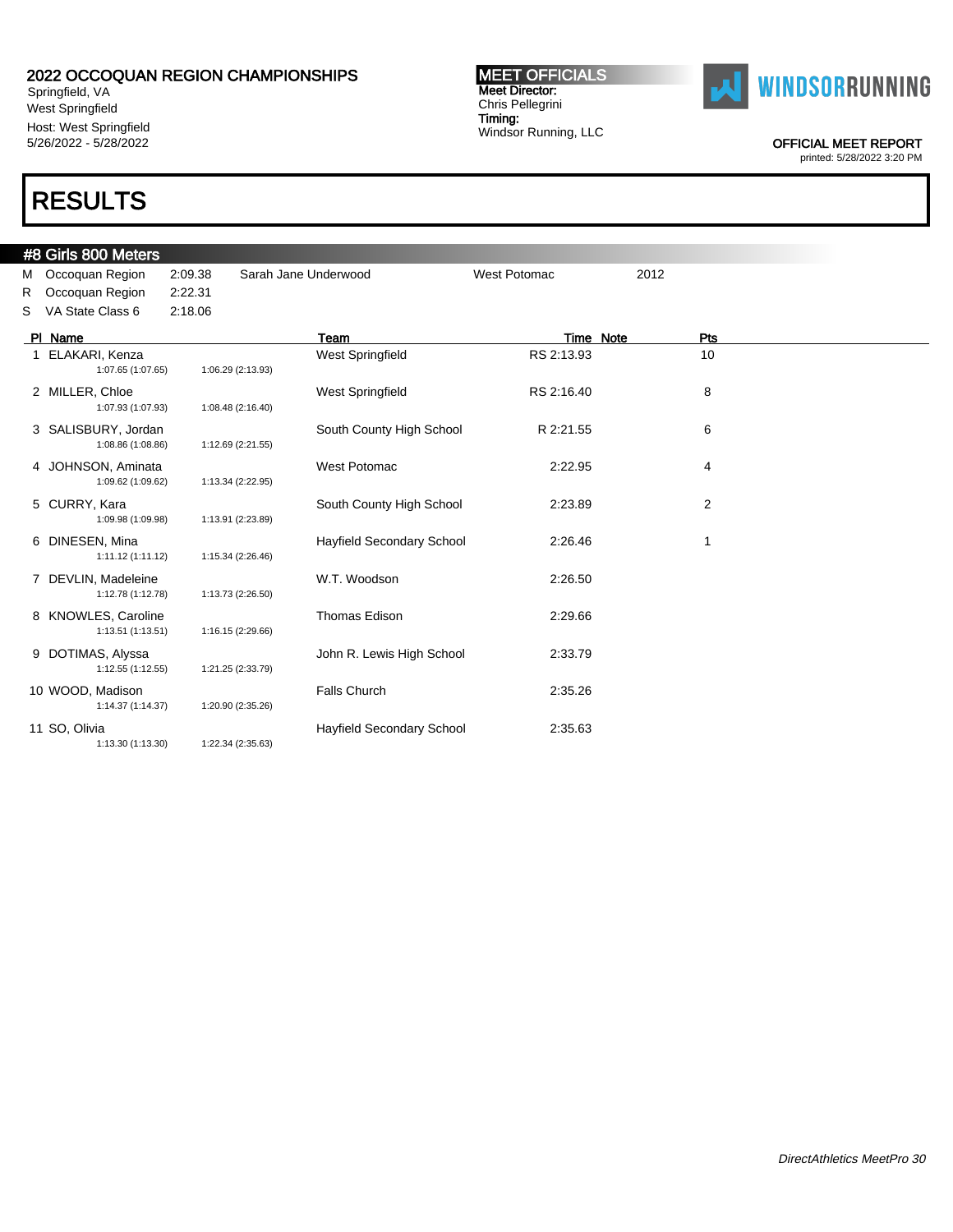Springfield, VA West Springfield Host: West Springfield 5/26/2022 - 5/28/2022

### RESULTS

#### #7 Boys 800 Meters M Occoquan Region 1:48.71 Brandon McGorty Chantilly Chantilly 2017 R Occoquan Region 1:59.79 S VA State Class 6 1:57.20 PI Name **The Properties Container Team Team Team Time Note** Pts 1 O'DONNELL, John West Springfield RS 1:52.64 10<br>55.24 (55.24) 57.41 (1:52.64 ) 55.24 (55.24) 57.41 (1:52.64) 2 BANKS, Nasir **National Accord Participate Springfield** RS 1:55.22 8 8 56.47 (56.47) 58.75 (1:55.22) 3 COCHRAN, Sean 6 Mest Springfield RS 1:55.25 6 6 Sean 56.36 (56.36) 6 6 Mest Springfield RS 1:55.25 6 6 Sean 56.36 (56.36) 56.36 (56.36) 58.90 (1:55.25) 4 LAJOYE, Kyle West Springfield RS 1:55.54 4 56.57 (56.57) 58.97 (1:55.54) 5 ANDERSON, Jeremy **Lake Braddock** RS 1:56.66 2 57.56 (57.56) 59.11 (1:56.66) 6 DAWSON, David W.T. Woodson R 1:58.58 1 57.37 (57.37) 1:01.22 (1:58.58) 7 HARRISON, Owen West Potomac R 1:58.69 57.26 (57.26) 1:01.43 (1:58.69) 8 SINGER, Aidan **Thomas Jefferson S&T** R 1:59.49 58.96 (58.96) 1:00.54 (1:59.49) 9 MOYAR, Luke Thomas Jefferson S&T 2:00.39 59.32 (59.32) 1:01.07 (2:00.39) 10 WEST, Jeremy Thomas Jefferson S&T 2:00.50 58.68 (58.68) 1:01.82 (2:00.50) 11 KIRKWOOD, Colin Lake Braddock 2:01.19 1:04.09 (2:01.19) 12 HOFFMAN, Mark Hayfield Secondary School 2:03.43 58.85 (58.85) 1:04.59 (2:03.43) 13 DURDEN, Mitchell **Mount Vernon** Mount Vernon 2:04.02 59.04 (59.04) 1:04.98 (2:04.02)

MEET OFFICIALS Meet Director: Chris Pellegrini Timing: Windsor Running, LLC



OFFICIAL MEET REPORT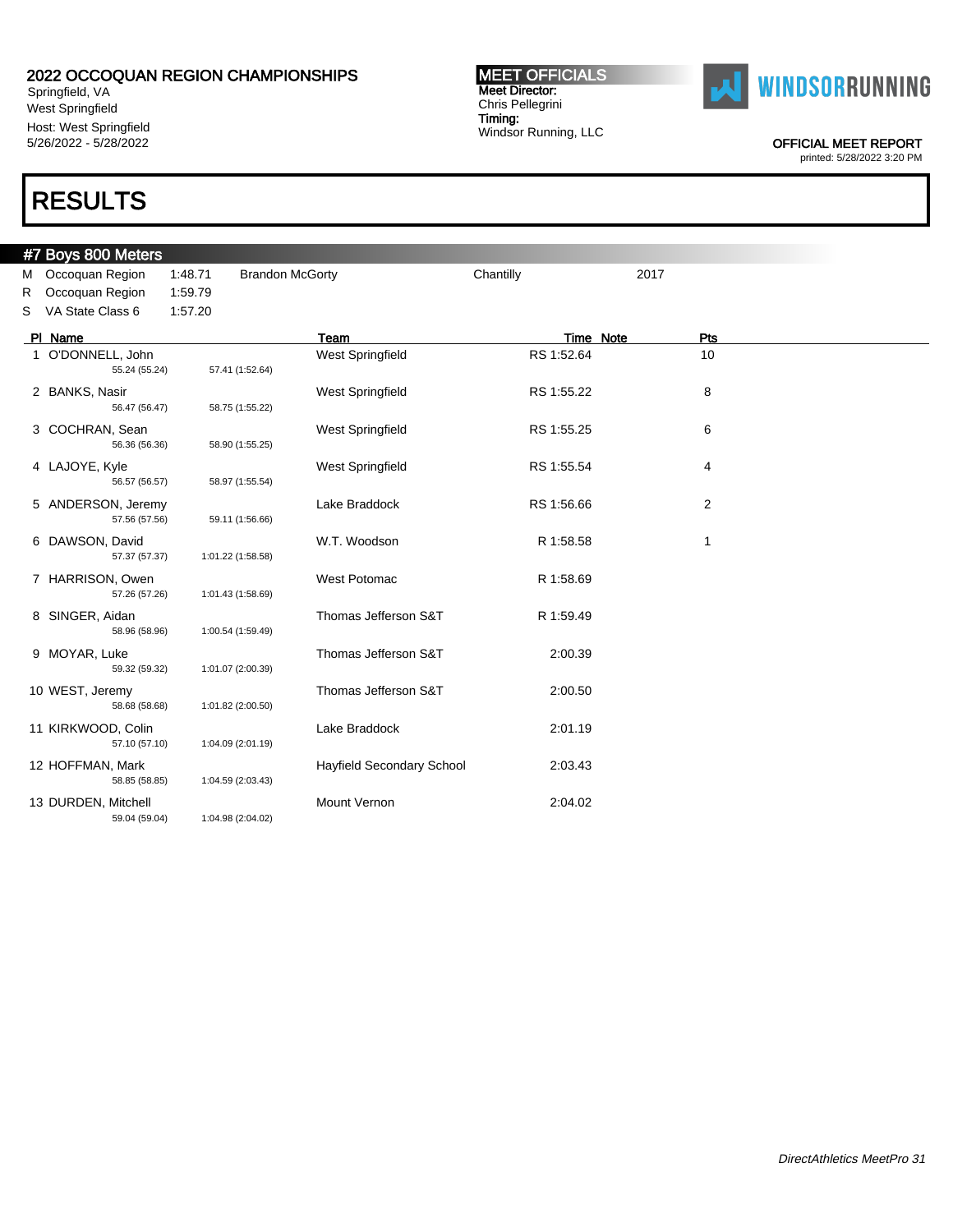Springfield, VA West Springfield Host: West Springfield 5/26/2022 - 5/28/2022

# RESULTS

|                               | $#4$ Girls 200 Meters |       |                          |           |      |     |  |
|-------------------------------|-----------------------|-------|--------------------------|-----------|------|-----|--|
|                               | M Occoquan Region     | 23.94 | Alyssa Aiken             | Chantilly | 1999 |     |  |
|                               | R Occoquan Region     | 26.20 |                          |           |      |     |  |
|                               | S VA State Class 6    | 25.67 |                          |           |      |     |  |
| Wind: (-1.7)<br><b>Finals</b> |                       |       |                          |           |      |     |  |
|                               |                       |       |                          |           |      |     |  |
|                               | PI Name               |       | Team                     | Time Note |      | Pts |  |
|                               | 1 SANCHIOUS, Catalina |       | South County High School | 24.80     |      | 10  |  |
|                               | 2 RODGERS, Piper      |       | Fairfax                  | 24.83     |      | 8   |  |

### 4 BEAUMONT, Keira **Hayfield Secondary School** 25.26 25.26 4 5 SIMPSON, Laila Fairfax 25.42 2 6 HAMILTON, Akira **Alexandria City High School** 25.61 25.61 25.61

Chris Pellegrini Timing: Windsor Running, LLC

MEET OFFICIALS Meet Director:



#### OFFICIAL MEET REPORT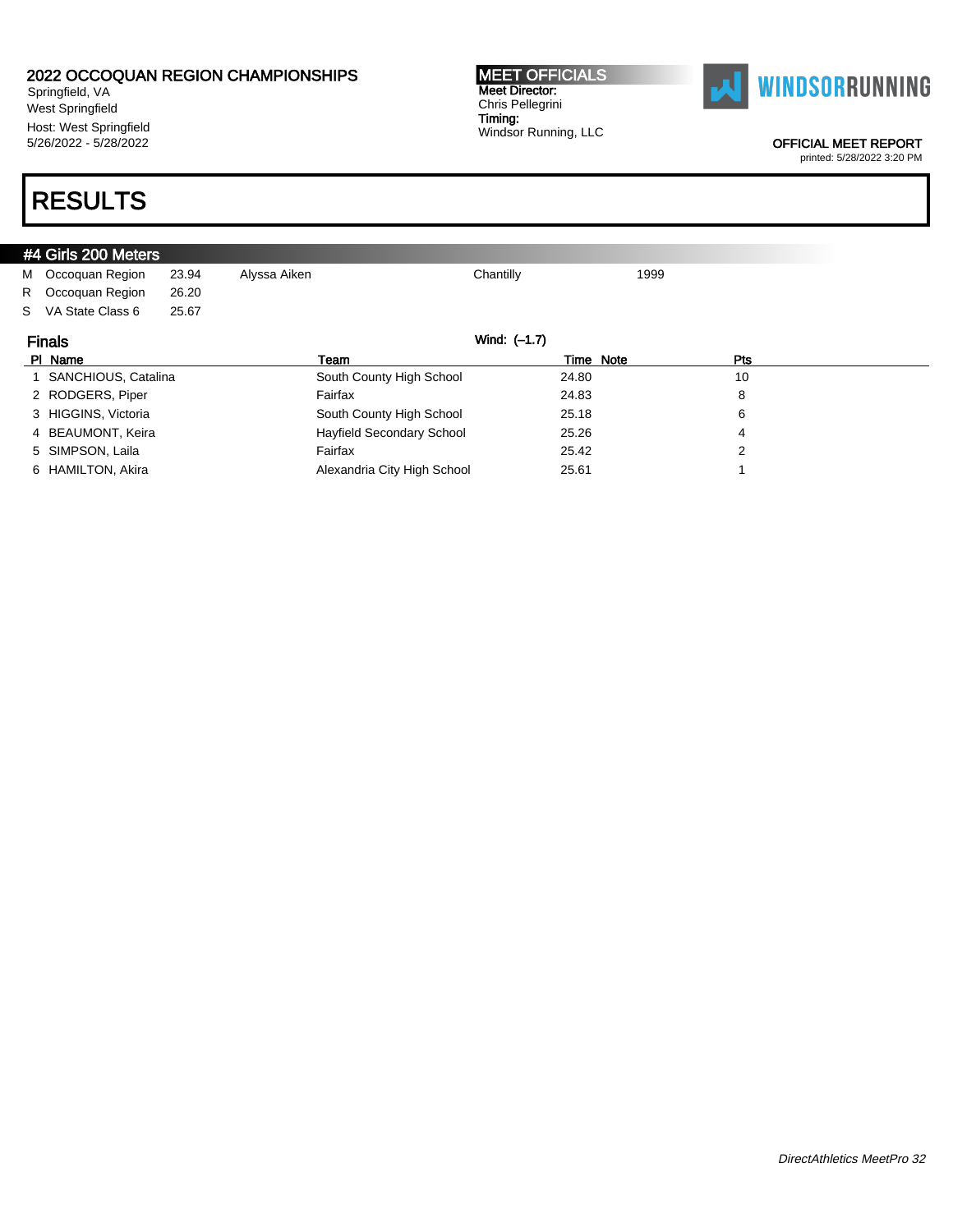Springfield, VA West Springfield Host: West Springfield 5/26/2022 - 5/28/2022

#### MEET OFFICIALS Meet Director: Chris Pellegrini Timing: Windsor Running, LLC



OFFICIAL MEET REPORT

printed: 5/28/2022 3:20 PM

# RESULTS

|                               | #3 Boys 200 Meters  |       |                          |                 |      |     |  |  |  |
|-------------------------------|---------------------|-------|--------------------------|-----------------|------|-----|--|--|--|
|                               | M Occoquan Region   | 20.23 | Noah Lyles               | Alexandria City | 2016 |     |  |  |  |
|                               | R Occoquan Region   | 22.92 |                          |                 |      |     |  |  |  |
|                               | S VA State Class 6  | 22.44 |                          |                 |      |     |  |  |  |
| Wind: (-1.7)<br><b>Finals</b> |                     |       |                          |                 |      |     |  |  |  |
|                               | PI Name             |       | Team                     | Time Note       |      | Pts |  |  |  |
|                               | 1 GREEN, Amir       |       | Fairfax                  | 21.58           |      | 10  |  |  |  |
|                               | 2 WHITE, Evans      |       | South County High School | 22.03           |      | 8   |  |  |  |
|                               | 3 POULSON, George   |       | West Potomac             | 22.48           |      | 6   |  |  |  |
|                               | 4 NORDHAUS, Noah    |       | James W. Robinson        | 23.00           |      | 4   |  |  |  |
|                               | 5 BASKERVILLE, Enan |       | West Springfield         | 23.02           |      | າ   |  |  |  |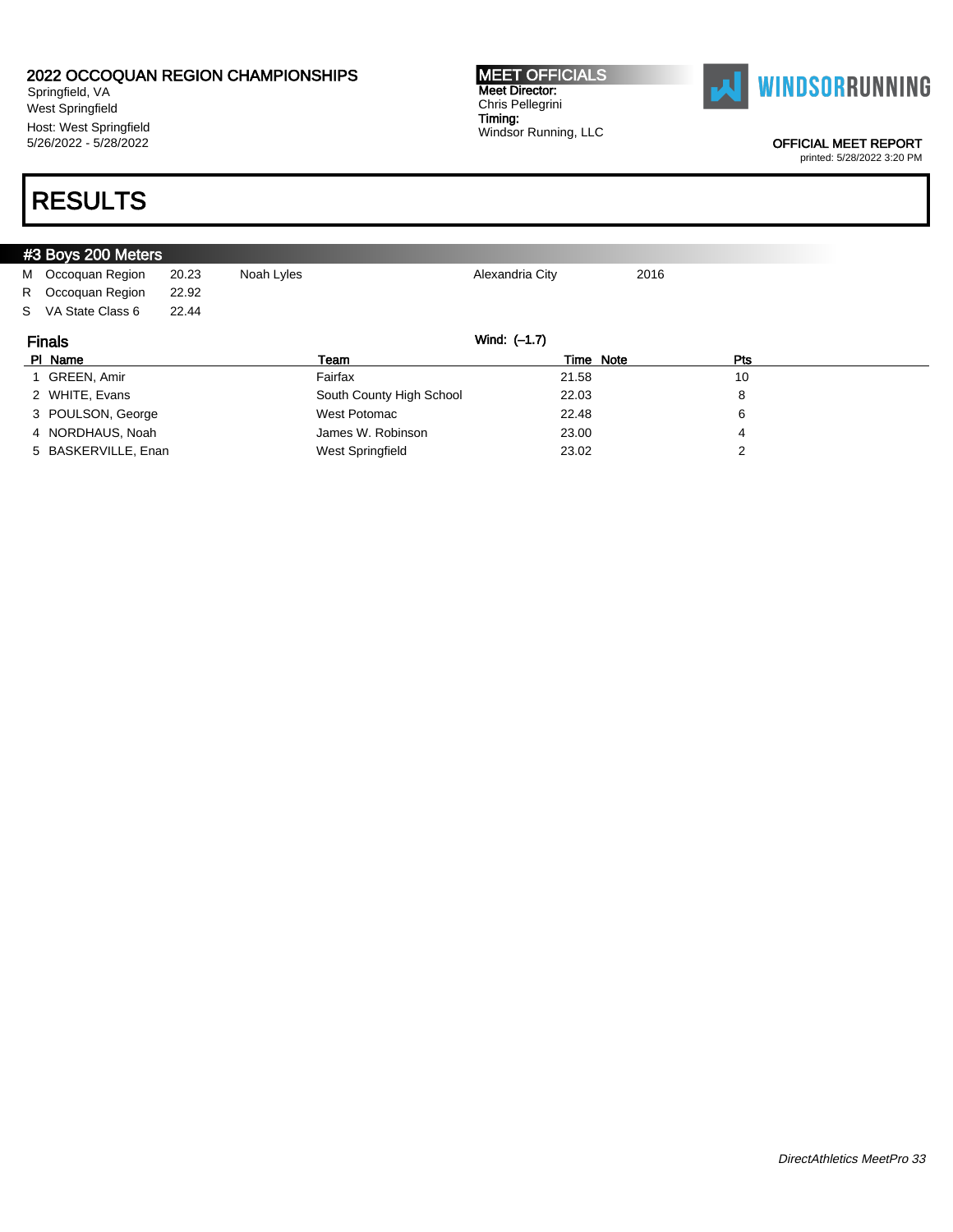Springfield, VA West Springfield Host: West Springfield 5/26/2022 - 5/28/2022

### RESULTS

# Meet Director: Chris Pellegrini Timing: Windsor Running, LLC

**MEET OFFICIALS** 





OFFICIAL MEET REPORT printed: 5/28/2022 3:20 PM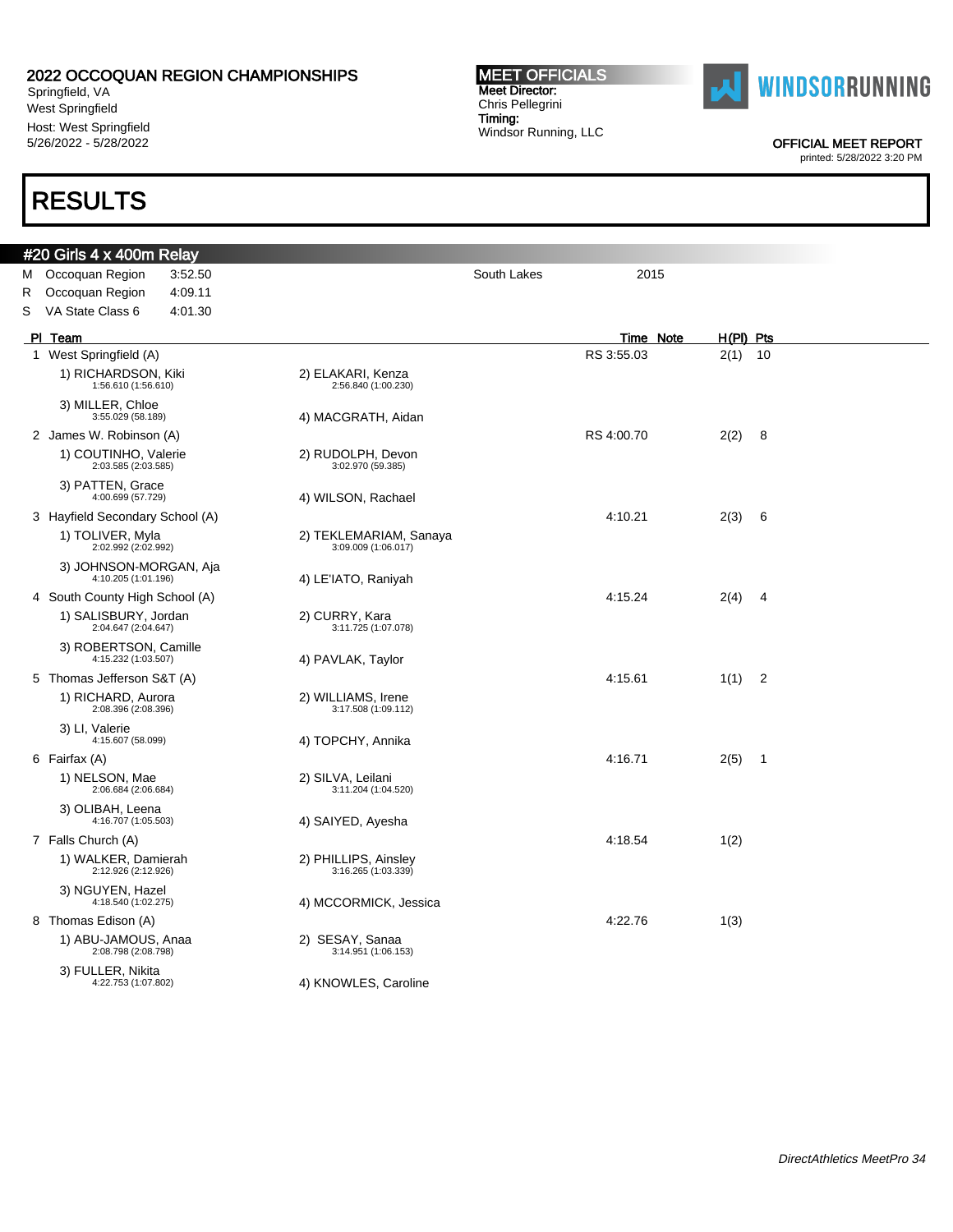Springfield, VA West Springfield Host: West Springfield 5/26/2022 - 5/28/2022

### RESULTS

#### MEET OFFICIALS Meet Director: Chris Pellegrini Timing: Windsor Running, LLC



OFFICIAL MEET REPORT

|   | #19 Boys 4 x 400m Relay                     |         |                                            |             |            |           |             |     |
|---|---------------------------------------------|---------|--------------------------------------------|-------------|------------|-----------|-------------|-----|
|   | M Occoquan Region                           | 3:17.16 |                                            | Centreville | 1999       |           |             |     |
| R | Occoquan Region                             | 3:30.62 |                                            |             |            |           |             |     |
| S | VA State Class 6                            | 3:25.00 |                                            |             |            |           |             |     |
|   | PI Team                                     |         |                                            |             |            | Time Note | $H(PI)$ Pts |     |
|   | 1 West Springfield (A)                      |         |                                            |             | RS 3:21.20 |           | 2(1)        | 10  |
|   | 1) DUBE, Matthew<br>1:42.608 (1:42.608)     |         | 2) REICHARD, Gavin<br>2:32.383 (49.775)    |             |            |           |             |     |
|   | 3) BANKS, Nasir<br>3:21.191 (48.808)        |         | 4) O'DONNELL, John                         |             |            |           |             |     |
|   | 2 South County High School (A)              |         |                                            |             | R 3:26.38  |           | 2(2)        | - 8 |
|   | 1) BAXTER, John<br>1:45.150 (1:45.150)      |         | 2) KASPEROWSKI, Nayan<br>2:34.202 (49.052) |             |            |           |             |     |
|   | 3) WHITE, Evans<br>3:26.377 (52.175)        |         | 4) GARCIA, Isaac                           |             |            |           |             |     |
|   | 3 W.T. Woodson (A)                          |         |                                            |             | R 3:28.00  |           | 1(1) 6      |     |
|   | 1) BANTUG, Lorenzo<br>1:44.782 (1:44.782)   |         | 2) LOCKWOOD, Thomas<br>2:36.899 (52.117)   |             |            |           |             |     |
|   | 3) SPECTOR, Ethan<br>3:27.995 (51.096)      |         | 4) ANDERSON, Justin                        |             |            |           |             |     |
|   | 4 Lake Braddock (A)                         |         |                                            |             | R 3:28.71  |           | 1(2)        | - 4 |
|   | 1) NGUYEN, Kyle<br>1:44.555 (1:44.555)      |         | 2) HUH, Alex<br>2:36.553 (51.998)          |             |            |           |             |     |
|   | 3) BARRAVINO, Marcelo<br>3:28.704 (52.151)  |         | 4) FOTOUHI, Ken                            |             |            |           |             |     |
|   | 5 Justice (A)                               |         |                                            |             | R 3:29.04  |           | $2(3)$ 2    |     |
|   | 1) RIVERS, Isreal<br>1:44.094 (1:44.094)    |         | 2) WATSON, Ryan<br>2:35.377 (51.283)       |             |            |           |             |     |
|   | 3) COHEN, Theodore<br>3:29.035 (53.658)     |         | 4) KASHYNSKI, Peter                        |             |            |           |             |     |
|   | 6 Mount Vernon (A)                          |         |                                            |             | R 3:29.51  |           | 1(3) 1      |     |
|   | 1) JAPPAH, Jeaceajay<br>1:46.498 (1:46.498) |         | 2) CHAPMAN, Miles<br>2:36.716 (50.218)     |             |            |           |             |     |
|   | 3) RHOE, Dillon<br>3:29.507 (52.791)        |         | 4) BELLFIELD, Keivon                       |             |            |           |             |     |
|   | 7 Thomas Edison (A)                         |         |                                            |             | 3:32.39    |           | 2(4)        |     |
|   | 1) VON ELLING, Caden<br>1:46.771 (1:46.771) |         | 2) VICKS, Kendall<br>2:39.771 (53.000)     |             |            |           |             |     |
|   | 3) BRYANT, Ethan<br>3:32.388 (52.617)       |         | 4) HILL, Andreas                           |             |            |           |             |     |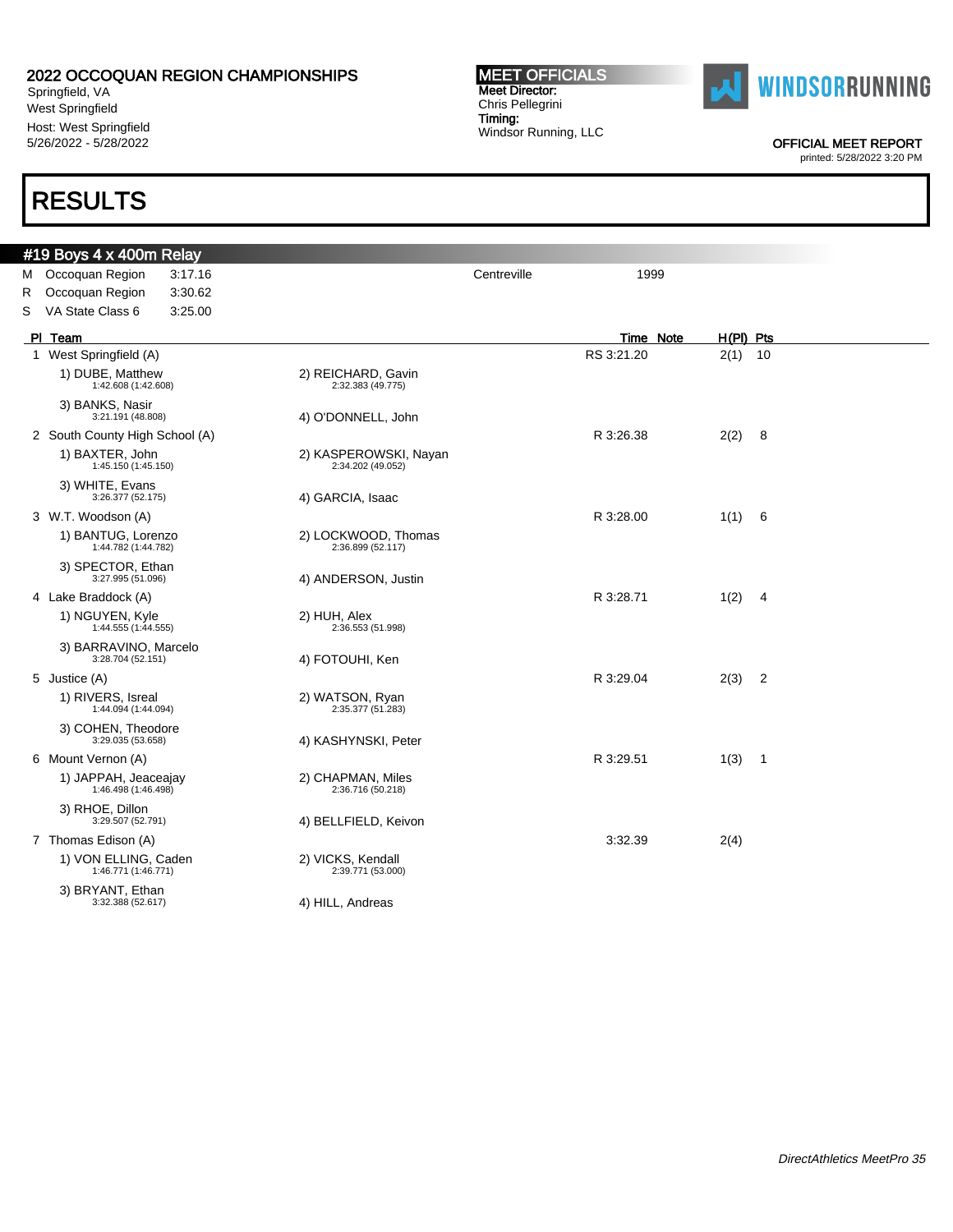Springfield, VA West Springfield Host: West Springfield 5/26/2022 - 5/28/2022

# RESULTS

#### #34 Girls Discus M Occoquan Region 146' 4" Kristy Martin Nation 2006 Robinson 21996 R Occoquan Region 94' 3" S VA State Class 6 110' 8" Pl Name \_\_\_\_\_\_\_\_\_\_\_\_\_\_\_\_Team \_\_\_\_\_\_\_Mark \_\_\_\_\_\_Rnd 1 \_\_\_Rnd 2 \_\_\_Rnd 3 \_\_\_Rnd 4 \_\_\_Rnd 5 \_\_\_Rnd 6 \_\_\_\_\_\_\_Pts 1 WILLIAMS, Wisdom Alexandria City Hi RS 139' 0" FOUL | 108' 4" | 125' 8" | 129' 6" | 139' 0" | 132' 2" 10 2 CHAMBERS, Rosalie Thomas Jefferson RS 111' 10" 109' 8" 106' 3" 111' 10" 102' 1" 93' 0" 108' 1" 8 3 ABI-AAD, Rebecca Thomas Edison R 106' 3" FOUL 101' 5" 100' 0" 106' 3" 97' 0" FOUL 6 4 WOODHAM, Olivia South County Hig R 106' 1" 106' 1" FOUL 95' 3" FOUL 97' 4" FOUL 4 5 YOUNG, Taryn West Potomac R 101' 1" 101' 0" | 90' 6" | FOUL | FOUL | 86' 2" | 101' 1" | 2 6 BAWCOMBE, Amelia Alexandria City Hi R 97' 8" FOUL FOUL 97' 8" FOUL 96' 1" 65' 10" 1 7 SOMMERS, Sierra **West Springfield 92' 3"** 79' 4" | FOUL 92' 3" 88' 6" | 89' 10" | FOUL 8 ANDREZ BALCARCEL, Juliette Annandale 88' 2" 83' 7" 88' 2" 79' 11" 9 MCALLISTER, Clara Thomas Jefferson 87' 2" 83' 10" 74' 5" 87' 2" 10 ABU-JAMOUS, Anaa Thomas Edison 85' 1" FOUL 82' 0" 85' 1" 11 MICKENS, Kacey **Hayfield Secondar 83' 2"** FOUL 83' 2" 77' 8" 12 HICOK, Rae James W. Robins 77' 2" 77' 2" FOUL FOUL AMAYA-DIAZ, Fatima Justice NM MOHAMED, Shahd Fairfax NM



OFFICIAL MEET REPORT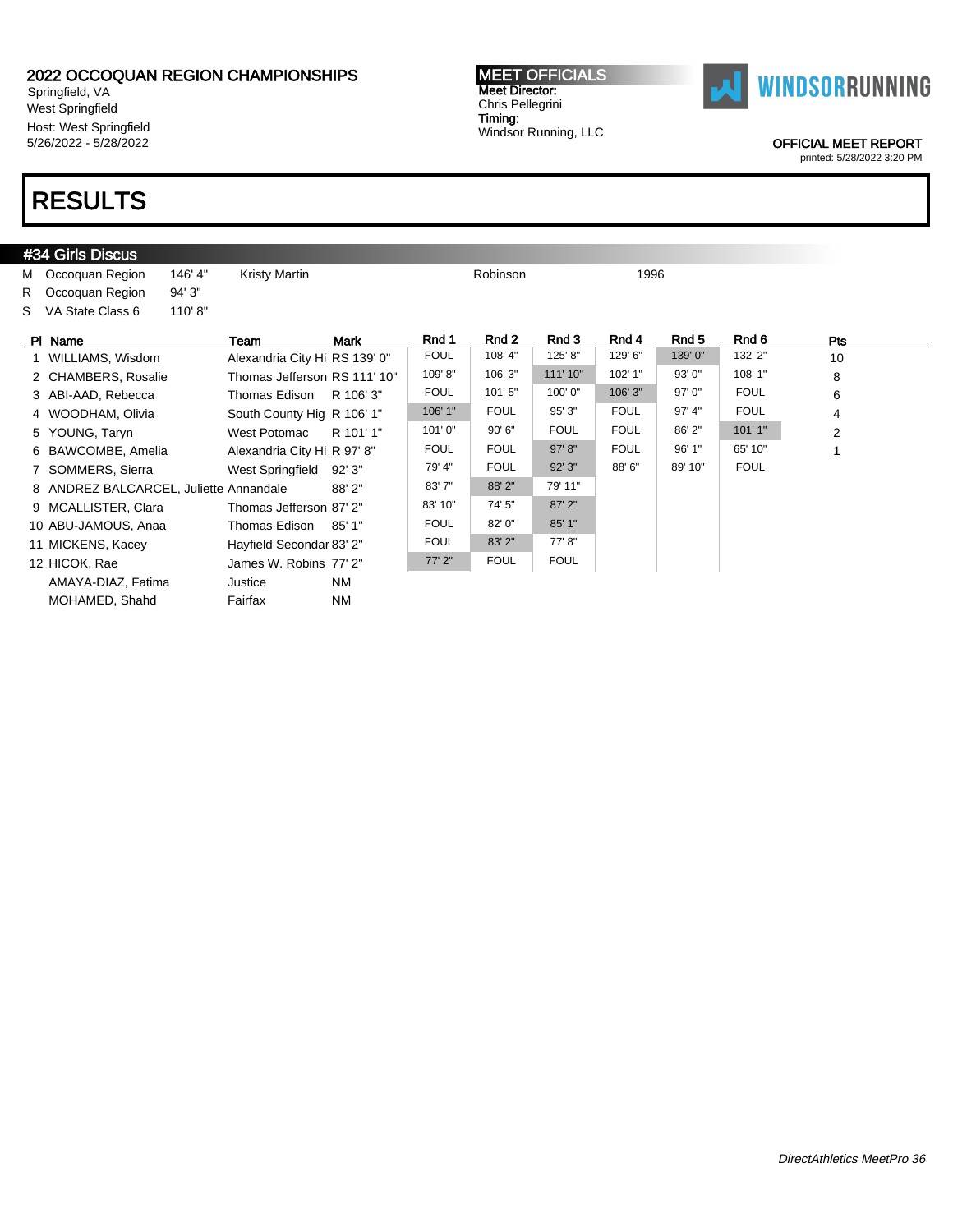Springfield, VA West Springfield Host: West Springfield 5/26/2022 - 5/28/2022

### RESULTS

#### #31 Boys Shot Put M Occoquan Region 183' 0" Phil Vincenses Commercial Edison 21976 R Occoquan Region 43' 10" S VA State Class 6 48' 5.75" Pl Name \_\_\_\_\_\_\_\_\_\_\_\_\_\_\_\_Team \_\_\_\_\_\_\_Mark \_\_\_\_\_\_Rnd 1 \_\_\_Rnd 2 \_\_\_Rnd 3 \_\_\_Rnd 4 \_\_\_Rnd 5 \_\_\_Rnd 6 \_\_\_\_\_\_\_Pts 1 MANN, Caleb John R. Lewis Hig R 47' 11" 47' 7" | 47' 2" | 45' 4" | FOUL | FOUL 47' 11" 10 2 STUCK, Brendan West Springfield R 47' 7" 43' 10" 47' 7" FOUL FOUL FOUL 47' 1" 8 3 GASKINS, Carter **West Springfield R 47' 2"** 43' 9" FOUL FOUL 45' 4" 47' 2" FOUL 6 4 TURNEY, Elias West Springfield R 47' 1" 45' 0" 42' 4" 45' 8" 44' 9" 44' 11" 47' 1" 4 5 BOLME, Kai Lake Braddock 43' 9" 41' 6" FOUL 40' 6" FOUL 2 6 EVANS, Jonathan West Springfield 43' 4" 43' 4" 43' 4" 41' 2" 42' 2" 40' 2" 42' 1" 1 7 RUDOLPH, Cooper James W. Robins 43' 1" 43' 1" FOUL 41' 4" 42' 3" 42' 4" 42' 11" 8 ECHOLS, Brady West Springfield 41' 6" FOUL FOUL 41' 6" 9 CHIRICHI, Nader Thomas Edison 41' 4" FOUL 41' 4" FOUL 10 CRUZ, Ivan **Thomas Edison** 39' 9" 39' 9" 37' 5" 33' 11" 11 WILLIAMS, Noah Annandale 39' 1" 39' 1" 39' 0" 38' 9" 12 CRIM, Harrison West Springfield 39' 1" FOUL FOUL 39' 1" 13 ZEGETA, Abem Thomas Edison 38' 4" 37' 10" 38' 4" FOUL RUCKER-AGYEI, Dante John R. Lewis Hig NM FOUL FOUL FOUL

MEET OFFICIALS Meet Director: Chris Pellegrini Timing: Windsor Running, LLC



OFFICIAL MEET REPORT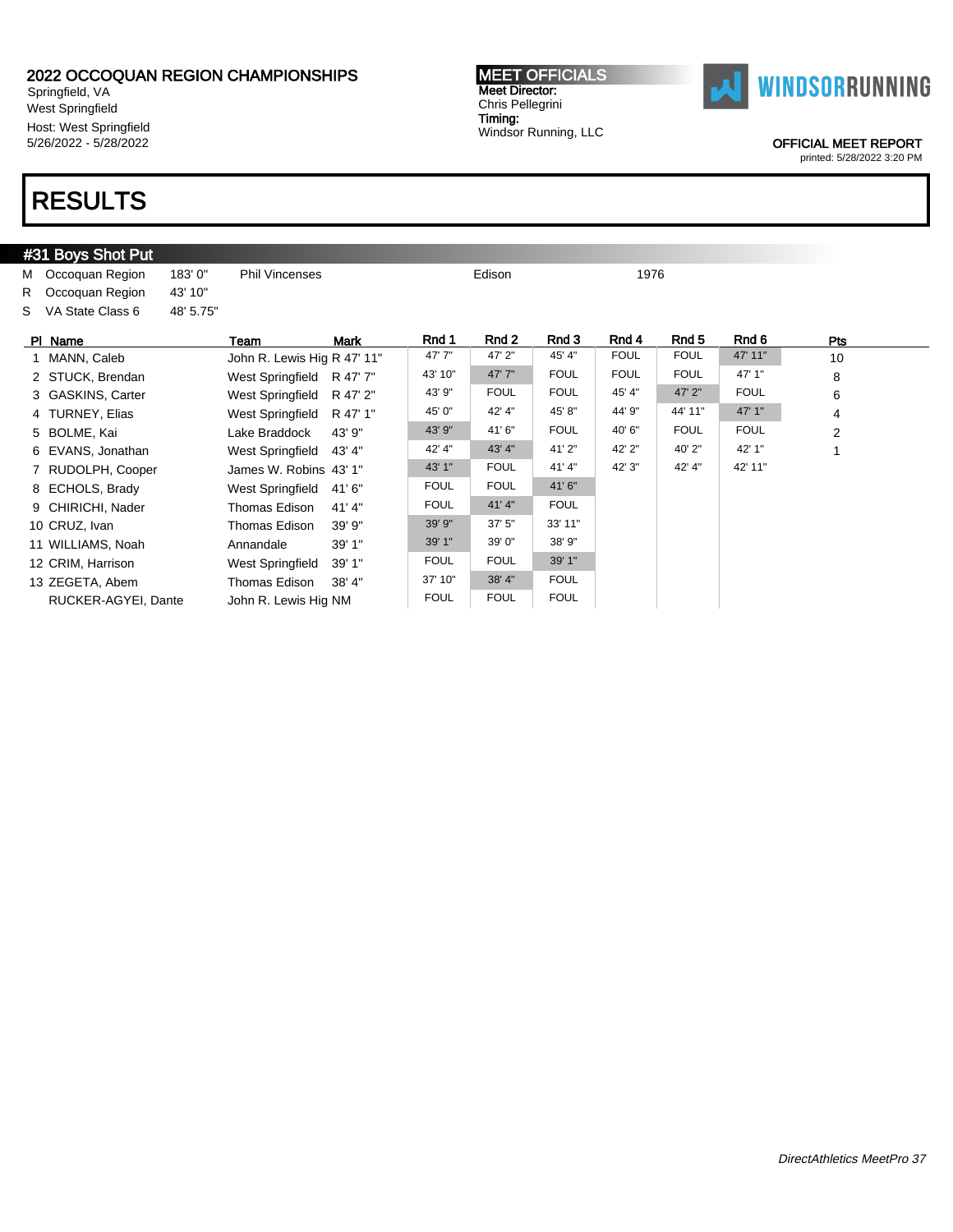Springfield, VA West Springfield Host: West Springfield 5/26/2022 - 5/28/2022

### RESULTS

#### #23 Boys High Jump M Occoquan Region 6' 11" Eric Hairston **Alexandria City** 1983 R Occoquan Region 5' 10" S VA State Class 6 6' 0" PI Name **Team** Mark 6' 0" 6' 1" 6' 2" 6' 3" 6' 4" 6' 5" 6' 6" 6' 7" 6' 8.25" 6' 9.50" Pts 1 CARMICHAEL, Xavier Hayfield Secondar RS 6' 8<sup>1/4</sup> O P XO XO XO XO XXO XXO XXX 10 2 JOHNSON, Paris West Springfield RS 6' 2" O O O XXX 8 8 3 CASEY, Sullivan **18 CASEY, Sullivan** 6 West Potomac RS 6' 1" XO XXO XXX 66 AN XXV 66 66 KM 66 AN XX 4 BANKS, Nasir **West Springfield R 6' 0"** XO XXX 4 AMKS, Nasir 4 4 AMKS 4 4 AMKS 4 4 AM 5 RAHMAN, Rasheed Hayfield Secondar 5' 10" XXX 1.5 5 KUGLER, Robbie West Springfield 5' 10" XXX 1.5 7 MORRIS, Jordan Lake Braddock 5' 10" XXX 8 SAMUELS, Koen John R. Lewis Hig 5' 10" XXX Pl Name Team Mark 5' 8" 5' 10" Pts 1 CARMICHAEL, Xavier Hayfield Secondar (cont'd) P O 10 10 2 JOHNSON, Paris West Springfield (cont'd) O O C 3 CASEY, Sullivan **West Potomac** (cont'd) O XO 6 6 4 BANKS, Nasir **West Springfield** (cont'd) P O 4 4 5 RAHMAN, Rasheed Hayfield Secondar 5' 10" O 0 0 1.5 5 KUGLER, Robbie West Springfield 5' 10" P O 1.5 7 MORRIS, Jordan Lake Braddock 5' 10" XO XO 8 SAMUELS, Koen John R. Lewis Hig 5' 10" XO XXO 9 HILL, Andreas Thomas Edison 5' 8" O XXX 9 WILLIAMS, Naivian Mount Vernon 5'8" O XXX BOWERS, James Lake Braddock NH XXX VON ELLING, Caden Thomas Edison NH XXX DAPOGNY, James Falls Church NH XXX LEWIS, Xavier **Fairfax** NH XXX SMITH, Joseph John R. Lewis Hig NH XXX ABDELWAHID, Mohamed Thomas Edison NH XXX MEJIA, Adrian West Springfield NH XXP AWUAH, Essumang James W. Robins NH P XXP

DirectAthletics MeetPro 38



MEET OFFICIALS Meet Director: Chris Pellegrini Timing: Windsor Running, LLC

OFFICIAL MEET REPORT printed: 5/28/2022 3:20 PM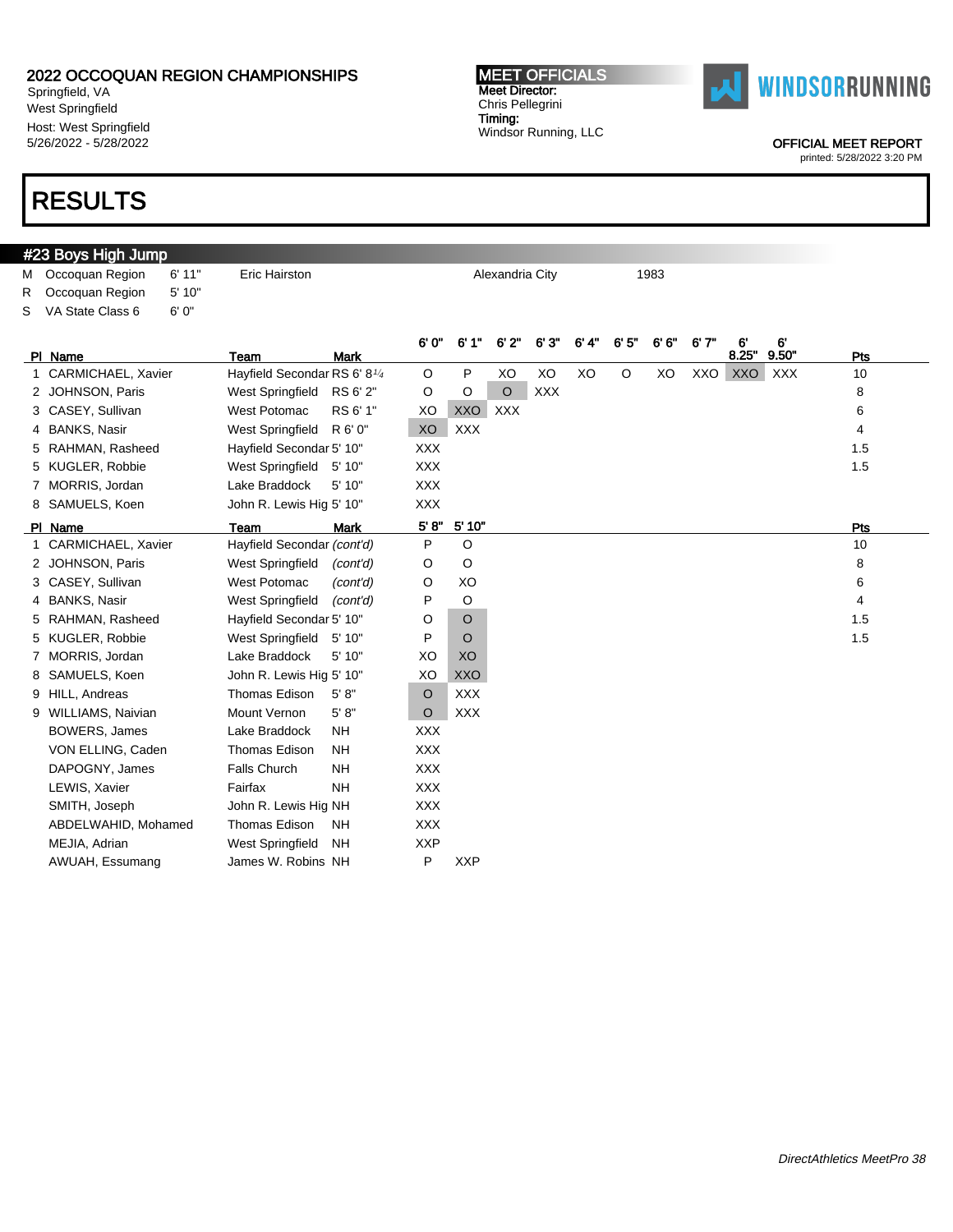Springfield, VA West Springfield Host: West Springfield 5/26/2022 - 5/28/2022

## RESULTS

#### MEET OFFICIALS Meet Director: Chris Pellegrini Timing: Windsor Running, LLC



OFFICIAL MEET REPORT

|    | #26 Girls Pole Vault |         |                             |         |       |                    |            |            |            |            |            |
|----|----------------------|---------|-----------------------------|---------|-------|--------------------|------------|------------|------------|------------|------------|
|    | M Occoquan Region    | 12' 6'' | Felecia Majors              |         |       | South County       |            |            |            | 2013       |            |
| M  | Occoquan Region      | 12' 6'' | Emily Harrison              |         |       | <b>Battlefield</b> |            |            |            | 2017       |            |
| R. | Occoquan Region      | 8'6''   |                             |         |       |                    |            |            |            |            |            |
| S. | VA State Class 6     | 9'9''   |                             |         |       |                    |            |            |            |            |            |
|    | PI Name              |         | <b>Mark</b><br>Team         | 7'3'    | 7' 9" | 8'3"               | 8'9''      | 9'3'       | 9'9'       | 10'3"      | <b>Pts</b> |
|    | 1 HEUPEL, Malia      |         | James W. Robins R 9' 9"     | P       | P     | P                  | P          | O          | $\circ$    | <b>XXX</b> | 10         |
|    | 2 SPEIER, Taityn     |         | W.T. Woodson<br>R 9' 3"     | $\circ$ | XO    | $\circ$            | XO         | XO         | <b>XXX</b> |            | 8          |
|    | 3 HENCKEN, Elsa      |         | James W. Robins R 9' 3"     | P       | P     | XO                 | $\circ$    | XXO        | XXX        |            | 6          |
|    | 4 GALLOTTA, Caroline |         | R 8' 9"<br>Lake Braddock    | P       | P     | $\circ$            | $\circ$    | <b>XXX</b> |            |            | 4          |
|    | 5 LUGER, Hannah      |         | West Springfield 8'3"       | O       | O     | $\circ$            | <b>XXX</b> |            |            |            | 1.5        |
|    | 5 ALBERT, Tierra     |         | Hayfield Secondar 8' 3"     | P       | P     | $\circ$            | <b>XXX</b> |            |            |            | 1.5        |
|    | 7 SONG, Stephanie    |         | Thomas Jefferson 7' 9"      | XXO     | XO    | <b>XXX</b>         |            |            |            |            |            |
|    | 8 DOTIMAS, Alyssa    |         | John R. Lewis Hig 7' 9"     | O       | XXO   | <b>XXX</b>         |            |            |            |            |            |
|    | DUHE, Lelia          |         | <b>Hayfield Secondar NH</b> | XXX.    |       |                    |            |            |            |            |            |
|    | CHAPPELL, Halla      |         | <b>NH</b><br>Justice        | XXX.    |       |                    |            |            |            |            |            |
|    | CROWE, Madeline      |         | Alexandria City Hi NH       | P       | P     | P                  | P          | <b>XXX</b> |            |            |            |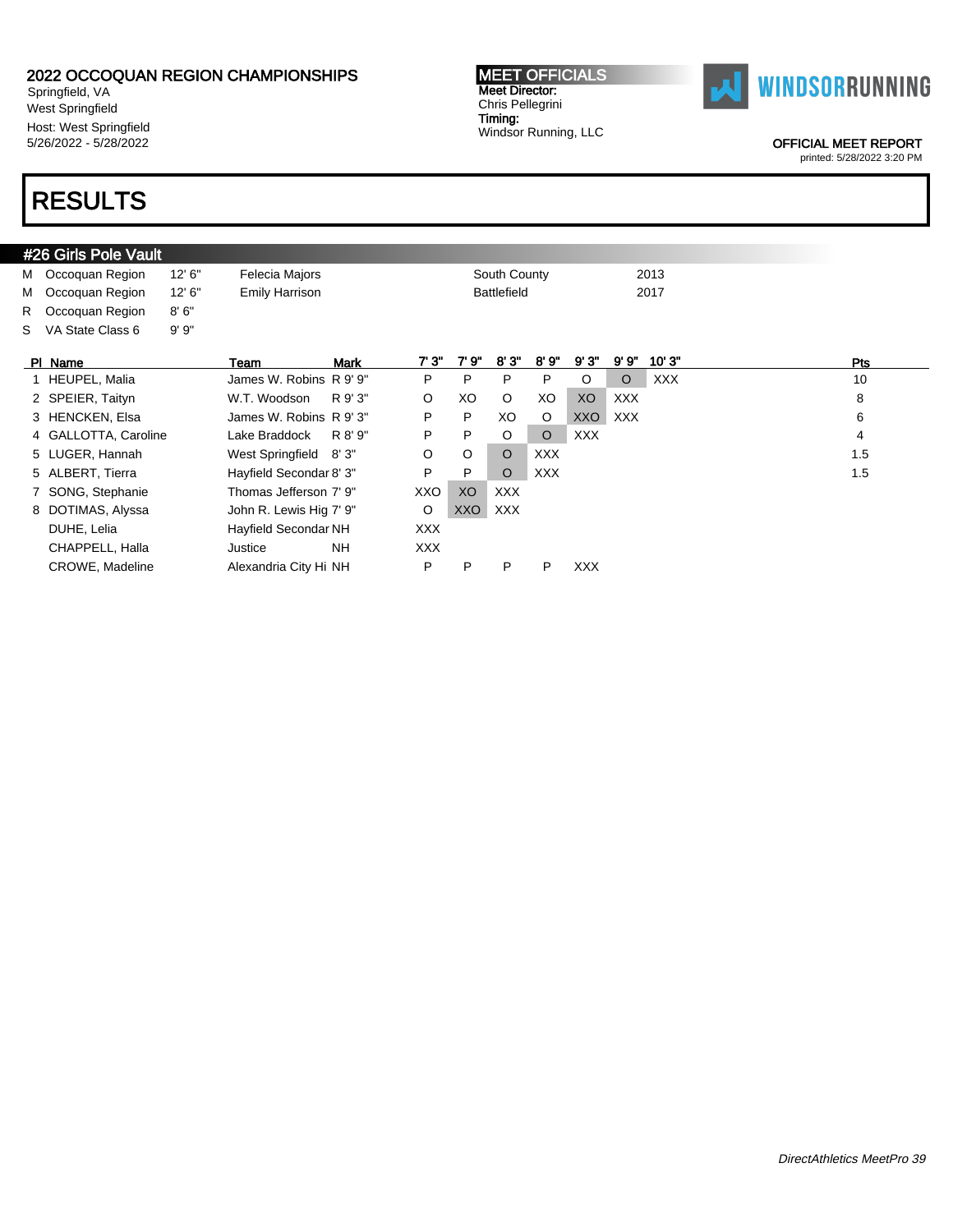Springfield, VA West Springfield Host: West Springfield 5/26/2022 - 5/28/2022

# RESULTS

#### #27 Boys Long Jump M Occoquan Region 24' 5.50" Allen Johnson Contract Lake Braddock 1989 R Occoquan Region 20' 6.75" S VA State Class 6 21' 9.25" Pl Name Team Mark Rnd 1 Rnd 2 Rnd 3 Rnd 4 Rnd 5 Rnd 6 Pts 1 BELLFIELD, Keivon Mount Vernon RS 22' 0<sup>1/2</sup>  $(NW)$  21' 3" 20' 2<sup>3'</sup> 20' L 20' 7<sup>1'</sup> 20' 6" 22' 0<sup>1'</sup> 20' 10 2 LORD, Duante West Springfield R 21' 6<sup>3/4</sup>  $(NW)$  FOUL 20' 6" 20' 0<sup>1/2</sup> 20' 3<sup>1/2</sup> 20' 0" 21' 6<sup>3</sup>/<sub>4</sub> 3 JOHNSON, Bryston Hayfield Secondar R 20' 101/<sup>4</sup> (NW) FOUL 20' 10<sup>1/4</sup> FOUL 20' 2<sup>1/2</sup> 20' 8" 20' 7<sup>1/4</sup> 6 4 MILIAN, Jonathan Annandale R 20' 7" (NW)  $20' 6^{1/2}$  18' 10<sup>3</sup>4 19' 11" 19' 8" 19' 8<sup>1/4</sup> 20' 7" 4 5 MEJIA, Adrian West Springfield 20' 634  $(NW)$  20' 0" 20' 2" 20' 6<sup>3'</sup> 4 19' 6<sup>3'</sup> 4 20' 3" 19' 9<sup>3'</sup> 4 2 6 CHENG, David Fairfax 20' 3<sup>1/2</sup>  $(NW)$  FOUL 20' 3<sup>1</sup>/<sub>2</sub> FOUL FOUL 20' 2<sup>1</sup>/<sub>2</sub> FOUL 1 7 STILES-MARTIN, Everett Lake Braddock 20' 134  $(NW)$  19' 6" 15' 0" 20' 1 $^{3}/_{4}$  FOUL FOUL 19' 9 $^{3}/_{4}$ 8 LEWIS, Xavier Fairfax 19' 53/4  $(NW)$  FOUL FOUL 19' 5 $^{3/4}$ 9 SATTIRAJU, Charan Thomas Jefferson 19' 5<sup>1/2</sup> (NW)  $19'5^{1/2}$   $19'3^{1/2}$   $19'2^{1/4}$ 10 WILLIAMS, Naivian Mount Vernon 19' 2<sup>1/4</sup>  $(NW)$  18' 5" 19' 2<sup>1/4</sup> FOUL 11 NGUYEN, Kyle Lake Braddock 18' 10" (NW) <sup>18' 71/2</sup> <sup>18' 10" 18' 2"</sup> RAHMAN, Rasheed Hayfield Secondar NM FOUL FOUL FOUL FOUL AWUAH, Essumang James W. Robins NM FOUL FOUL PASS LANHAM, Miles **Annandale** NM CARMICHAEL, Xavier Hayfield Secondar NM

MEET OFFICIALS Meet Director: Chris Pellegrini Timing: Windsor Running, LLC



OFFICIAL MEET REPORT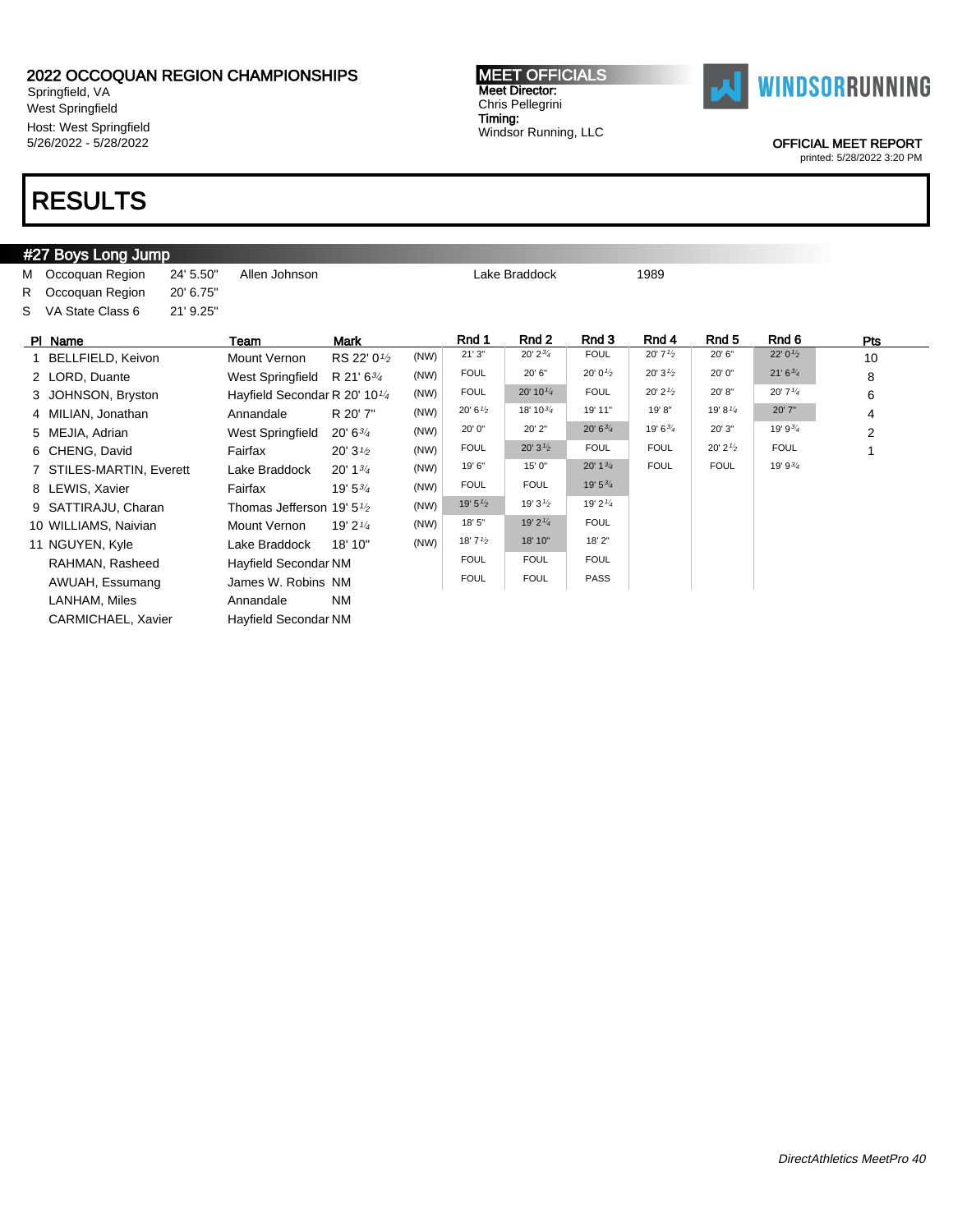Springfield, VA West Springfield Host: West Springfield 5/26/2022 - 5/28/2022

### RESULTS

#### **#30 Girls Triple Jump** M Occoquan Region 41' 10.75" Dana Boone Lake Braddock Lake Braddock 1987 R Occoquan Region 34' 1.75" S VA State Class 6 37' 2" Pl Name Team Mark Rnd 1 Rnd 2 Rnd 3 Rnd 4 Rnd 5 Rnd 6 Pts 1 DIAL, Julia **Thomas Edison RS 38' 9"** (NW) FOUL 37' 7<sup>3</sup>4 FOUL 38' 1<sup>14</sup> FOUL 38' 9" 10 2 JACKSON, Genesis South County Hig RS 38' 0" (NW)  $36'2^{1/2}$   $36'9^{1/4}$   $38'0''$   $36'4^{1/4}$   $36'10^{1/2}$   $37'9''$  8 3 JACKSON, Alisha Alexandria City Hi RS 37' 8" (NW) 37' 3" 36' 8" 37' 8" 36' 51/<sup>4</sup> 36' 3" 36' 63/<sup>4</sup> 6 4 DANIELS, Michala Lake Braddock R 36' 5<sup>1/4</sup>  $(NW)$  FOUL 36' 0<sup>1/2</sup> FOUL FOUL 36' 5<sup>1/4</sup> 36' 5<sup>1/4</sup> 4 5 HAMILTON, Akira Alexandria City Hi R 35' 5" (NW) 35' 5" FOUL 35' 334 FOUL FOUL FOUL FOUL 2 6 YAWSON, Shulamite Alexandria City Hi R 35' 41/<sup>4</sup>  $(NW)$  34' 6<sup>1/4</sup> FOUL 35' 4<sup>1/4</sup> FOUL 34' 8<sup>3/</sup>4 33' 9" 1 7 JUNIUS, Victoria **Lake Braddock** 33' 9" (NW) 33' 9" 33' 5<sup>1/4</sup> FOUL FOUL FOUL FOUL FOUL 8 HODGE, London West Springfield 33' 6<sup>1/4</sup>  $(NW)$  FOUL 33' 6<sup>1/4</sup> 33' 5" 9 TEKLEMARIAM, Sanaya Hayfield Secondar 33' 1<sup>1/4</sup> (NW) 33' 1 $\frac{1}{4}$  32' 7 $\frac{1}{2}$  30' 9 $\frac{1}{4}$ 10 PHILLIPS, Ainsley Falls Church 30' 33/4  $(NW)$  29' 1<sup>1/4</sup> 30' 3<sup>3/4</sup> FOUL 11 FULLER, Nikita Thomas Edison 30' 01/<sup>4</sup>  $(NW)$  28' 8<sup>3'</sup>4 29' 0<sup>1'</sup>2 30' 0<sup>1'</sup>4 12 MAKU, Grace Falls Church 29' 11<sup>1/4</sup>  $(NW)$  FOUL FOUL 29' 11<sup>1/4</sup> 13 BOHOMME, Rose Mount Vernon 29' 11" (NW) FOUL FOUL 29' 11"

MEET OFFICIALS Meet Director: Chris Pellegrini Timing: Windsor Running, LLC



OFFICIAL MEET REPORT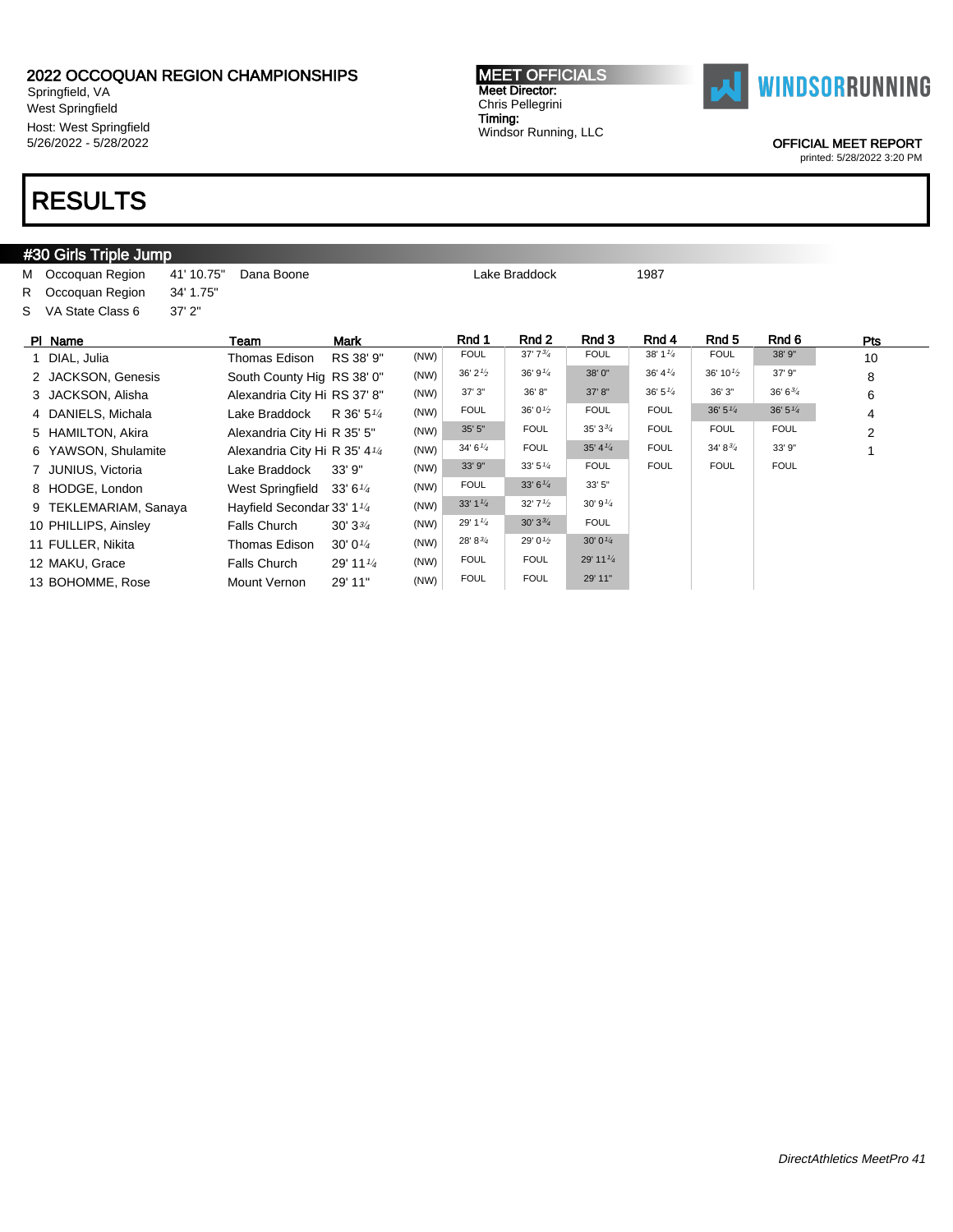Springfield, VA West Springfield Host: West Springfield 5/26/2022 - 5/28/2022

### RESULTS

|    | Boys Scores                 |             |       |
|----|-----------------------------|-------------|-------|
| PI | Team                        | Code        | Score |
| 1  | West Springfield            | WS          | 131   |
| 2  | South County High School    | SC          | 49    |
| 3  | Lake Braddock               | LB          | 45.5  |
| 4  | Fairfax                     | <b>FX</b>   | 44    |
| 5  | West Potomac                | <b>WPOT</b> | 42    |
| 6  | Thomas Edison               | TED         | 35    |
| 7  | Mount Vernon                | <b>MTVE</b> | 33    |
| 8  | Hayfield Secondary School   | <b>HAYF</b> | 26.5  |
| 9  | W.T. Woodson                | <b>WTW</b>  | 25    |
| 10 | James W. Robinson           | <b>ROB</b>  | 21    |
| 11 | Alexandria City High School | <b>ACHS</b> | 18    |
| 12 | John R. Lewis High School   | <b>JRL</b>  | 16    |
| 13 | Falls Church                | <b>FALL</b> | 14    |
| 14 | Justice                     | JUST        | 12    |
| 15 | Annandale                   | <b>ANNA</b> | 8     |
| 16 | Thomas Jefferson S&T        | TJST        | 6     |

MEET OFFICIALS Meet Director: Chris Pellegrini Timing: Windsor Running, LLC



OFFICIAL MEET REPORT